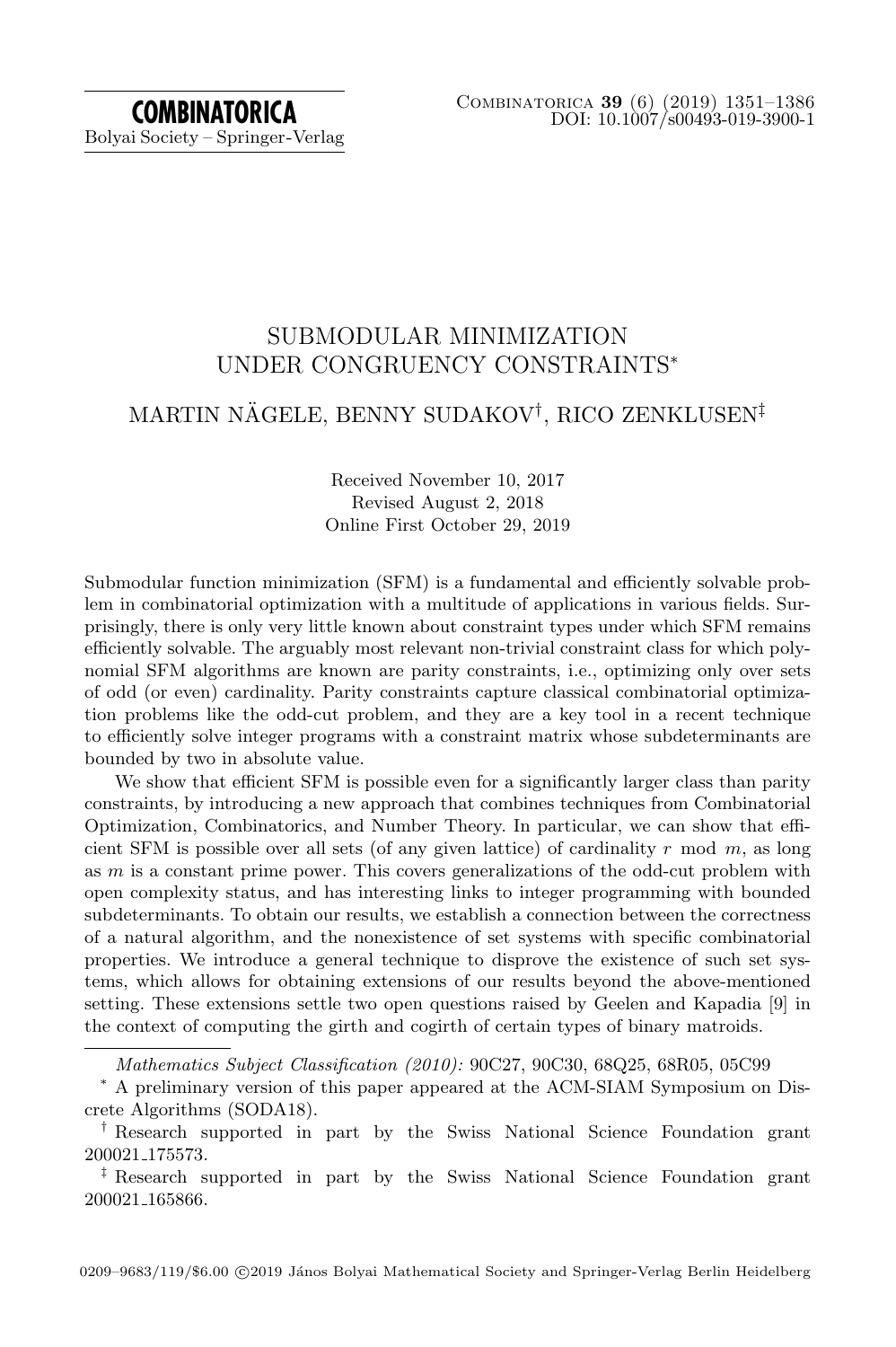#### 1. Introduction

Submodular function minimization (SFM) is a central combinatorial optimization problem with numerous applications in many fields, including speech analysis, image segmentation, combinatorial optimization, and integer programming (see [\[25,](#page-35-0)[22,](#page-35-1)[16,](#page-34-1)[4](#page-34-2)[,1\]](#page-34-3) and references therein). A set function  $f: 2^N \to \mathbb{R}$  on a finite ground set N is submodular if

$$
f(A) + f(B) \ge f(A \cup B) + f(A \cap B) \quad \forall A, B \subseteq N.
$$

The high relevance of SFM is explained by the fact that the above condition, which defines submodularity, is equivalent to the diminishing returns property, which is a very natural property of set functions appearing in various contexts.<sup>1</sup> Typical examples of submodular functions include valuation functions in economics, cut functions, matroid rank functions, the Shannon entropy of joint distributions, and coverage functions, just to name a few.

A cornerstone result in Combinatorial Optimization, known since the early '80s, is that SFM is efficiently solvable, only assuming value oracle access to the submodular function [\[13\]](#page-34-4), which is the usual model in the field and assumed throughout this paper. Typically, results on SFM easily carry over to lattices, implying that efficient SFM is possible over any lattice of the ground set.<sup>2</sup> Since the early results on SFM, there has been exciting progress on the subject with some recent impressive speedups in the bestknown running times for solving SFM [\[6,](#page-34-5)[24,](#page-35-2)[17,](#page-34-6)[18,](#page-34-7)[21,](#page-35-3)[4\]](#page-34-2).

Unfortunately, the picture is much less satisfactory for constrained SFM. A canonical extension of the unconstrained case is obtained by only considering non-empty sets, a problem that can easily be reduced to unconstrained SFM by guessing one element of an optimal solution. Another relatively direct extension that includes the case of non-empty sets is that SFM is efficiently solvable over intersecting or crossing set families (see [\[25,](#page-35-0) Volume B]).<sup>3</sup> Surprisingly, very little is known beyond these relatively direct extensions.

<sup>&</sup>lt;sup>1</sup> A set function  $f: 2^N \to \mathbb{R}$  on a finite ground set N satisfies the diminishing returns property if  $f(A \cup \{e\}) - f(A) \ge f(B \cup \{e\}) - f(B)$  for all  $A \subseteq B \subseteq N$  and  $e \in N \setminus B$ . For more information on submodular functions, we refer the interested reader to [25,22,8].

<sup>&</sup>lt;sup>2</sup> A lattice  $\mathcal{L} \subseteq 2^N$  over a ground set N is a set family that is closed under unions and intersections, i.e., for any  $A, B \in \mathcal{L}$ , we have  $A \cup B, A \cap B \in \mathcal{L}$ . Whenever a lattice is given, we make the standard assumption that it is given by a compact encoding in terms of a digraph (see [15, Section 10.3]). What we call a lattice is sometimes also called a lattice family, a ring family, or a distributive lattice.

<sup>&</sup>lt;sup>3</sup> A set family  $\mathcal{F} \subseteq N$  is *intersecting* if for any  $A, B \subseteq \mathcal{F}$  such that  $A \setminus B, B \setminus A, A \cap B \neq \emptyset$ , we have  $A\cup B$ ,  $A\cap B\in \mathcal{F}$ . Moreover,  $\mathcal F$  is crossing if for any  $A, B\in \mathcal F$  with  $A\setminus B$ ,  $B\setminus A$ ,  $A \cap B$ ,  $N \setminus (A \cup B) \neq \emptyset$ , we have  $A \cup B$ ,  $A \cap B \in \mathcal{F}$ .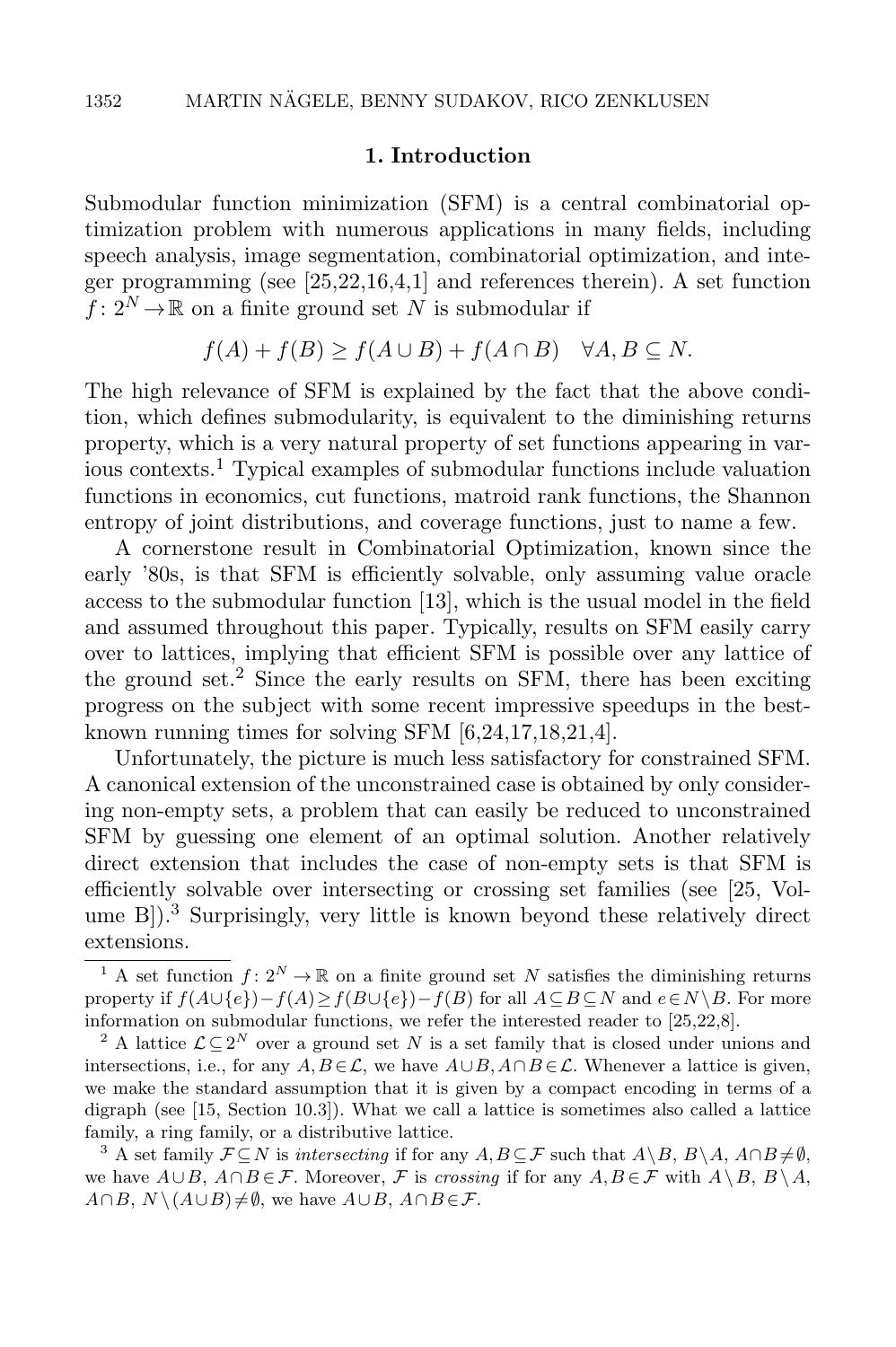#### SUBMODULAR MINIMIZATION UNDER CONGRUENCY CONSTRAINTS 1353

In particular, Grötschel, Lovász, and Schrijver  $[13]$  (see also  $[14,15]$  $[14,15]$ ) showed that SFM can be solved efficiently over all odd or even sets. This extended a well-known earlier result by Padberg and Rao [\[23\]](#page-35-4), showing that minimum odd cuts can be found efficiently, and also a later extension by Barahona and Conforti [\[2\]](#page-34-10) to even cuts. More precisely, Grötschel, Lovász, and Schrijver [\[14\]](#page-34-8) show that SFM can be solved efficiently over any family of sets  $\mathcal{F} \subseteq 2^N$  that is a *triple family*, which they define as follows: For any  $A,B\subseteq N$ , if three of the four sets  $A,B,A\cup B$ , and  $A\cap B$  are not in F, then none of the four sets are in  $F$ . One can easily check that all even or odd sets indeed form a triple family. The most general constraint family under which SFM is known to be efficiently solvable was introduced by Goemans and Ramakrishnan [\[10\]](#page-34-11). They showed that SFM can be efficiently solved over a generalization of triple families, which they called parity family. A set family  $\mathcal{F} \subseteq 2^N$  is a parity family if for any pair of sets  $A, B \subseteq N$  with  $A \notin \mathcal{F}$ and  $B \notin \mathcal{F}$ , either both of  $A \cup B$  and  $A \cap B$  are in  $\mathcal{F}$ , or none of the two.

The difficulty in identifying relevant constraint classes under which SFM can be done efficiently is partially explained by the fact that SFM can quickly become very hard, even under constraint types for which other problems, like submodular maximization, can still be solved approximately. More precisely, Svitkina and Fleischer [\[26\]](#page-35-5) showed that even with a single cardinality lower bound, monotone SFM is impossible to approximate in the oracle model up to a factor  $o(\sqrt{n/\log n})$ , where  $n=|N|$  is the size of the ground set.

The goal of this work is to present a new natural constraint class under which efficient submodular minimization is possible, and which is motivated by recent progress in linear integer programming with bounded subdeterminants, and by recent open questions related to binary matroids. More precisely, we consider the following natural generalization of parity-constrained submodular minimization.

Congruency-Constrained Submodular Minimization (CCSM). Let  $f: \mathcal{L} \to \mathbb{Z}$  be a submodular function defined on a lattice  $\mathcal{L} \subseteq 2^N$ , and let  $m\in\mathbb{Z}_{>0}, r\in\{0,\ldots,m-1\}$ . The task is to find a minimizer of

<span id="page-2-0"></span>
$$
(CCSM) \tmin{f(S) | S \in \mathcal{L}, |S| \equiv r \pmod{m}}.
$$

We call  $m$  the modulus of the  $(CCSM)$  problem. Moreover, we highlight that  $N$  is a finite ground set throughout this paper. Notice that the case  $m = 2$  captures odd/even submodular minimization, and thus in particular the odd cut problem. More generally, one can observe that also the T-cut problem, which only considers cuts with an odd number of vertices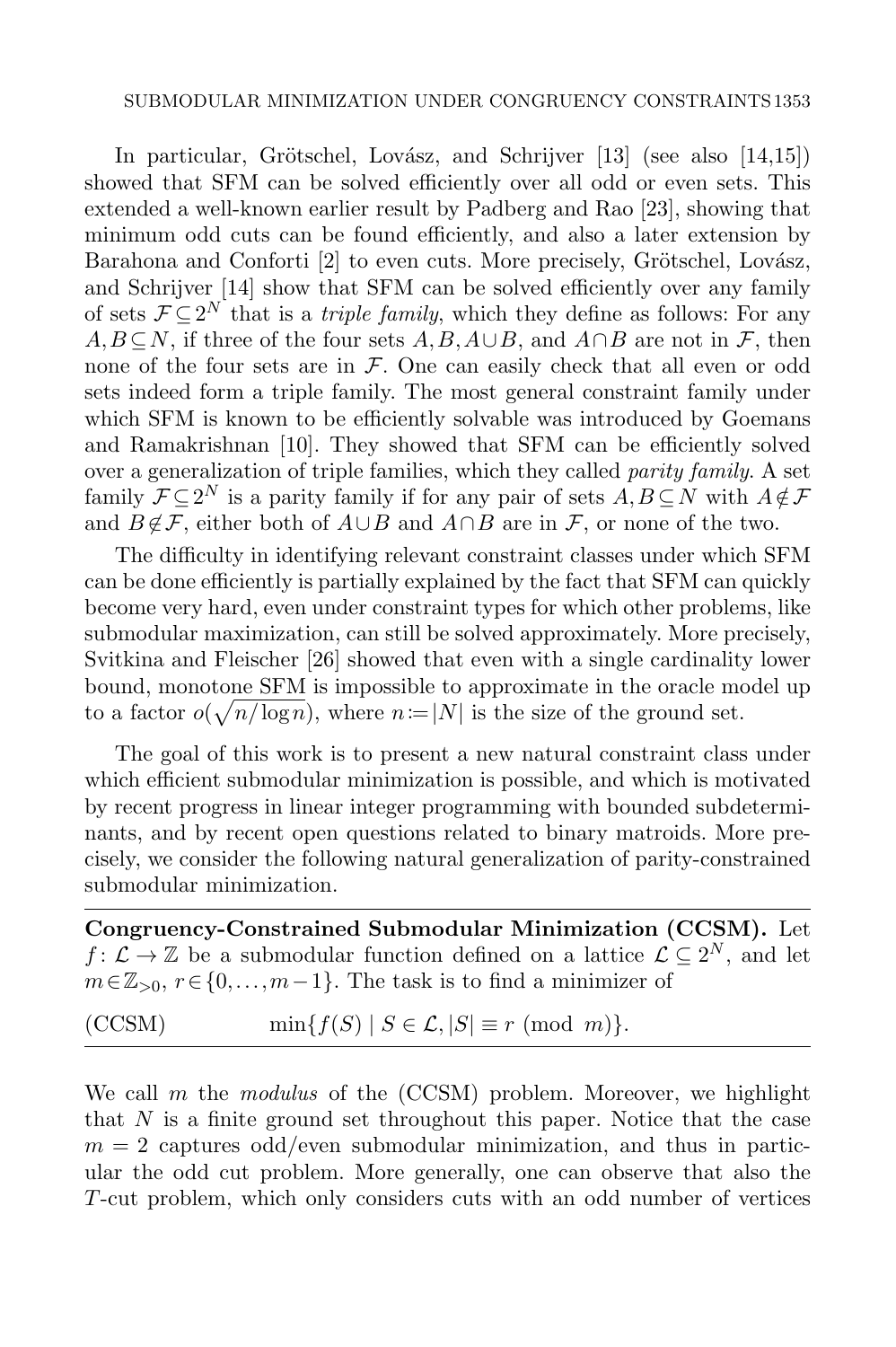within a vertex set  $T$ , can easily be cast as  $(CCSM)^4$  $(CCSM)^4$ . Apart from naturally extending known SFM settings, our study of [\(CCSM\)](#page-2-0) is motivated by an open question in integer programming, namely whether integer linear programs (ILPs) with constraint matrices having constantly bounded subdeterminants can be solved efficiently. More precisely, it was recently shown in [\[1\]](#page-34-3) that bimodular ILPs can be solved efficiently, which are problems of the form  $\max\{c^T x \mid Ax \leq b, x \in \mathbb{Z}^n\}$ , where A has full column rank and each  $n \times n$  submatrix of A has a determinant within  $\{-2, -1, 0, 1, 2\}$ . This result implies that any ILP such that all subdeterminants of A are within  $\{-2,-1,0,1,2\}$  can be solved efficiently (see [\[1\]](#page-34-3) for more details), thus extending the well-known fact that ILPs with totally unimodular constraint matrices are efficiently solvable. However, whether ILPs with larger subdeterminants can still be solved efficiently seems to be a question beyond current techniques. Interestingly, a key algorithmic tool used in [\[1\]](#page-34-3) to show that bimodular ILPs are efficiently solvable is efficient odd submodular minimization, or at least efficient algorithms to find minimum directed T-cuts, since the submodular minimization problems appearing in [\[1\]](#page-34-3) can be reformulated as directed T-cut problems. Conversely, a directed T-cut problem can naturally be modeled as a bimodular ILP. ILPs with subdeterminants up to  $m$  include a natural extension of the directed  $T$ -cut problem, namely the problem of finding a cut of smallest value among all cuts of cardinality r mod m. This is clearly a special case of  $(CCSM)$ , by choosing f to be the directed cut function. Hence, to make progress on the question of ILPs with bounded subdeterminants, one needs to be able to solve  $(CCSM)$  for f being an arbitrary directed cut function. Furthermore, due to the approach presented in [\[1\]](#page-34-3), there is hope that this subproblem may be an important building block for finding an efficient procedure to solve ILPs with bounded subdeterminants.

Moreover, we consider the following generalized version of [\(CCSM\)](#page-2-0), which nicely highlights the versatility of our approach and captures several open problems raised by Geelen and Kapadia [\[9\]](#page-34-0) in the context of computing the girth and cogirth of perturbed graphic matroids. In the definition below, as well as later in the paper, we use the shorthand  $[k] := \{1, \ldots, k\}.$ 

<sup>&</sup>lt;sup>4</sup> Indeed, we can observe that any problem of the form  $\min\{f(S) \mid S \in \mathcal{L}, |S \cap T| \equiv$ r (mod 2)}, for a submodular function  $f: \mathcal{L} \to \mathbb{Z}$  with  $\mathcal{L} \subseteq 2^N$  and a given set  $T \subseteq N$ , can be cast as a (CCSM) problem with respect to an auxiliary submodular function g over a lattice  $\mathcal{L}'$  as follows. For every  $x \in N \setminus T$ , introduce a new element  $x'$ , let  $N' := N \cup \{x' | x \in N \setminus T\}$ , and let  $\mathcal{L}' \coloneqq \{ S \subseteq N' \mid S \cap N \in \mathcal{L} \text{ and } |S \cap \{x, x'\}| \neq 1 \ \forall x \in N \setminus T \}.$  Define  $g: \mathcal{L}' \to \mathbb{Z}$  by  $g(S) = f(S \cap N)$  for all  $S \subseteq N'$ . Then, for any  $S^* \in \operatorname{argmin}{g(S) | S \in \mathcal{L}'}, |S| \equiv r \pmod{2}$ , we can observe that  $S^* \cap N$  solves the original problem. The same construction can be applied for moduli m different from 2 by introducing  $m-1$  copies for each element in  $N \setminus T$ .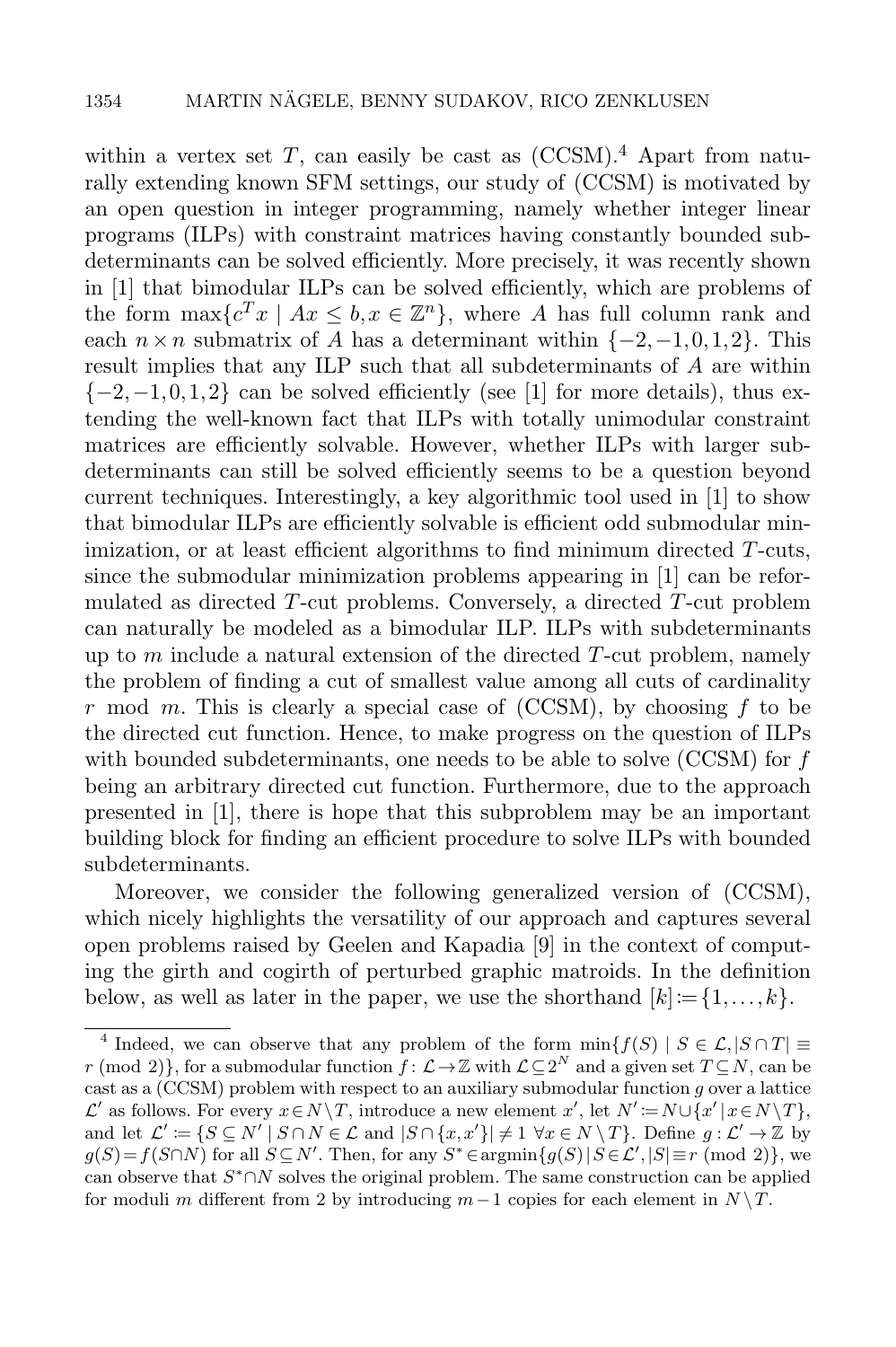Generalized Congruency-Constrained Submodular Minimization (GCCSM). Let  $f: \mathcal{L} \to \mathbb{Z}$  be a submodular function defined on a lattice  $\mathcal{L}\subseteq 2^N$ , and let  $m\in\mathbb{Z}_{>0}$ . Moreover, let  $k\in\mathbb{Z}_{>0}$ ,  $S_1,\ldots,S_k\subseteq N$  and  $r_1,\ldots,r_k\in$  $\{0,\ldots,m-1\}$ . The task is to find a minimizer of

<span id="page-4-0"></span> $(\text{GCCSM})$  min $\{f(S) \mid S \in \mathcal{L}, |S \cap S_i| \equiv r_i \pmod{m} \quad \forall i \in [k]\}.$ 

In particular,  $(GCCSM)$  captures the t-Set Even-Cut Problem and t-Set Odd-Cut Problem defined in [\[9\]](#page-34-0). There, one is given a constant  $t$ , an undirected graph  $G = (V, E)$ , and sets  $T_1, \ldots, T_t \subseteq V$ . The task is to find a cut  $S \subseteq V$  with a minimum number of edges  $|\delta(S)|$  among all cuts whose intersections with the sets  $T_i$  are all even or all odd, respectively. Geelen and Kapadia identified the t-Set Even-Cut Problem as a special case of the socalled t-Dimensional Even-Cut Problem. While the latter is key to their algorithm for computing the cogirth of perturbed graphic matroids, they consider the t-Set Even-Cut problem as a purer form of the problem, which they believe to be of independent interest, as well as the natural variation of the t-Set Odd-Cut problem. Geelen and Kapadia present a randomized algorithm for the t-Set Even-Cut Problem, based on an adaptation of Karger's contraction algorithm [\[19](#page-34-12)[,20\]](#page-34-13), and they raise the following open questions which we address through our work:

- (i) They ask about a deterministic procedure for the t-Set Even-Cut problem, which they mention as one of the main shortcomings of their approach. As noted in [\[9\]](#page-34-0), Conforti and Rao [\[5\]](#page-34-14) found an efficient deterministic algorithm for the 1-Set Even-Cut Problem. However, even for the 2-Set version, no deterministic procedure is known.
- (ii) They raise the question about the complexity of the Odd-Cut problem, stating that the method of Padberg and Rao [\[23\]](#page-35-4) for finding an odd cut extends to the 2-Set Odd-Cut setting; however, even for the 3-Set Odd-Cut problem, the complexity remains open.

The main technical contribution of this paper is to introduce a new approach based on techniques from Combinatorics and Number Theory to analyze a natural algorithm for [\(CCSM\)](#page-2-0) and [\(GCCSM\)](#page-4-0).

## 1.1. Our results

<span id="page-4-1"></span>We start by stating the implications of our techniques on [\(CCSM\)](#page-2-0) and [\(GCCSM\)](#page-4-0), and provide an overview of the techniques in Section [1.2.](#page-5-0) Our main result for [\(CCSM\)](#page-2-0) is the following.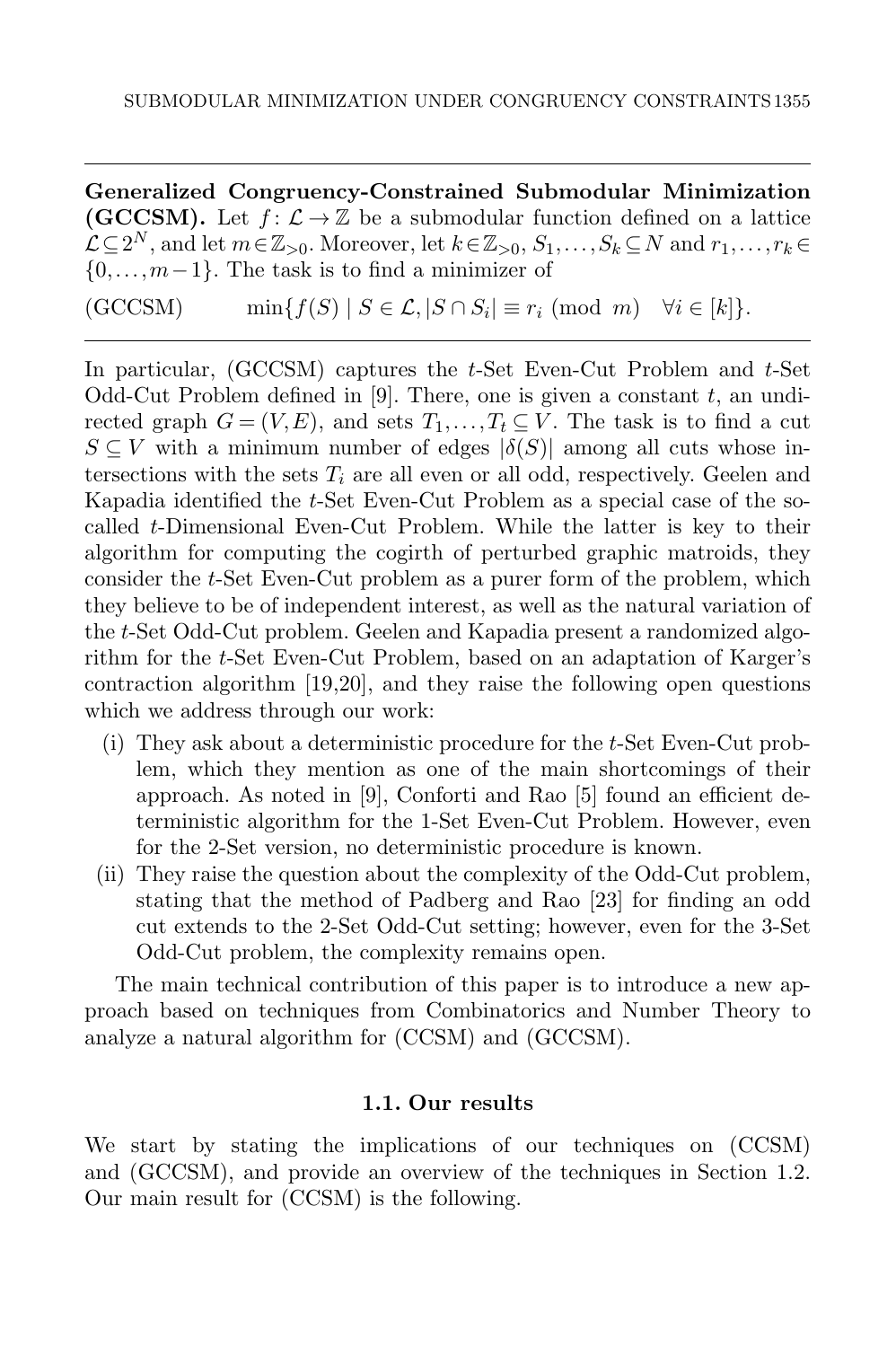**Theorem 1.1.** For any  $m \in \mathbb{Z}_{>0}$  that is a prime power, [\(CCSM\)](#page-2-0) can be solved in time  $n^{2m+O(1)}$ .

Hence, we can efficiently solve  $(CCSM)$  for any modulus m that is a prime power bounded by a constant. Notice that an upper bound on m is required to obtain an efficient algorithm. Indeed, in particular if  $m = n := |N|$ , the congruency constraint simply models a cardinality constraint. However, as mentioned in the introduction, SFM subject to a cardinality constraint is impossible to approximate up to any factor  $o(\sqrt{n/\log n})$  in the oracle model. It is not hard to observe that this implies that even for any  $\epsilon > 0$ , [\(CCSM\)](#page-2-0) with modulus  $m = \Omega(n^{\epsilon})$  cannot be solved exactly in polynomial time.

Our key contribution, which leads to Theorem [1.1,](#page-4-1) is a connection of the correctness of a natural procedure, which we introduce in Section [1.2,](#page-5-0) and the nonexistence of certain set systems. To disprove the existence of such set systems, we employ tools from Combinatorics and Number Theory, in particular Fermat's Little Theorem. A main advantage of our techniques is that they are very versatile, and allow in particular for an adaptation to [\(GCCSM\)](#page-4-0), leading to the following result.

<span id="page-5-1"></span>**Theorem 1.2.** For any  $m \in \mathbb{Z}_{>0}$  that is a prime power, [\(GCCSM\)](#page-4-0) can be solved in time  $n^{2km+O(1)}$ .

Notice that Theorem [1.2](#page-5-1) solves the two open questions by Geelen and Kapadia [\[9\]](#page-34-0) mentioned in the introduction. Moreover, we want to highlight that our algorithms for solving [\(CCSM\)](#page-2-0) and [\(GCCSM\)](#page-4-0) consist of repeatedly solving unconstrained submodular function minimization problems, namely at most  $n^{2(m-1)}$  many for [\(CCSM\)](#page-2-0) and  $n^{2k(m-1)}$  many for [\(GCCSM\)](#page-4-0). Using a strongly polynomial algorithm for submodular function minimization, the running time guarantees of Theorems [1.1](#page-4-1) and [1.2](#page-5-1) are achieved.

#### 1.2. Overview of main steps of our technique

<span id="page-5-0"></span>We start by stating a natural algorithm,  $\text{Enum}(d)$  highlighted below, that we use to derive both of our main results, Theorems [1.1](#page-4-1) and [1.2.](#page-5-1) Our algorithm is parameterized by an integer  $d \in \mathbb{Z}_{>0}$ , which we call the *depth* of the algorithm. Its input is a value oracle for a submodular function  $f: \mathcal{L} \to \mathbb{Z}$ defined on a lattice  $\mathcal{L} \subseteq 2^N$ , and a family  $\mathcal{F} \subseteq 2^N$ , capturing additional constraints we want to satisfy. In particular, for [\(CCSM\)](#page-2-0) we have  $\mathcal{F} = \{S \subseteq \mathcal{S}\}$  $N||S| \equiv r \pmod{m}$ , and for [\(GCCSM\)](#page-4-0), the set F is given by  $\mathcal{F} = \{S \subseteq N \mid S \subseteq N\}$  $|S \cap S_i| \equiv r_i \pmod{m}$   $\forall i \in [k]$ . We assume that  $\mathcal F$  is given by a membership oracle, which can be queried for any set  $S \subseteq N$ , and returns whether  $S \in \mathcal{F}$ .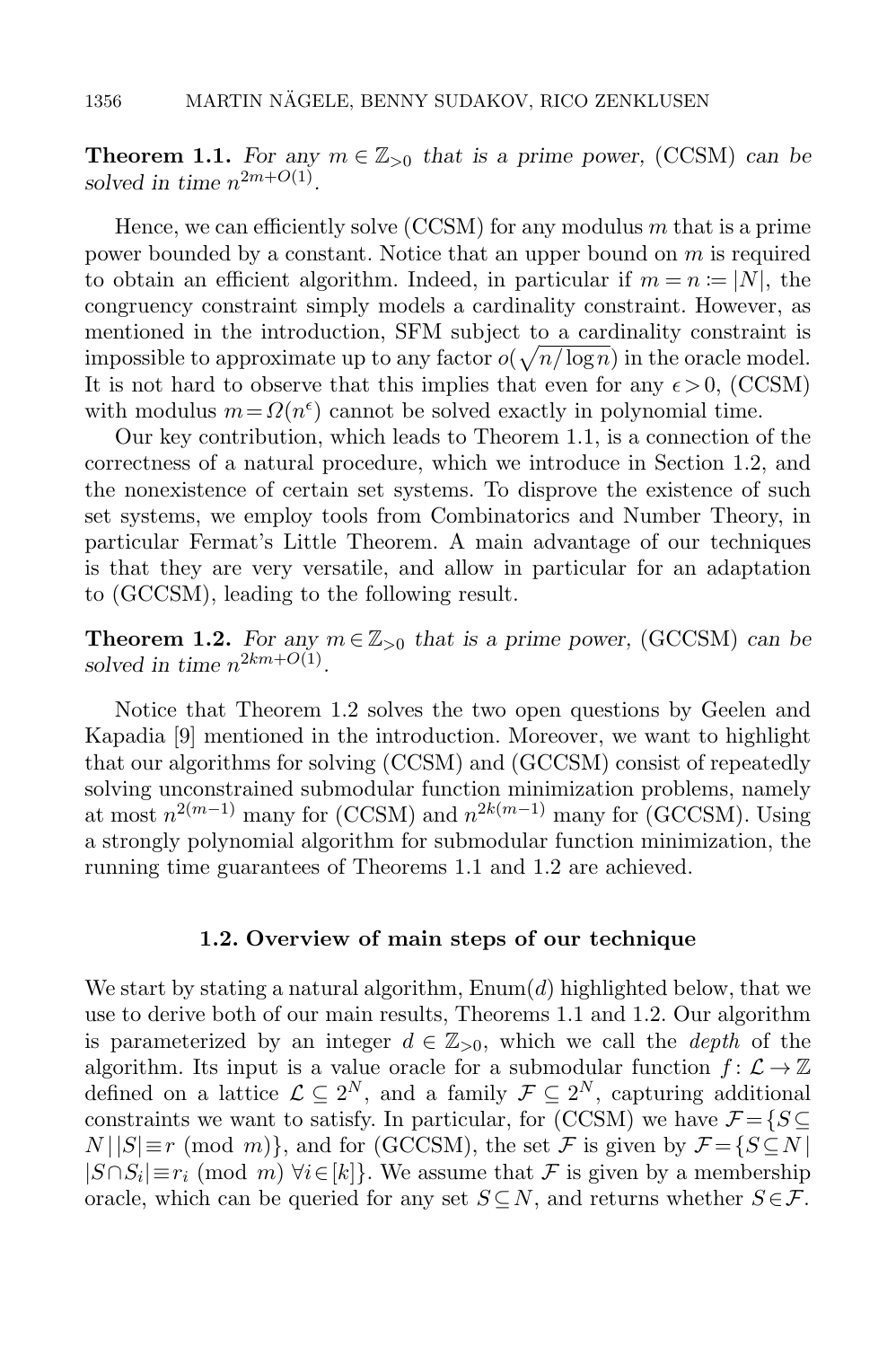<span id="page-6-0"></span>**Enum(d):** Enumeration algorithm of depth d for submodular minimization over  ${\mathcal F}$ 

<span id="page-6-1"></span>1. For all  $A, B \subseteq N$  with  $|A|, |B| \le d$  and  $A \cap B = \emptyset$ , compute a minimal minimizer of f over the lattice

 $\mathcal{L}_{AB} \coloneqq \{ S \in \mathcal{L} \mid A \subseteq S \subseteq N \setminus B \}.$ 

Let  $S$  be the family of all computed minimal minimizers for all pairs of  $A$  and  $B$ .

2. Return a set  $S \in \mathcal{S}$  of minimum value among all sets in  $S \cap \mathcal{F}$ .

The algorithm is a natural extension of a procedure suggested in [\[10\]](#page-34-11), which corresponds to  $E_{\text{num}}(1)$ . In step [1,](#page-6-1) we repeatedly solve unconstrained submodular minimization problems for minimal minimizers. To this end, one can observe that many submodular function minimization algorithms do actually return minimal minimizers. Alternatively, for integer-valued submodular functions, we can observe that a set is a minimal minimizer of f if and only if it is a minimizer of the submodular function  $q$  given by  $g(S) = (n+1)f(S) + |S|$ . Hence, it suffices to find any minimizer of g to obtain a minimial minimizer of f. Notice that  $\text{Enum}(d)$  is clearly a polynomial time algorithm for any constant depth d. However, depending on the structure of the constraint set  $\mathcal F$ , and the choice of d, the above algorithm may fail to return a set in  $\mathcal F$  with minimum submodular value. In particular, it may even happen that no feasible solution is found, i.e.,  $S \cap \mathcal{F} = \emptyset$ . In the following, we show the main steps that we used to derive our main result for [\(CCSM\)](#page-2-0), i.e., Theorem [1.1.](#page-4-1) In Section [4,](#page-21-0) we show how to extend the results to [\(GCCSM\)](#page-4-0).

To analyze the correctness of  $\text{Enum}(d)$  for  $(CCSM)$ , we show that if [Enum\(](#page-6-0)d) fails to return an optimal solution to [\(CCSM\)](#page-2-0), then this implies the existence of a set system with the following properties. For brevity, we call a set system satisfying these properties an  $(m, d)$ -system.

**Definition 1.3**  $((m,d)$ -system (on N)). Let N be a finite ground set, and let  $m, d \in \mathbb{Z}_{>0}$ . We say that a set system  $\mathcal{H} \subseteq 2^N$  is an  $(m, d)$ -system  $($ on  $N)$  if

- <span id="page-6-2"></span>(i) H is closed under intersection, i.e.,  $H_1 \cap H_2 \in \mathcal{H} \ \forall H_1, H_2 \in \mathcal{H}$ ,
- <span id="page-6-4"></span>(ii)  $|H| \neq |N| \pmod{m} \ \forall H \in \mathcal{H}$ , and
- <span id="page-6-3"></span>(iii) for any  $S \subseteq N$  with  $|S| \leq d$ , there is a set  $H \in \mathcal{H}$  with  $S \subseteq H$ .

Note that in particular, we require property [\(i\)](#page-6-2) also for disjoint sets: If there are  $H_1, H_2 \in \mathcal{H}$  with  $H_1 \cap H_2 = \emptyset$ , then  $\emptyset \in \mathcal{H}$ . On the other hand, if  $\emptyset \notin \mathcal{H}$ , we can conclude that all sets have at least one element in common. Also observe that property [\(iii\)](#page-6-3) implies that the sets of an  $(m, d)$ -system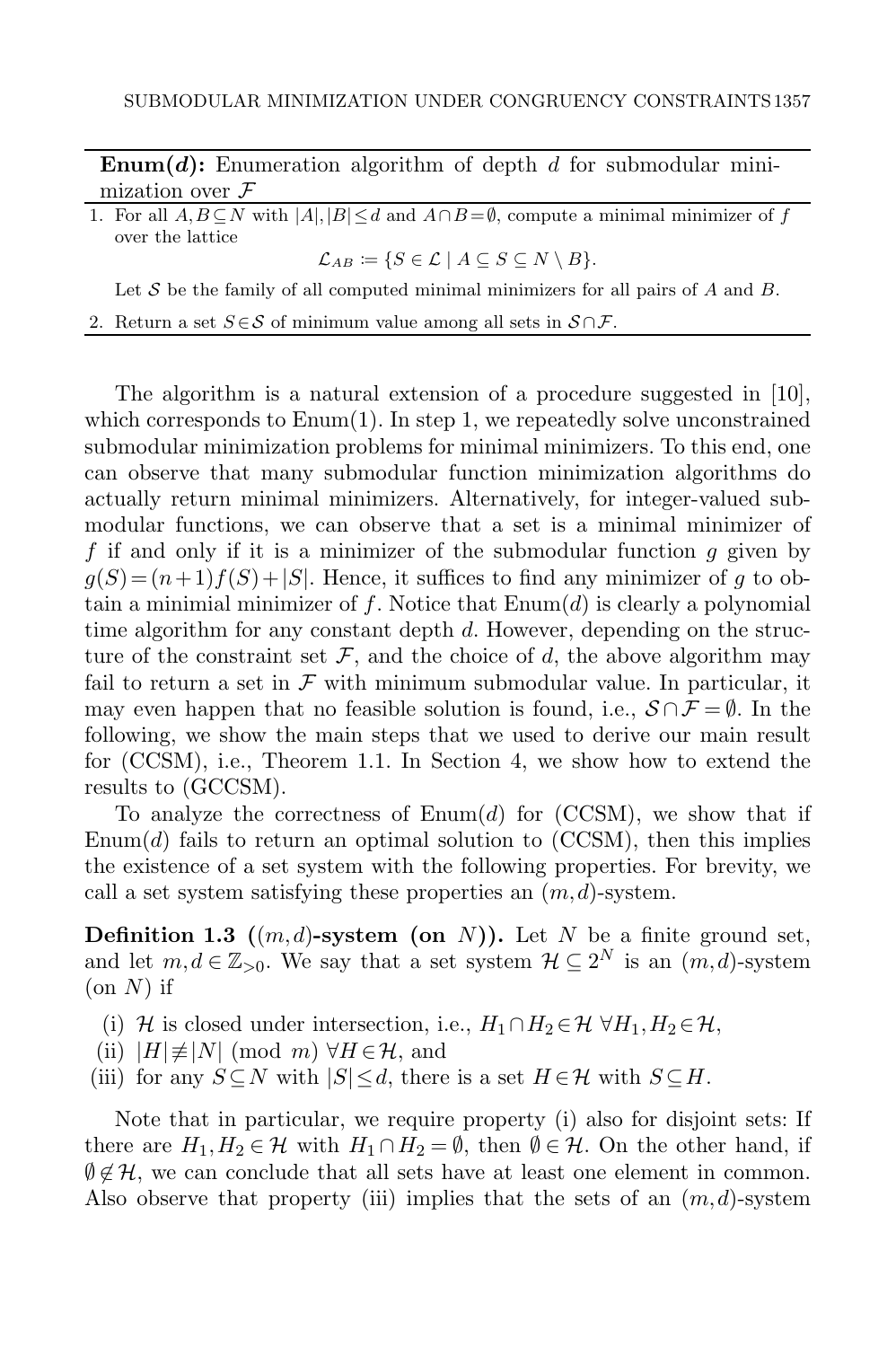H cover the ground set, i.e., we always have  $N = \bigcup_{H \in \mathcal{H}} H$ . The following theorem formalizes a crucial link between nonexistence of  $(m, d)$ -systems and correctness of  $\text{Enum}(d)$ , and reduces the correctness of  $\text{Enum}(d)$  to a purely combinatorial question. Here (and throughout the rest of this paper), nonexistence of  $(m, d)$ -systems without explicit reference to a ground set is to be understood to hold for any ground set, i.e., no matter what finite ground set N is chosen, there does not exist an  $(m, d)$ -system on N.

<span id="page-7-0"></span>**Theorem 1.4.** Let  $m, d \in \mathbb{Z}_{>0}$ . If no  $(m, d)$ -system exists, then [Enum\(](#page-6-0)d) returns an optimal solution to any [\(CCSM\)](#page-2-0) problem with modulus m.

Notice that Theorem [1.4](#page-7-0) does not depend on the lattice  $\mathcal L$  underlying the [\(CCSM\)](#page-2-0) problem. For specific lattices  $\mathcal{L} \subseteq 2^N$ , the above conditions can be slightly weakened. In particular, it suffices to consider a weaker definition of  $(m, d)$ -systems, where H needs to be a subfamily of  $\mathcal{L}$ . Section [2](#page-8-0) provides further details on this. However, for the congruency constraints we consider, we do not need the weaker requirements for specific lattices, and we thus decided to avoid these details here in the interest of simplifying the presentation.

Finally, our approach is completed by deriving the following result, which completes the last step of our proof, and, together with Theorem [1.4,](#page-7-0) implies Theorem [1.1.](#page-4-1)

<span id="page-7-1"></span>**Theorem 1.5.** For  $m \in \mathbb{Z}_{>0}$  being a prime power, there is no  $(m, m-1)$ system.

Moreover, we want to mention that Gopi [\[11\]](#page-34-15), after hearing a presentation of this paper, found an elegant proof showing that for  $m$  not being a prime power, there do exist  $(m, m - 1)$ -systems. This shows an interesting discrepancy between prime power moduli and non-prime power moduli, and it suggests that an extension of our techniques to the latter case requires new ideas.

## 1.3. Organization of the paper

In Section [2,](#page-8-0) we show how the correctness of  $\text{Enum}(d)$  can be reduced to the nonexistence of  $(m, d)$ -systems, thus proving Theorem [1.4.](#page-7-0) Section [3](#page-13-0) shows Theorem [1.5,](#page-7-1) the nonexistence of  $(m, m-1)$ -systems for m being a prime power. The techniques presented in Section [3](#page-13-0) comprise a general framework based on results from Combinatorics and Number Theory to disprove existence of certain types of set systems. In Section [4,](#page-21-0) we show how these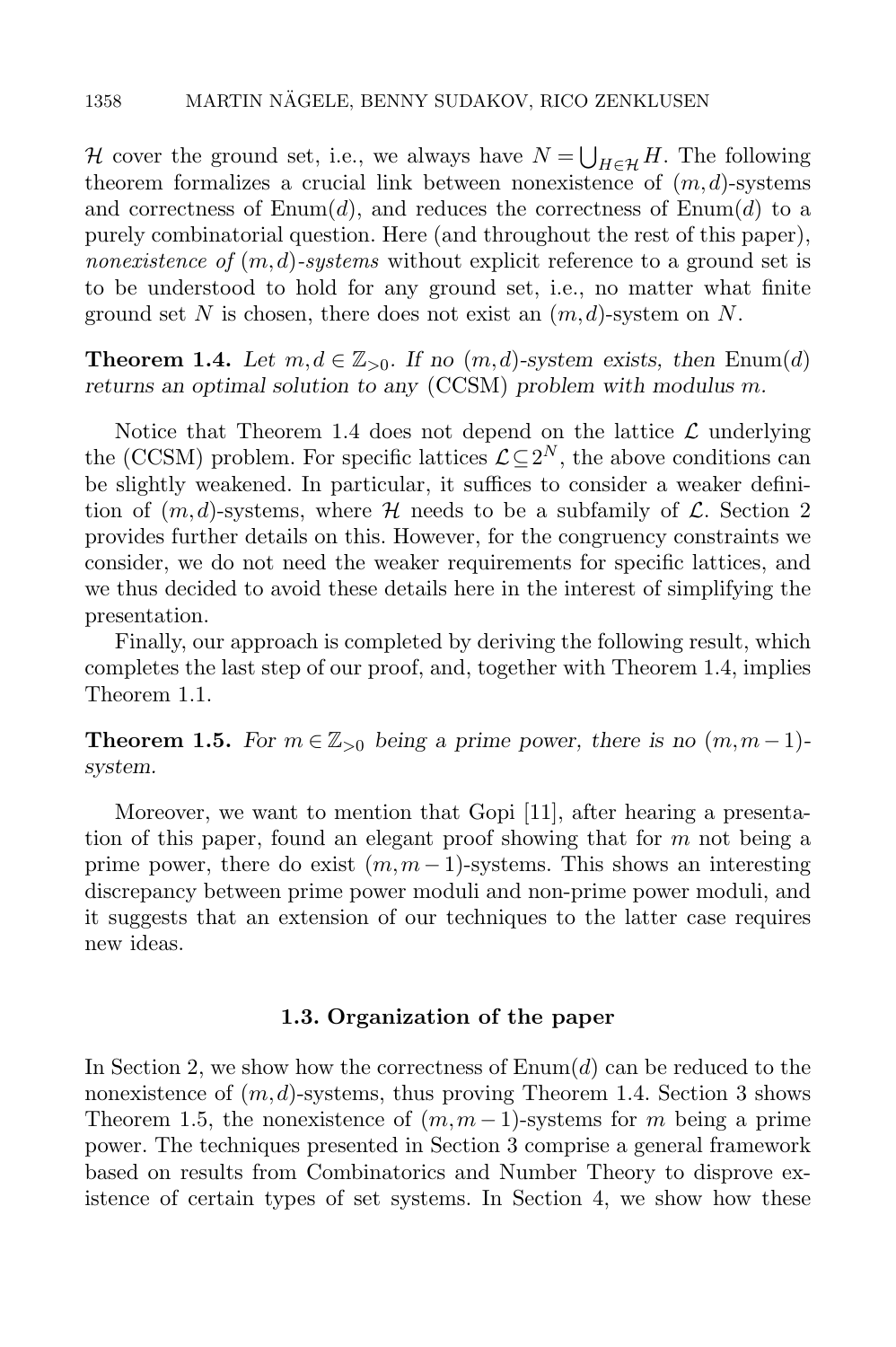techniques can be extended to [\(GCCSM\)](#page-4-0), thus implying our main result for [\(GCCSM\)](#page-4-0), Theorem [1.2.](#page-5-1) Section [5](#page-26-0) identifies a combinatorial barrier to extending our proof techniques beyond  $m$  being a prime power. Section [6](#page-32-0) shows that our choice of the depth  $d$  of  $\text{Enum}(d)$  is smallest possible for the problems we consider.

# <span id="page-8-0"></span>2. Reducing correctness of  $\text{Enum}(d)$  to properties of set systems

The main goal of this section is to prove Theorem [1.4.](#page-7-0) In fact, we show a slight strengthening, which allows us to derive results for [\(GCCSM\)](#page-4-0), and may lead to further applications for constraints beyond congruency constraints. For this we generalize the notion of  $(m, d)$ -system to the notion of an  $(\mathcal{F}, d)$ -system, where the role of all sets of cardinality r mod m is replaced by a general constraint family  $\mathcal{F} \subseteq 2^N$  on N. Moreover, we will be explicit about the underlying lattice, which leads to stronger statements that may be helpful for extending our results to further contexts.

**Definition 2.1** ((F,d)-system). Let  $\mathcal{L} \subseteq 2^N$  be a lattice,  $\mathcal{F} \subseteq \mathcal{L}$ , and let  $d \in \mathbb{Z}_{>0}$ . A family  $\mathcal{H} \subseteq \mathcal{L}$  is called an  $(\mathcal{F}, d)$ -system if the following holds, where  $Q = \bigcup_{H \in \mathcal{H}} H$ :

- <span id="page-8-4"></span>(i)  $Q \in \mathcal{F}$ ,
- <span id="page-8-2"></span>(ii)  $H$  is closed under intersection,
- <span id="page-8-5"></span>(iii)  $H \notin \mathcal{F} \forall H \in \mathcal{H}$ , and
- <span id="page-8-3"></span>(iv) for any  $S \subseteq Q$  with  $|S| \leq d$ , there is a set  $H \in \mathcal{H}$  with  $S \subseteq H$ .

Using the notion of  $(F, d)$ -systems, we can now define the follow-ing strengthening of Theorem [1.4,](#page-7-0) where for any set family  $\mathcal{F} \subseteq \mathcal{L}$  defined on a lattice  $\mathcal{L}$ , we denote by  $\text{comp}(\mathcal{F})$  the complement family, i.e., comp $(\mathcal{F}) \coloneqq \{N \setminus F \mid F \in \mathcal{F}\},\$  which we will interpret as a subfamily of the lattice comp $(\mathcal{L})$ .

<span id="page-8-1"></span>**Theorem 2.2.** Let  $\mathcal{L} \subseteq 2^N$  and  $\mathcal{F} \subseteq \mathcal{L}$ , and let  $d \in \mathbb{Z}_{>0}$ . If no  $(\mathcal{F}, d)$ -system and no  $(\text{comp}(\mathcal{F}), d)$ -system exists, then [Enum\(](#page-6-0)d) returns an optimal solution to any submodular function minimization problem over  $\mathcal{F}$ .

We start by observing that Theorem [2.2](#page-8-1) indeed implies Theorem [1.4.](#page-7-0)

**Proof of Theorem [1.4.](#page-7-0)** Consider a [\(CCSM\)](#page-2-0) problem  $\min\{f(S) \mid S \in$  $\mathcal{L},|S| \equiv r \pmod{m}$ . Hence, the set family F over which we want to minimize the function  $f$  is given by

$$
\mathcal{F} = \{ S \in \mathcal{L} \mid |S| \equiv r \pmod{m} \},
$$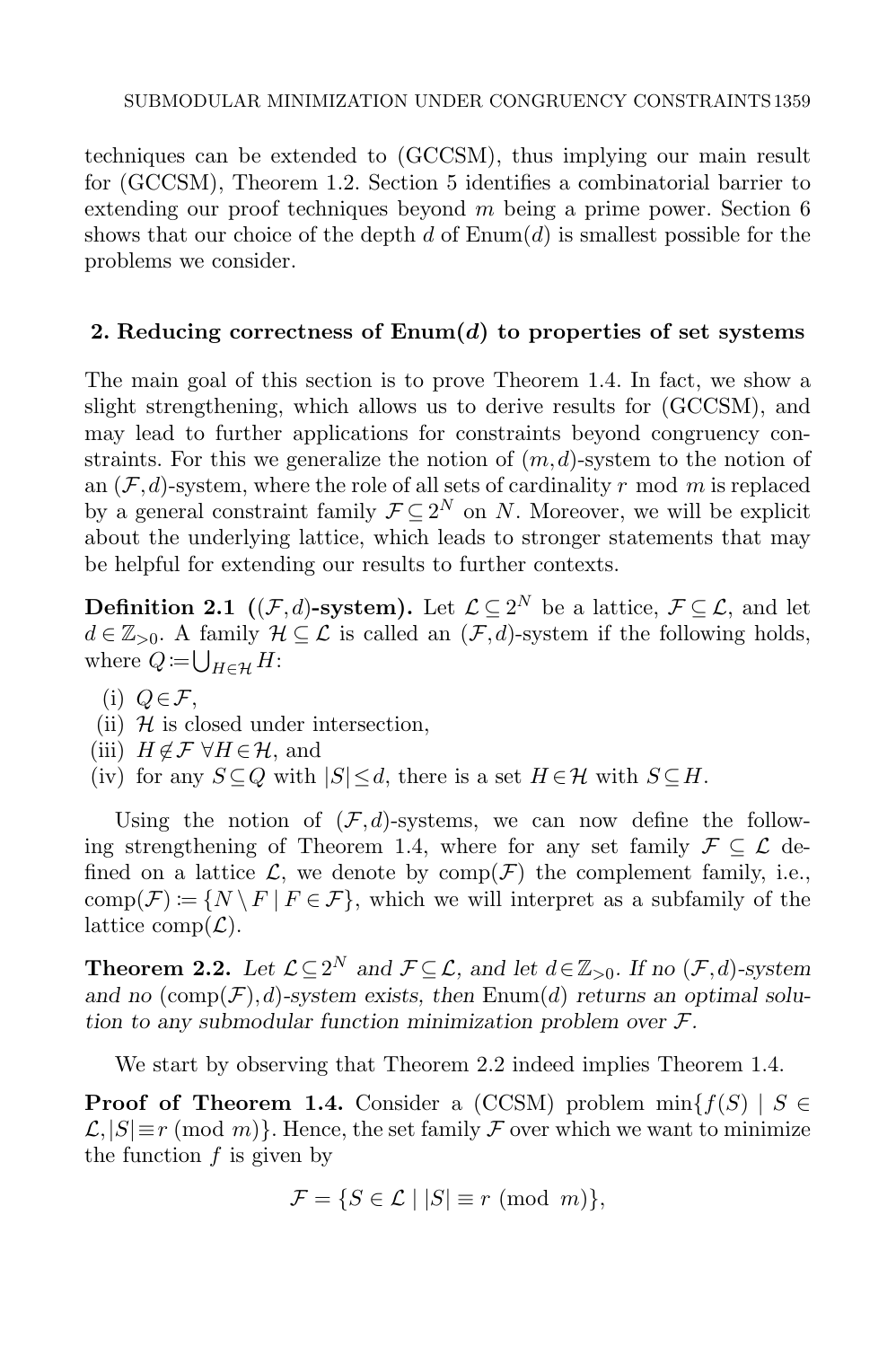and its complement family is therefore

comp
$$
(F)
$$
 = { $S \in comp(\mathcal{L}) | |N \setminus S| \equiv r \pmod{m}$ }  
 = { $S \in comp(\mathcal{L}) | |S| \equiv |N| - r \pmod{m}$  }.

The proof now follows by observing that any  $(\mathcal{F}, d)$ -system or  $(\text{comp}(\mathcal{F}), d)$ system is also an  $(m, d)$ -system on a potentially different ground set. Indeed, consider an  $(\mathcal{F}, d)$ -system  $\mathcal{H}$ , and let  $Q = \bigcup_{H \in \mathcal{H}} H$ . (The case of a  $(\text{comp}(\mathcal{F}), d)$ -system is analogous.) Then H is an  $(m, d)$ -system on Q be-cause properties [\(ii\)](#page-8-2) and [\(iv\)](#page-8-3) of the definition of an  $(\mathcal{F}, d)$ -system correspond to properties [\(i\)](#page-6-2) and [\(iii\)](#page-6-3) of an  $(m, d)$ -system on  $Q$ , respectively; moreover, properties [\(i\)](#page-8-4) and [\(iii\)](#page-8-5) of an  $(\mathcal{F}, d)$ -system imply property [\(ii\)](#page-6-4) of an  $(m, d)$ system.

It remains to prove Theorem [2.2.](#page-8-1)

# 2.1. Proof of Theorem [2.2](#page-8-1)

We start by stating a key property of set systems  $\mathcal{F} \subseteq \mathcal{L}$  that is crucial in our analysis to show that  $\text{Enum}(d)$  returns an optimal solution. This is an extension of a property used in [\[10\]](#page-34-11) for parity constraints.

Definition 2.3 (d-good set system). Let  $\mathcal{L} \subseteq 2^N$  be a lattice and  $\mathcal{F} \subseteq \mathcal{L}$ . We say that the tuple  $(F, \mathcal{L})$  is d-good—or simply that F is d-good if  $\mathcal{L}$ is clear from context—if for any submodular function  $f: \mathcal{L} \to \mathbb{Z}$ , and any minimizer  $S^*$  of  $\min\{f(S) | S \in \mathcal{F}\}$ , there exists a set  $A \subseteq S^*$  with  $|A| \leq d$ satisfying

 $f(S) \ge f(S^*) \quad \forall S \in \mathcal{L} \text{ with } A \subseteq S \subseteq S^*.$ 

We now prove Theorem [2.2](#page-8-1) in two steps. First, we show that if a set system F and its complement family comp(F) are d-good, then our algorithm will return an optimal solution.

<span id="page-9-0"></span>**Lemma 2.4.** Let  $\mathcal{L} \subseteq 2^N$  be a lattice,  $\mathcal{F} \subseteq \mathcal{L}$ , and  $d \in \mathbb{Z}_{>0}$ . If  $(\mathcal{F}, \mathcal{L})$  and  $(\text{comp}(\mathcal{F}), \text{comp}(\mathcal{L}))$  are both d-good, then [Enum\(](#page-6-0)d) returns an optimal solution to any submodular minimization problem on  $\mathcal{F}.$ 

Conversely, if a constraint set  $\mathcal F$  is not d-good, then we can derive the existence of an  $(\mathcal{F}, d)$ -system out of it as shown by the following lemma, which, together with Lemma [2.4,](#page-9-0) immediately implies Theorem [2.2,](#page-8-1) as desired.

<span id="page-9-1"></span>**Lemma 2.5.** Let  $\mathcal{L} \subseteq 2^N$  be a lattice,  $\mathcal{F} \subseteq \mathcal{L}$ , and  $d \in \mathbb{Z}_{>0}$ . If  $(\mathcal{F}, \mathcal{L})$  is not d-good, then there exists an  $(\mathcal{F}, d)$ -system.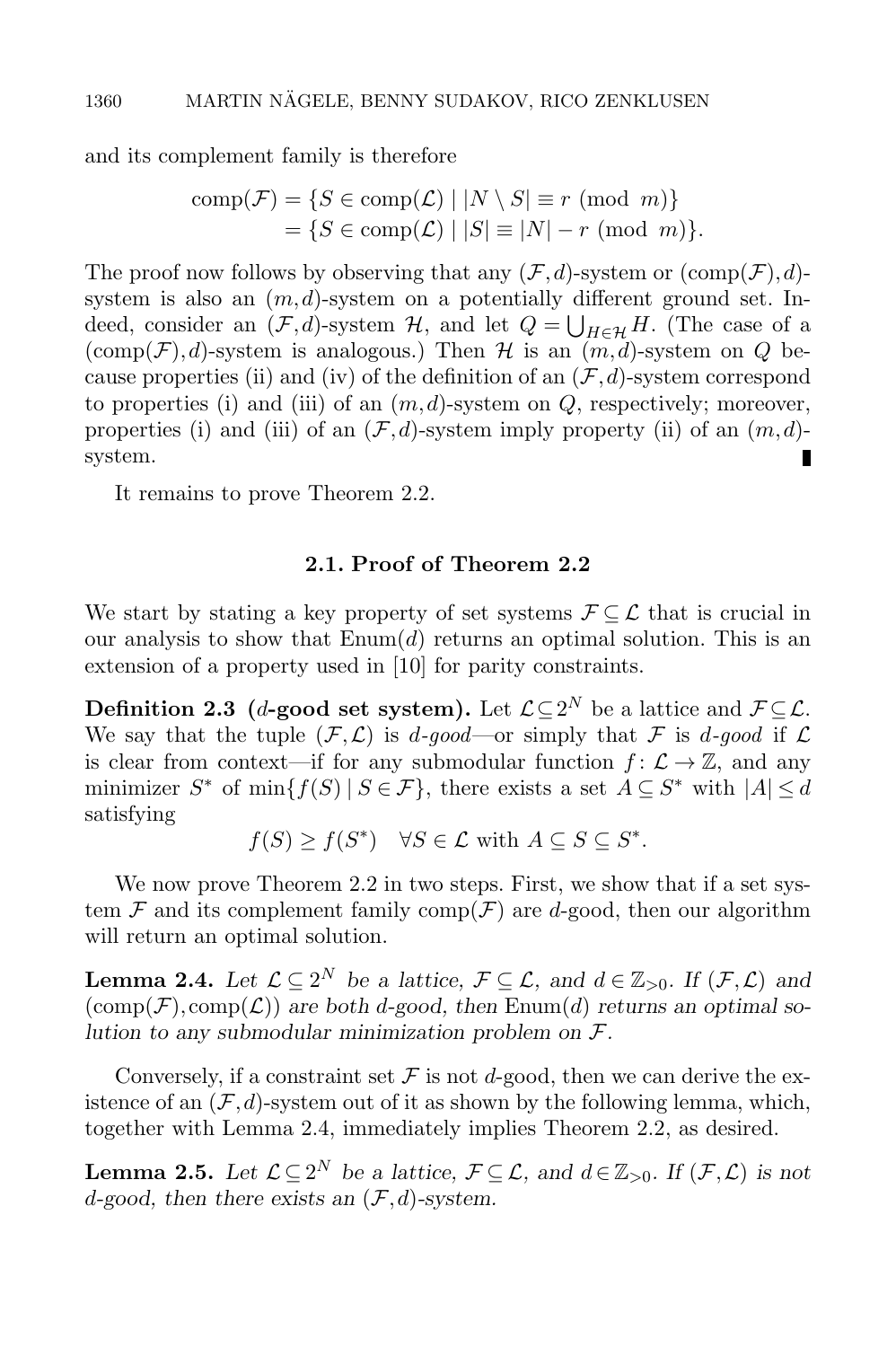The proof strategies for Lemmas [2.4](#page-9-0) and [2.5](#page-9-1) are heavily inspired by an approach presented in [\[10\]](#page-34-11) for parity families. We remark that the proof of Lemma [2.4](#page-9-0) strengthens the proof approach presented in [\[10\]](#page-34-11), which allows us to use simpler requirements for the definition of a  $d$ -good system than what would have been necessary by following the proof approach in [\[10\]](#page-34-11) more closely.

To prove Lemma [2.4,](#page-9-0) we show that under the assumption that  $(\mathcal{F}, \mathcal{L})$  and  $(\text{comp}(\mathcal{F}), \text{comp}(\mathcal{L}))$  are both d-good, [Enum\(](#page-6-0)d) returns a set with function value equal to the function value of a minimal optimal solution. As the following lemma shows, arguing about minimal (with respect to inclusion) optimal solutions allows us to obtain a stronger result from  $(\mathcal{F}, \mathcal{L})$  being a d-good set system.

<span id="page-10-0"></span>**Lemma 2.6.** Let  $(\mathcal{F}, \mathcal{L})$  be a d-good set system. Then, for any submodular function  $f: \mathcal{L} \to \mathbb{Z}$ , and any minimal minimizer  $S^*$  of  $\min\{f(S) \mid S \in \mathcal{F}\},$ there exists a set  $A \subseteq S^*$  with  $|A| \leq d$  satisfying

$$
f(S) > f(S^*) \quad \forall S \in \mathcal{L} \text{ with } A \subseteq S \subsetneq S^*.
$$

**Proof.** Fix a submodular function  $f: \mathcal{L} \to \mathbb{Z}$ , and a minimal minimizer  $S^*$ of min $\{f(S)|S\in\mathcal{F}\}\$ . Consider the function  $q: \mathcal{L}\to\mathbb{Z}$  given by

$$
g(S) = |N|f(S) + |N||S \setminus S^*| + |S| \quad \text{for all } S \in \mathcal{L}.
$$

The function q is submodular because it is a conic combination of the three submodular functions  $S \mapsto f(S), S \mapsto |S \setminus S^*|$ , and  $S \mapsto |S|$ . Moreover, we claim that  $S^*$  is a minimizer of  $\min\{g(S) | S \in \mathcal{F}\}\)$ . Indeed, by definition of S<sup>\*</sup>, we have  $f(S) \ge f(S^*)$  for all  $S \in \mathcal{F}$ . If  $f(S) \ge f(S^*) + 1$ , we get

$$
g(S) \ge |N|f(S) \ge |N|(f(S^*) + 1) \ge |N|f(S^*) + |S^*| = g(S^*).
$$

If, in the other case,  $f(S) = f(S^*)$ , then minimality of  $S^*$  implies that  $S \ S^* \neq \emptyset$ , hence  $|S \ S^*| \geq 1$ , so

$$
g(S) \ge |N|f(S) + |N||S \setminus S^*| \ge |N|f(S^*) + |N|
$$
  
\n
$$
\ge |N|f(S^*) + |S^*| = g(S^*).
$$

Applying the property that  $(F, \mathcal{L})$  is d-good to the submodular function g and the minimizer  $S^*$  of  $\min\{g(S) | S \in \mathcal{F}\}\$ , we obtain that there exists a set  $A \subseteq S^*$  with  $|A| \leq d$  satisfying

$$
g(S) \ge g(S^*) \quad \forall S \in \mathcal{L} \text{ with } A \subseteq S \subseteq S^*.
$$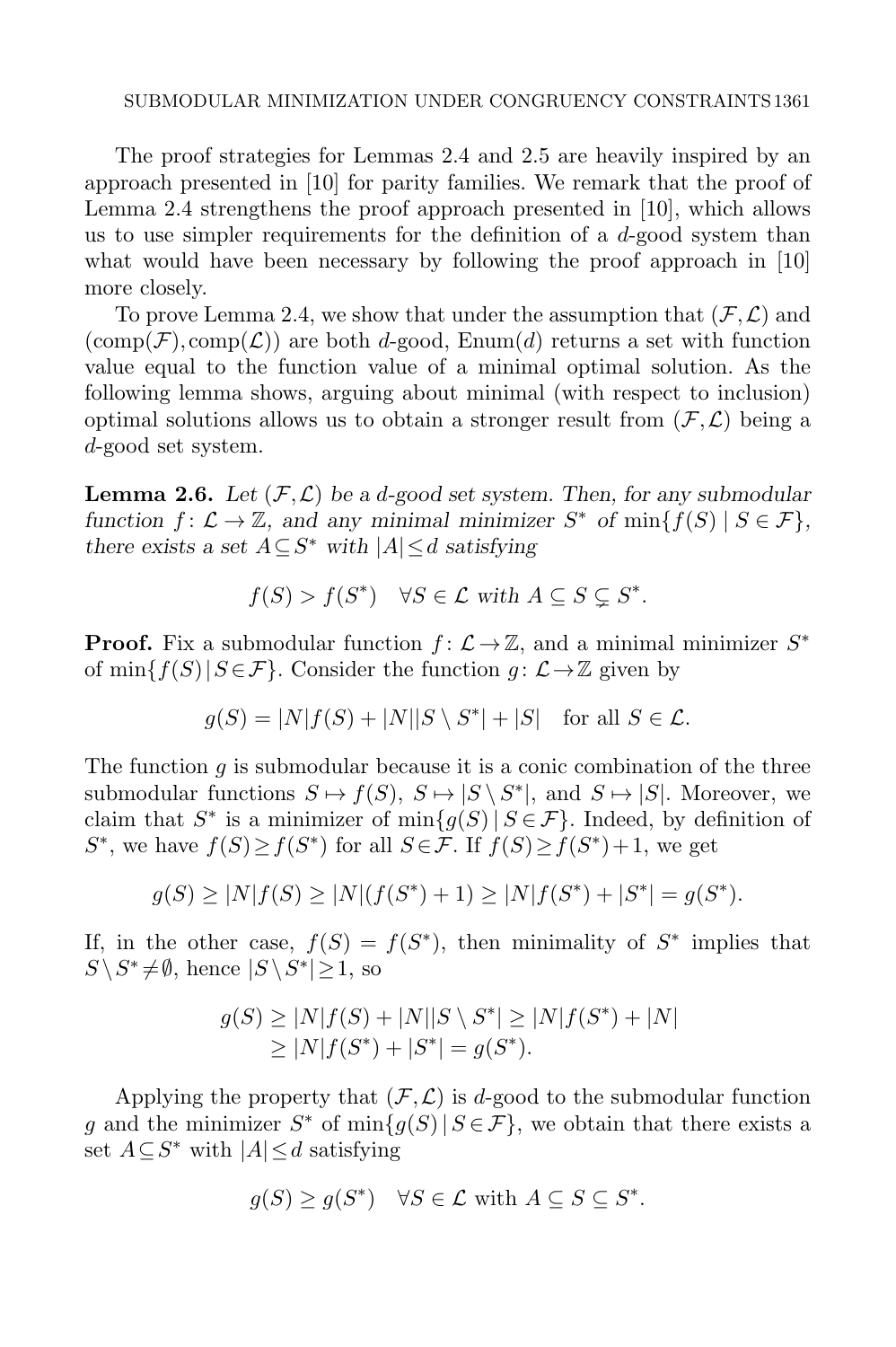To conclude, it suffices to see that for all  $S \in \mathcal{L}$  with  $S \subsetneq S^*$ , the inequality  $g(S) \ge g(S^*)$  implies  $f(S) > f(S^*)$ . Note that  $S \subsetneq S^*$  implies  $|S \setminus S^*| = 0$ , so the inequality  $g(S) \ge g(S^*)$  can be rewritten as

$$
|N|f(S) + |S| \ge |N|f(S^*) + |S^*|.
$$

The assumption  $S \subsetneq S^*$  also implies  $|S| < |S^*|$ , hence, from the last inequality, we conclude  $f(S) > f(S^*)$ .

With the above strengthening, we are ready to prove Lemma [2.4.](#page-9-0)

**Proof of Lemma [2.4.](#page-9-0)** Let  $f: \mathcal{L} \to \mathbb{Z}$  be a submodular function and let  $S^*$ be a minimal minimizer of min $\{f(S) | S \in \mathcal{F}\}\$ . Using that  $(\mathcal{F}, \mathcal{L})$  is d-good and applying Lemma [2.6,](#page-10-0) we obtain existence of a set  $A \subseteq S^*$  with  $|A| \le d$ satisfying

<span id="page-11-0"></span>(1) 
$$
f(S) > f(S^*) \quad \forall S \in \mathcal{L} \text{ with } A \subseteq S \subsetneq S^*.
$$

Note that the function  $q: \text{comp}(\mathcal{L}) \to \mathbb{Z}$  given by  $q(S) = f(N \setminus S)$  is submodular, and  $N \setminus S^*$  is a minimizer of  $\min\{g(S) \mid S \in \text{comp}(\mathcal{F})\}$ . So using the assumption that  $(\text{comp}(\mathcal{F}), \text{comp}(\mathcal{L}))$  is d-good, we obtain existence of a set  $B \subseteq N \setminus S^*$  with  $|B| \leq d$  satisfying

<span id="page-11-1"></span>
$$
g(S) \ge g(N \setminus S^*) \quad \forall S \in \text{comp}(\mathcal{L}) \text{ with } B \subseteq S \subseteq N \setminus S^*.
$$

Rewriting the above in terms of f and replacing S by  $N \setminus S$ , we get

(2) 
$$
f(S) \ge f(S^*) \quad \forall S \in \mathcal{L} \text{ with } S^* \subseteq S \subseteq N \setminus B.
$$

Let T be a minimal minimizer of f over the lattice  $\mathcal{L}_{AB} = \{S \in \mathcal{L} \mid$  $A \subseteq S \subseteq N \setminus B$ . Note that sets of this type are found in the first step of [Enum\(](#page-6-0)d) when considering the sets A and B given above. We claim that in fact  $T = S^*$ , proving that the minimizer  $S^*$  is found in the first step of [Enum\(](#page-6-0)d). Consequently, the set returned by  $\text{Enum}(d)$  is a set of optimal value  $f(S^*)$ , which is what we wanted to prove.

It remains to see that  $T = S^*$ . As  $S^* \in \mathcal{L}_{AB}$ , we have  $f(S^*) \ge f(T)$ . Together with submodularity of f, we get

$$
2f(S^*) \ge f(S^*) + f(T) \ge f(S^* \cap T) + f(S^* \cup T).
$$

If  $S^* \cap T \subsetneq S^*$ , [\(1\)](#page-11-0) implies  $f(S^* \cap T) > f(S^*)$ . Moreover, [\(2\)](#page-11-1) implies  $f(S^* \cup T) \geq f(S^*)$ . Together, we obtain a contradiction to the previous inequality. Consequently, we have  $S^* \cap T = S^*$  or, in other words,  $S^* \subseteq T$ . Minimality of T implies  $S^* = T$ , as desired.

Finally, we prove Lemma [2.5,](#page-9-1) which is the last missing piece in our proof of Theorem [2.2.](#page-8-1)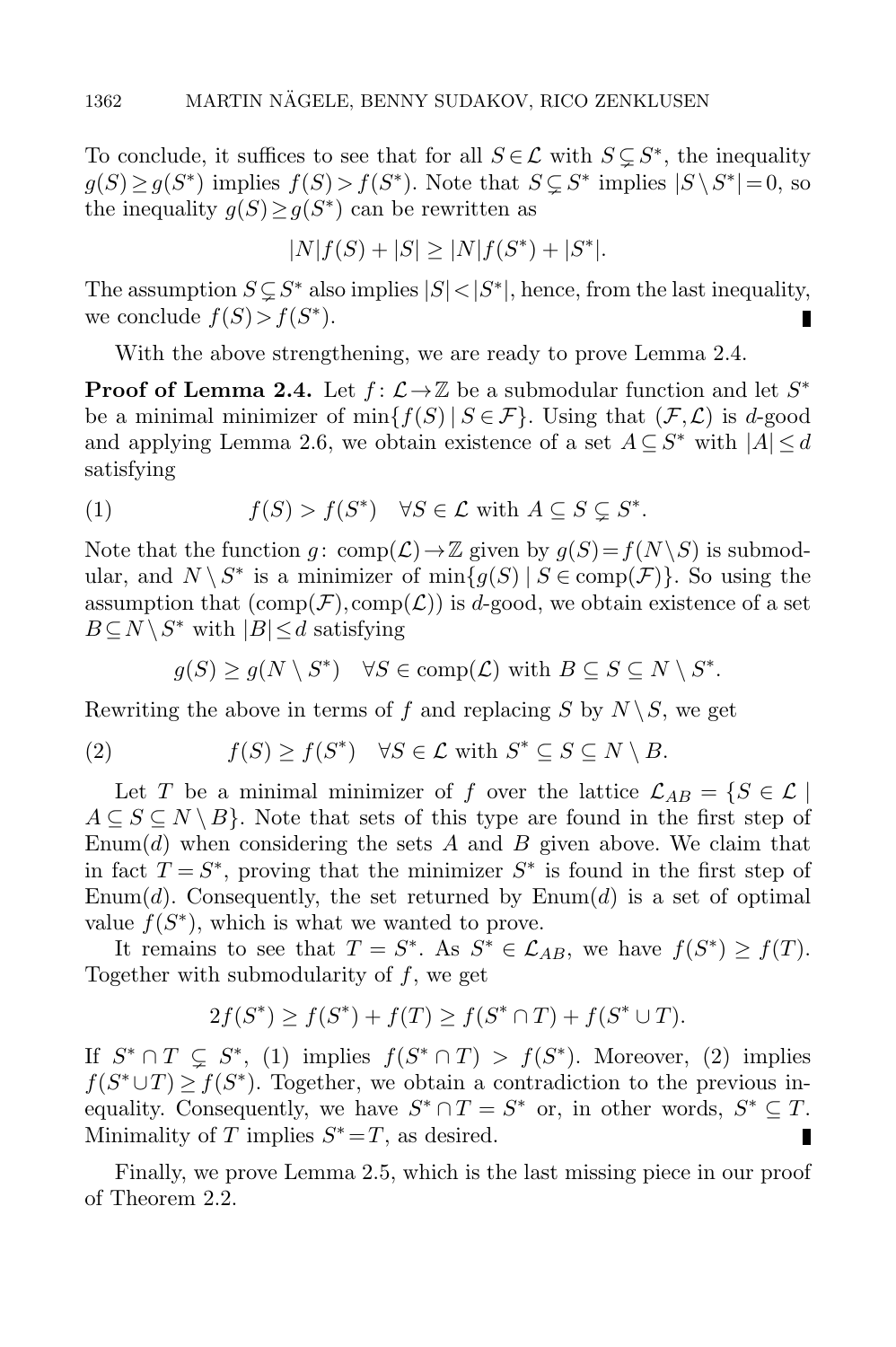**Proof of Lemma [2.5.](#page-9-1)** Assume that  $(\mathcal{F}, \mathcal{L})$  is not d-good. Hence, there is a submodular function  $f: \mathcal{L} \to \mathbb{Z}$  and a minimizer  $S^*$  of  $\min\{f(S) | S \in \mathcal{F}\}$  such that for any set  $A \subseteq S$  with  $|A| \leq d$ , there is a set  $S_A \in \mathcal{L}$  with  $A \subseteq S_A \subseteq S^*$ satisfying  $f(S_A) < f(S^*)$ . Among all such sets  $S_A$ , we choose one that is maximal (inclusion-wise). Let  $\mathcal{H} \subseteq \mathcal{L}$  be the family of all sets that can be obtained as intersections of the sets  ${S_A}_{A \subseteq S^*, |A| \le d}$ , where we include the sets  $S_A$  themselves also in the family H. We claim that H is an  $(\mathcal{F}, d)$ -system.

Clearly,  $\mathcal{H} \subseteq \mathcal{L}$ , because each set  $S_A$  satisfies  $S_A \in \mathcal{L}$  and the lattice  $\mathcal{L}$ is closed under intersection. Moreover, we have  $Q = \bigcup_{H \in \mathcal{H}} H = S^*$  because each set in  $\mathcal H$  is contained in  $S^*$ , and for each element  $e \in S^*$ , the set  $S_{\{e\}} \in \mathcal{H}$  contains e. Property [\(i\)](#page-8-4) of an  $(\mathcal{F}, d)$ -system follows from  $Q = S^* \in$  $\overrightarrow{\mathcal{F}}$ . Moreover, [\(ii\)](#page-8-2) holds because  $\mathcal{H}$  is intersection-closed by construction. Property [\(iv\)](#page-8-3) is fulfilled because for each  $A\subseteq Q$  with  $|A|\leq d$ , the set  $S_A\in\mathcal{H}$ fulfills  $A \subseteq S_A$ . It remains to show that H fulfills property [\(iii\)](#page-8-5) of an  $(\mathcal{F}, d)$ system, i.e., that each set  $H \in \mathcal{H}$  satisfies  $H \notin \mathcal{F}$ . Recall that each set  $H \in \mathcal{H}$ can be written as

<span id="page-12-0"></span>(3) 
$$
H = \bigcap_{i=1}^{k} S_{A_i},
$$

where  $k \in \mathbb{Z}_{\geq 1}$ , and  $A_1, \ldots, A_k \in \mathcal{L}$  with  $A_i \subseteq S^*$  and  $|A_i| \leq d$  for  $i \in [k]$ . We show that  $f(H) < f(S^*)$  by induction on k. Notice that this implies  $H \notin \mathcal{F}$ because  $S^*$  is a minimizer of  $\min\{f(S) | S \in \mathcal{F}\}$ , and hence, no other set in  $F$  can have a smaller f-value.

The case  $k = 1$  corresponds to sets  $H = S_A$ , where  $A \in \mathcal{L}$ ,  $A \subseteq S^*$ , and  $|A| \le d$ . By our choice of the sets  $S_A$ , we have  $f(S_A) < f(S^*)$  for these sets. Now consider a set H as described in [\(3\)](#page-12-0) for  $k \geq 2$ , and assume that for any set  $H'$  that can be described as the intersection of at most  $k-1$  sets  $S_{A_i}$ , it holds that  $f(H') < f(S^*)$ . Let  $H' = \bigcap_{i=1}^{k-1} S_{A_i}$ , and hence,  $H = H' \cap S_{A_k}$ . By submodularity of f we have

<span id="page-12-1"></span>(4) 
$$
f(H') + f(S_{A_k}) \ge f(H' \cup S_{A_k}) + f(H).
$$

By definition,  $S_{A_k}$  is a maximal subset of  $S^*$  containing  $A_k$  and satisfying  $f(S_{A_k}) < f(S^*)$ . The chain  $A_k \subseteq S_{A_k} \subseteq H' \cup S_{A_k} \subseteq S^*$  of inclusions thus lets us conclude  $f(S_{A_k}) \leq f(H' \cup S_{A_k})$ . Combined with [\(4\)](#page-12-1), this implies

$$
f(H') \ge f(H),
$$

and the result now follows by the induction hypothesis, which implies  $f(S^*) > f(H')$ . П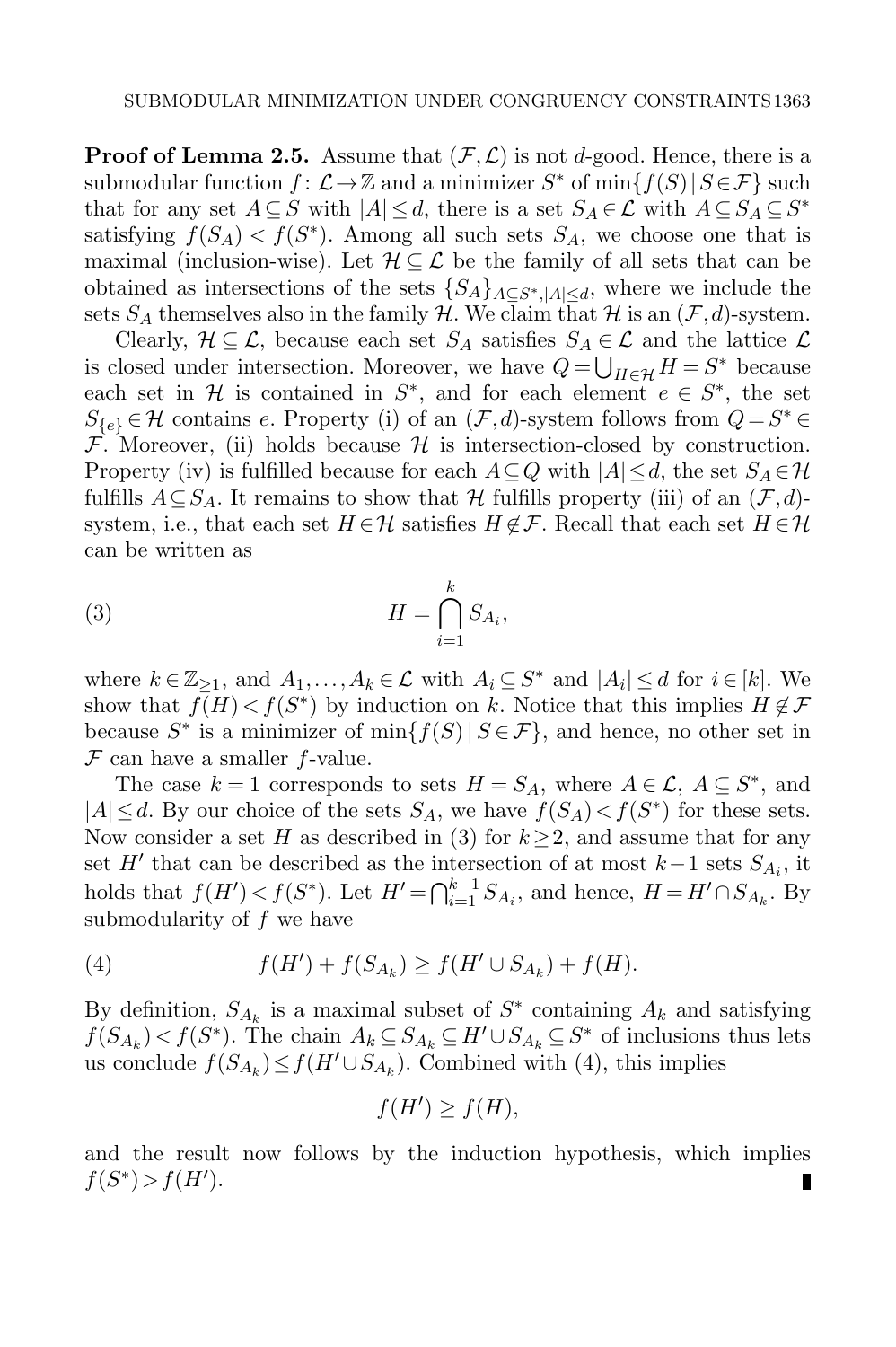### 3. Disproving the existence of  $(m,m-1)$ -systems

<span id="page-13-0"></span>In this section we prove Theorem [1.5,](#page-7-1) i.e., that no  $(m, m-1)$ -system exists for m being a prime power. To this end, we present a variety of techniques to transform set systems into more structured ones. Using those transformations, we show that any  $(m, m-1)$ -system, for  $m = p^{\alpha}$  being a prime power, could be transformed into a  $(p,1)$ -system  $\mathcal{H}$ , on a possibly different ground set, such that each set  $H \in \mathcal{H}$  is in the same congruence class with respect to mod p, i.e., there is an  $r \in \{0, \ldots, p-1\}$  with  $|H| \equiv r \pmod{p}$  for all  $H \in \mathcal{H}$ . Such systems can quite easily be seen not to exist, which is shown by the next lemma. Notice that the lemma does not depend on p being a prime or prime power; only the transformations we introduce later depend on this.

<span id="page-13-1"></span>**Lemma 3.1.** Let  $N$  be a finite set. There is no non-empty intersectionclosed set system  $\mathcal{H} \subseteq 2^N$ , and integers  $p \in \mathbb{Z}_{>0}, r \in \{0, \ldots, p-1\}$  such that

- <span id="page-13-2"></span>(i)  $|N| \not\equiv r \pmod{p}$ ,
- <span id="page-13-3"></span>(ii)  $|H| \equiv r \pmod{p} \ \forall H \in \mathcal{H}$ , and
- <span id="page-13-4"></span>(iii) for any  $e \in N$ , there is a set  $H \in \mathcal{H}$  with  $e \in H$ , i.e.,  $N = \bigcup_{H \in \mathcal{H}} H$ .

Proof. Assume for the sake of contradiction that there exists a set system  $\mathcal{H} \subseteq 2^N$  with the properties stated in the lemma. We first observe that we can assume without loss of generality that  $r = 0$ . Indeed, by introducing  $p-r$  new elements that we add to  $N$  and every set in  $H$ , a new set system is obtained that fulfills the properties of the lemma with  $r = 0$ . As  $N = \bigcup_{H \in \mathcal{H}} H$ , we can compute  $|N|$  by the inclusion-exclusion principle:

$$
|N| = \sum_{k=1}^{|\mathcal{H}|} (-1)^{k+1} \sum_{\substack{\mathcal{F} \subseteq \mathcal{H} \\ |\mathcal{F}| = k}} \left| \bigcap_{F \in \mathcal{F}} F \right|.
$$

However, when considering the above equation modulo  $p$ , a contradiction arises because each set  $\bigcap_{F\in\mathcal{F}} F$  on the right-hand side is contained in  $\mathcal{H}$ , as H is intersection-closed, and thus  $|\bigcap_{F \in \mathcal{F}} F| \equiv 0 \pmod{p}$ ; this implies that the right-hand side is 0 mod p, which contradicts  $|N| \neq 0$  (mod p). П

To illustrate some of our techniques, we first present a transformation of sets systems that proves Theorem [1.5](#page-7-1) for  $m$  being a prime. Later, in Section [3.2,](#page-15-0) we introduce a general framework of set transformations, which we can use, as we will show in Section [3.3,](#page-19-0) to handle prime powers. Moreover, the versatility of these set transformations also allows us to extend our results to [\(GCCSM\)](#page-4-0), which we show in Section [4.](#page-21-0)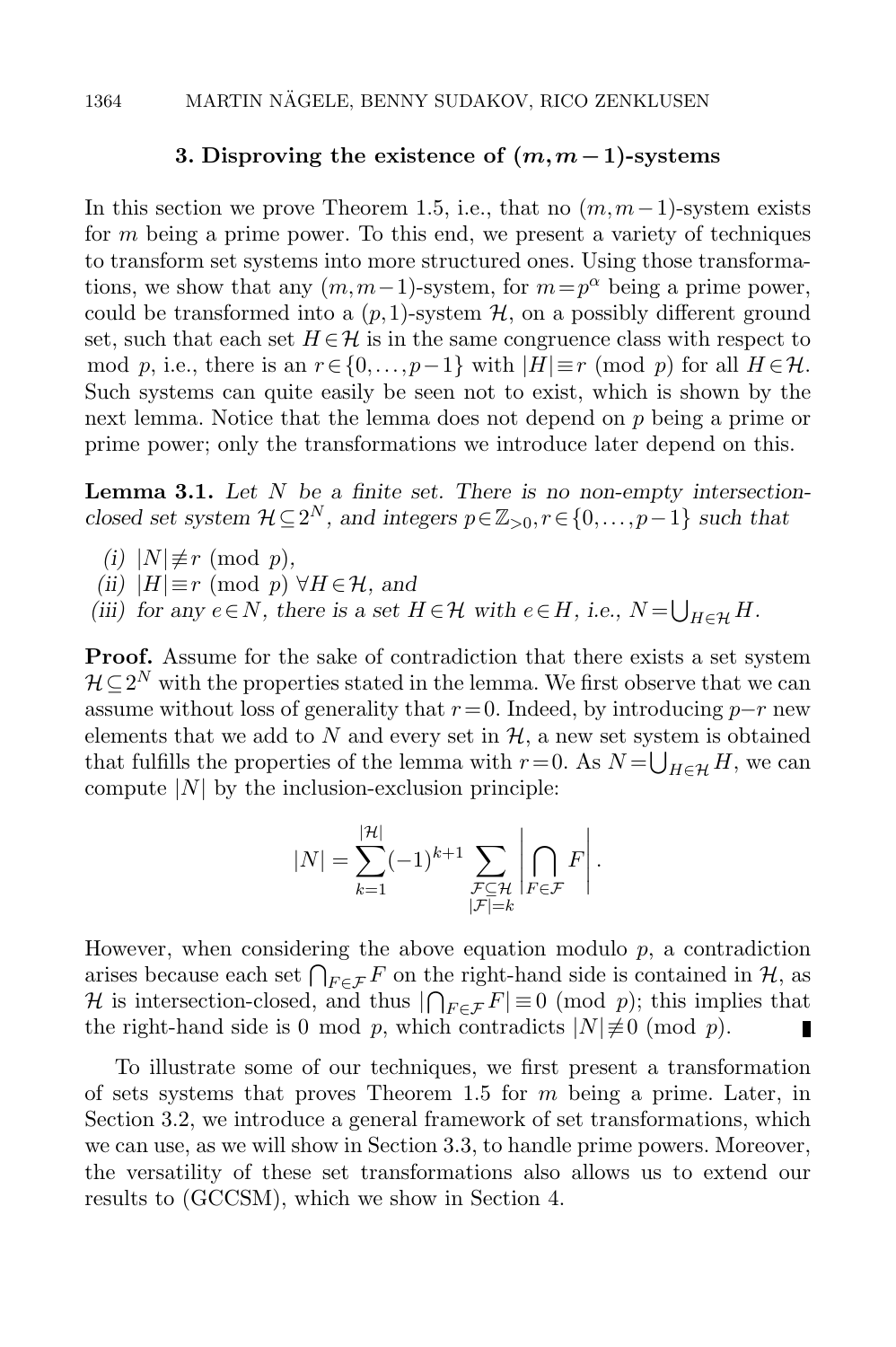# <span id="page-14-0"></span>3.1. Set transformations and nonexistence of  $(m, m-1)$ -systems for m prime

To prove that no  $(m, m-1)$ -system exists for m prime, assume for the sake of contradiction that there is an  $(m, m-1)$ -system  $\mathcal{H} \subseteq 2^N$ . Notice that without loss of generality we can assume that  $|N| \equiv 0 \pmod{m}$ , and consequently  $|H| \not\equiv 0 \pmod{m}$  for  $H \in \mathcal{H}$ . Indeed, if  $|N| \equiv r \pmod{m}$ , then we can construct a new set system by introducing  $m - r$  new elements which get added to the ground set  $N$  and also to every set in  $H$ . One can easily observe that this leads to another  $(m, m-1)$ -system with  $|N| \equiv 0 \pmod{m}$ .

Our goal is now to transform  $\mathcal H$  into a new set system, on a different ground set  $W$ , such that the cardinality of each set changes in a well-defined way. More precisely, we want that a set of cardinality  $x$  gets transformed into a set of cardinality  $g(x) = x^{m-1}$ . For m being prime, Fermat's Little Theorem implies  $x^{m-1} \equiv 1 \pmod{m}$  for any  $x \not\equiv 0 \pmod{m}$ . Hence, such a transformation would have the desired effect that any set  $H \in \mathcal{H}$  will be transformed to a set in the same congruence class; moreover, the cardinality of the image of the ground set would remain  $0 \pmod{m}$ . Furthermore, for the resulting system to be an  $(m, 1)$ -system, we need two additional properties: First, each element of the new ground set needs to be contained in at least one transformed set, and additionally, the transformed system needs to retain the property of being intersection-closed.

We now describe how a set transformation  $G: 2^N \to 2^W$  with the properties described above can be obtained. The new ground set is

$$
W = N^{m-1} := \underbrace{N \times N \times \ldots \times N}_{m-1 \text{ times}}.
$$

Moreover, a set  $S \subseteq N$  gets transformed into the set

$$
G(S) = \{(e_1, \ldots, e_{m-1}) \mid e_1, \ldots, e_{m-1} \in S\} \subseteq W.
$$

Clearly, the cardinality of the transformed set  $G(S)$  is  $|G(S)| = |S|^{m-1}$ . Hence, the change of cardinalities is indeed described by the function  $q(x)$ =  $x^{m-1}$ , as desired. Hence, if we look at the transformed set system  $G(\mathcal{H})$  :=  $\{G(H) | H \in \mathcal{H}\}\subset 2^W$  on the new ground set W, we have

- (i)  $|W| = g(|N|) = |N|^{m-1} \equiv 0 \pmod{m}$ , because  $|N| \equiv 0 \pmod{m}$ , and
- (ii)  $|G(H)| = g(|H|) = |H|^{m-1} \equiv 1 \pmod{m} \ \forall H \in \mathcal{H}$ , by Fermat's Little Theorem and  $|H|\not\equiv 0 \pmod{m}$ .

Moreover,  $G(\mathcal{H})$  is indeed intersection-closed because the definition of G implies

$$
G(S \cap T) = G(S) \cap G(T) \quad \forall S, T \subseteq N.
$$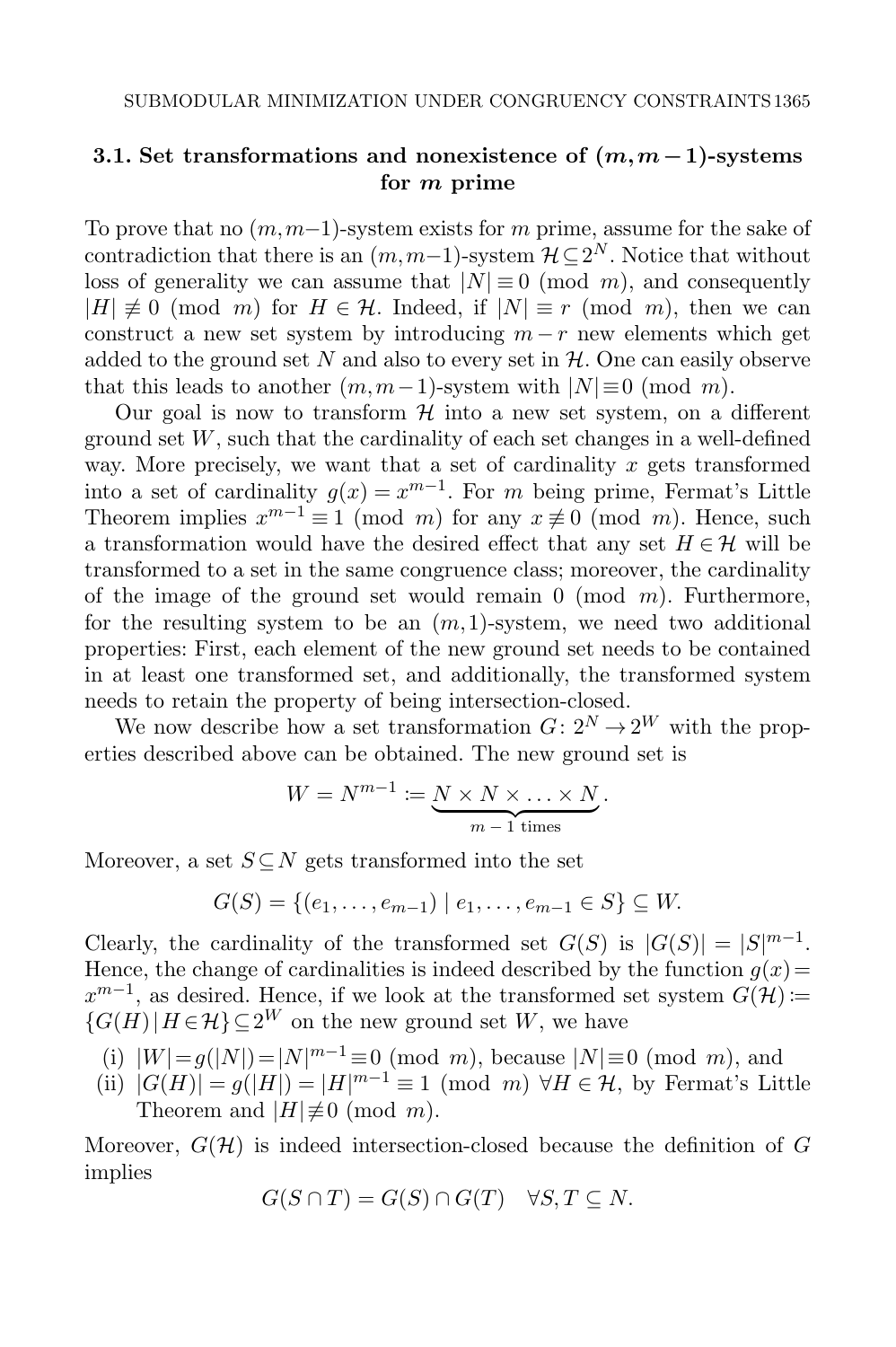Finally,  $G(\mathcal{H})$  is an  $(m,1)$ -system, as each element  $(e_1,\ldots,e_{m-1})\in W$  is covered by a set in  $G(\mathcal{H})$  due to the following. Because H is an  $(m,m-$ 1)-system, there is a set  $H \in \mathcal{H}$  such that  $\{e_1,\ldots,e_{m-1}\} \subseteq H$ , and hence  $(e_1,\ldots,e_{m-1})\in G(H)$ . Hence,  $G(\mathcal{H})$  is an  $(m,1)$ -system with all sets in  $G(\mathcal{H})$  being in the same congruence class mod m, which, by Lemma [3.1,](#page-13-1) does not exist and thus leads to the desired contradiction. This disproves the existence of  $(m, m-1)$ -systems for m being a prime, and implies via Theorem [1.4](#page-7-0) that our enumeration procedure works for prime moduli.

**Corollary 3.2.** For m being a prime, [Enum\(](#page-6-0)d) with  $d = m-1$  returns an optimal solution to [\(CCSM\)](#page-2-0) with modulus m.

Whereas the above product space transformation was enough to deal with prime moduli and allowed for highlighting several important ideas, we need more involved transformations to deal with prime powers and [\(GCCSM\)](#page-4-0). In the next section, we therefore formalize and discuss in more generality a large class of cardinality transformations g that can be achieved, and how they can be combined.

## 3.2. A general framework based on set transformations

<span id="page-15-0"></span>We start by formalizing the idea of a transformation that changes the cardinality of a set  $S$  in a well-defined way by some function  $g$  and will also maintain the intersection-closed property, analogous to the transformation described in Section [3.1.](#page-14-0) Moreover, the notion of the *level of g*, which we also define below, allows us to give a simple condition to guarantee that elements in the new ground set remain covered by transformed sets.

<span id="page-15-2"></span>**Definition 3.3.** A map  $g: \mathbb{Z}_{\geq 0} \to \mathbb{Z}_{\geq 0}$  is a cardinality transformation function if for every finite set N, there is a finite set W and a map  $G: 2^N \rightarrow 2^W$ such that

(i)  $G(N)=W$ .

- (ii)  $|G(S)| = g(|S|) \forall S \subseteq N$ , and
- <span id="page-15-1"></span>(iii)  $G(S) \cap G(T) = G(S \cap T) \forall S, T \subseteq N$ .

Moreover, for  $\ell \in \mathbb{Z}_{\geq 0}$ , we say that g is of level  $\ell$  if G can be chosen such that for every  $w\in W$ , there exists a set  $S\subseteq N$  with  $|S|\leq \ell$  such that  $w\in G(S)$ . In this case we call G a set transformation of level  $\ell$ .

We call G a *g-realizing set transformation* for the ground set  $N$ . Conversely, g is called the cardinality transformation function corresponding to G.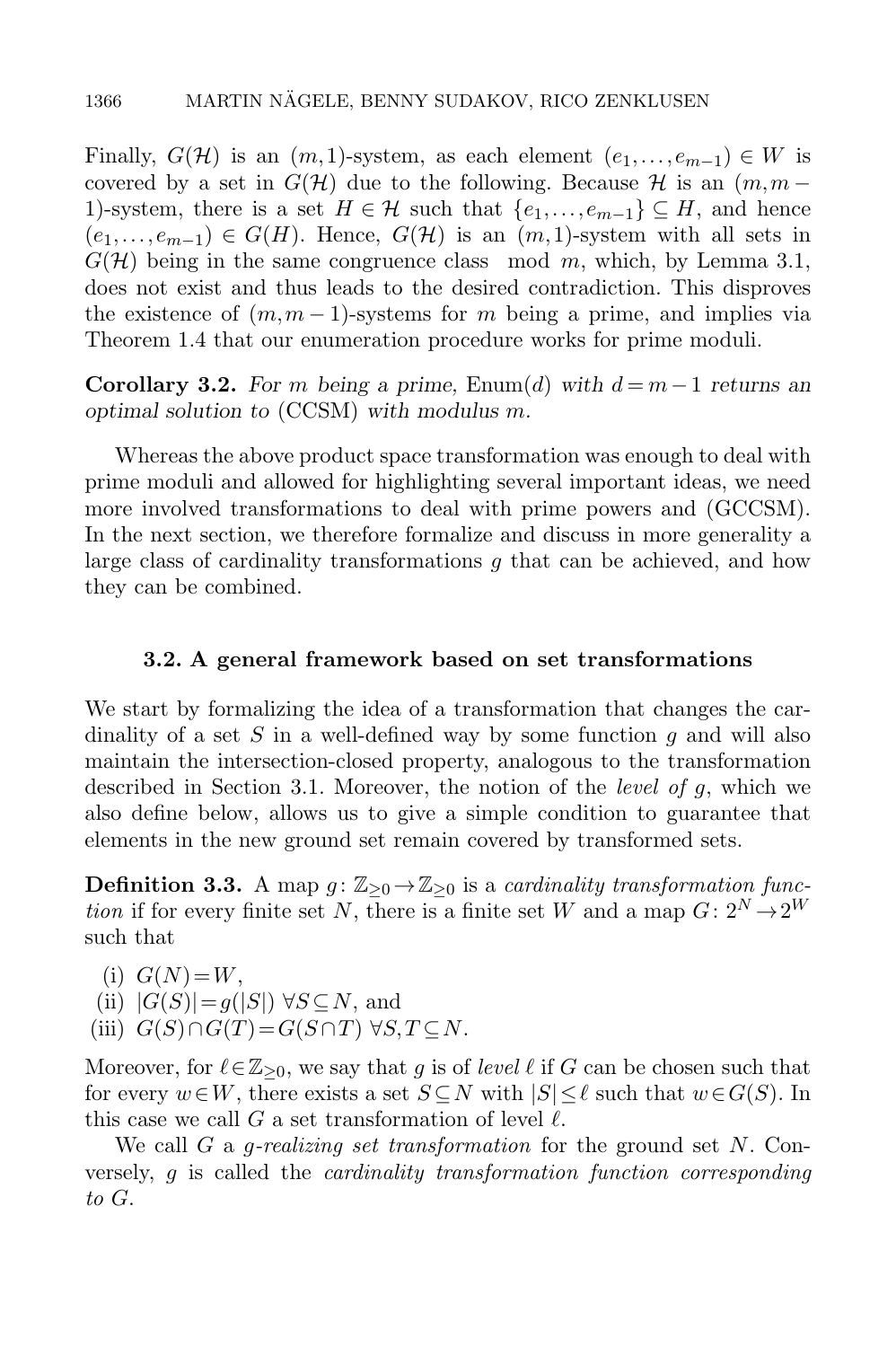Notice that property [\(iii\)](#page-15-1) implies that for any intersection-closed family  $\mathcal{H} \subseteq 2^N$ , its image  $G(\mathcal{H})$  is as well intersection-closed. Furthermore, a set transformation function is always monotone, i.e.,  $G(S) \subseteq G(T)$  for  $S \subseteq T \subseteq N$ . This follows from  $G(S) = G(S \cap T) = G(S) \cap G(T) \subseteq G(T)$  for any  $S \subseteq T$ . Moreover, we recall that we want to find a set transformation G that would transform an  $(m,m-1)$  system, for m being a prime power, to a system with the properties stated in Lemma [3.1,](#page-13-1) which leads to a contradiction by the same lemma. Hence, we want to find a set transformation  $G$  such that the transformed set system still covers the ground set. For this, observe that by applying a set transformation of level  $\ell$  to any set system  $\mathcal{H}\subseteq 2^N$  satisfying that for any  $U \subseteq N$  with  $|U| \leq \ell$ , there is a set  $S \in \mathcal{H}$  such that  $U \subseteq S$ , a new set system that covers the whole ground set is obtained. To better quantify this property in a way that allows us later to combine several set transformations, we introduce the notion of a k-covering set system.

**Definition 3.4.** For  $k \in \mathbb{Z}_{\geq 1}$ , a set family  $\mathcal{H} \subseteq 2^N$  is k-covering if, for any  $U \subseteq N$  with  $|U| \leq k$ , there exists a set  $S \in \mathcal{H}$  such that  $U \subseteq S$ .

Hence, any  $(m, d)$ -system (and also any  $(\mathcal{F}, d)$ -system) is a d-covering set system by definition. Moreover, a 1-covering set system is a system covering the whole ground set. The following observation highlights how the coverage of a set system changes through set transformations of a certain level.

<span id="page-16-0"></span>**Lemma 3.5.** Let  $\mathcal{H} \subseteq 2^N$  be a k-covering set system, and let G be a set transformation of level  $\ell \in \mathbb{Z}_{\geq 1}$ . Then  $G(\mathcal{H})$  is a  $\lfloor \frac{k}{\ell} \rfloor$  $\frac{k}{\ell}$  -covering system.

**Proof.** Let  $W = G(N)$  be the ground set of the transformed set system  $G(\mathcal{H})$ , and let  $U \subseteq W$  with  $|U| \leq \lfloor \frac{k}{\ell} \rfloor$ . We have to show that there is a set  $Y \in G(\mathcal{H})$  with  $U \subseteq Y$ . Because G is of level  $\ell$ , for each element  $u \in U$  there is a set  $S_u \subseteq N$  with  $|S_u| \leq \ell$  and  $u \in G(S_u)$ . Notice that  $S \coloneqq \bigcup_{u \in U} S_u$  has thus size at most  $|S|\leq \ell|U|\leq k$ . Because H is k-covering, there exists  $X \in \mathcal{H}$ with  $S \subseteq X$ . We finish the proof by showing that for  $Y = G(X)$  we indeed have  $U \subseteq Y$ , which holds because we have that for all  $u \in U$ ,

$$
G(X) \supseteq G(S) \supseteq G(S_u) \ni u,
$$

where we use monotonicity of G on the sets  $X \supseteq S \supseteq S_u$ , and the fact that  $u \in G(S_u)$ . п

<span id="page-16-1"></span>In summary, the following provides a sufficient condition to disprove the existence of an  $(m, m-1)$ -system. Note that in the following statement, the number  $p$  is not required to be prime.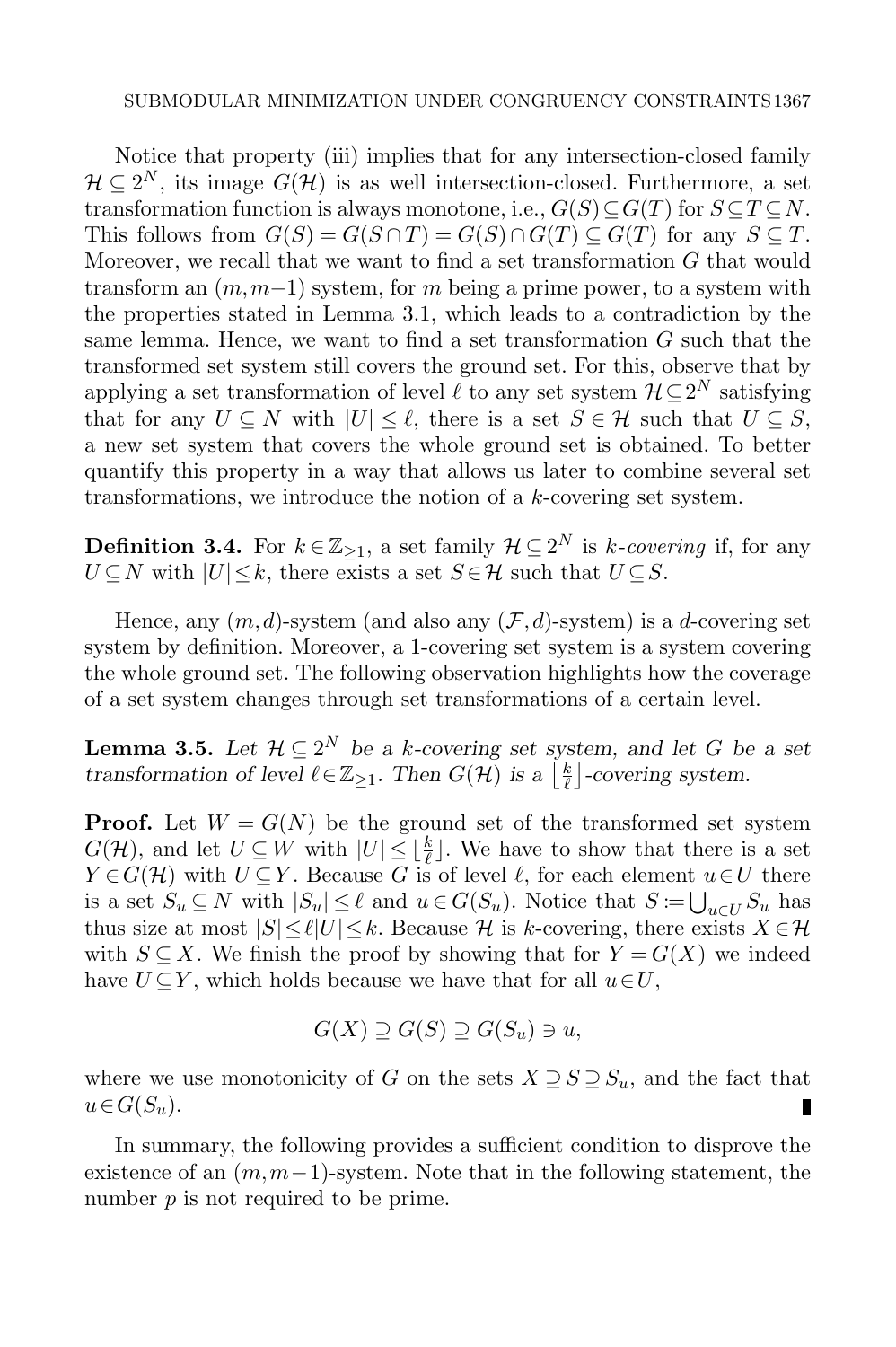**Theorem 3.6.** Let  $m \in \mathbb{Z}_{\geq 1}$  and  $d \in \mathbb{Z}_{\geq 1}$ . There does not exist an  $(m, d)$ system if there exists an integer  $p \in \mathbb{Z}_{\geq 1}$  and a cardinality transformation function g of level d such that for  $x \in \mathbb{Z}_{\geq 0}$ :

<span id="page-17-1"></span>(5) 
$$
g(x) \equiv \begin{cases} 0 \pmod{p} & \text{if } x \equiv 0 \pmod{m}, \\ 1 \pmod{p} & \text{if } x \not\equiv 0 \pmod{m}. \end{cases}
$$

**Proof.** With the goal of deriving a contradiction, assume that there exists both a cardinality transformation function as stated in the theorem and an  $(m, d)$ -system  $\mathcal{H} \subseteq 2^N$  on some finite ground set N. Let  $r \in \{0, ..., m-1\}$ be such that  $|N| \equiv r \pmod{m}$ . Notice that, as in the proof of the above statement for prime numbers m in Section [3.1,](#page-14-0) we can assume  $r=0$ , because if  $r \neq 0$ , then we can add  $m-r$  new elements to N and each set in  $\mathcal{H}$ , thus obtaining an  $(m, d)$ -system on a larger ground set with  $r = 0$ . Hence, assume  $r = 0$ . The theorem now follows by observing that  $G(\mathcal{H})$ , where G is a g-realizing set transformation for N of level d, is a set system system fulfilling the conditions of Lemma [3.1](#page-13-1) with  $r=1$ , which is impossible by the same lemma. Notice that the fact of  $G(\mathcal{H})$  covering the whole transformed ground set  $G(N)$  follows by Lemma [3.5,](#page-16-0) as any  $(m, d)$ -system is by definition d-covering, and  $G$  is of level  $d$ . П

The following two lemmas present a large class of cardinality transformation functions with low level. In Section [3.3,](#page-19-0) we will see that this class is rich enough to disprove the existence of  $(m,m-1)$ -systems for m being a prime power via Theorem [3.6.](#page-16-1)

<span id="page-17-0"></span>**Lemma 3.7.** The following cardinality transformation functions  $g: \mathbb{Z}_{\geq 0} \rightarrow$  $\mathbb{Z}_{\geq 0}$  exist for every  $k \in \mathbb{Z}_{\geq 1}$ :

- (i)  $q(x)=k$  of level 0, (ii)  $g(x)=x^k$  of level k, and
- (iii)  $g(x) = \binom{x}{k}$  $\binom{x}{k}$  of level  $k$ .<sup>5</sup>

**Proof.** Throughout this proof, let  $N$  be an arbitrary finite ground set. We have to show that there is a *g*-realizing cardinality transformation function G for N of the claimed level.

- (i) Let W be a set of cardinality k, and we define  $G(S) = W$  for every  $S \subseteq N$ . One can easily verify that G is a g-realizing cardinality transformation function for  $g(x)=k$ ; moreover, it has level 0 since  $G(\emptyset)=W$ .
- (ii) The existence of such a cardinality transformation function was shown in our example in Section [3.1,](#page-14-0) where k corresponds to  $m-1$ .

<sup>&</sup>lt;sup>5</sup> We employ the usual convention that  $\binom{n}{k} = 0$  for  $k > n$ .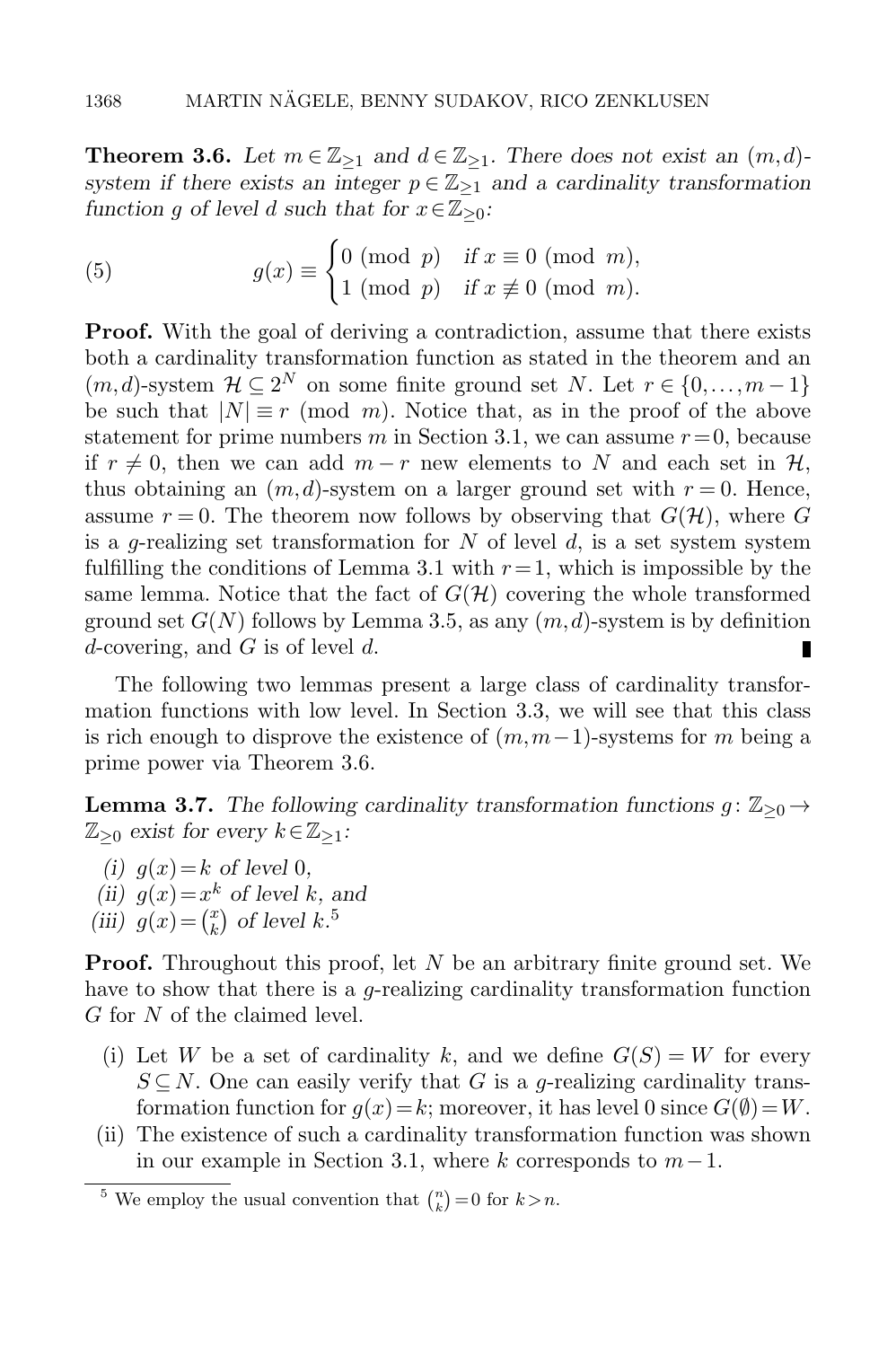(iii) For a finite set A and  $a \ge 1$ , we denote by  $\binom{A}{a}$  the family of all subsets of A of cardinality a. The transformed ground set  $W = G(N)$  is set to be  $W = \begin{pmatrix} N \\ k \end{pmatrix}$ , and we define  $G: 2^N \rightarrow 2^W$  to be  $G(S) = \begin{pmatrix} S \\ k \end{pmatrix}$  $\binom{S}{k}$ , i.e., this is the family of all subsets of size k of elements in  $S$ , also called k-subsets of S. This G clearly fulfills  $G(N)=W$  and  $|G(S)|=g(S)$  for all  $S\subseteq N$ . Moreover, for  $S, T \subseteq N$ , we have

$$
G(S) \cap G(T) = \{ \text{all } k\text{-subsets of } S \} \cap \{ \text{all } k\text{-subsets of } T \}
$$

$$
= \{ \text{all } k\text{-subsets of } S \cap T \} = G(S \cap T).
$$

Finally, the level of G is indeed k, because any  $w \in W$  corresponds to a k-subset of N, i.e.,  $w = \{e_1, \ldots, e_k\} \subseteq N$ , and we have  $G(\{e_1, \ldots, e_k\}) =$  $\{w\}.$ п

<span id="page-18-0"></span>**Lemma 3.8.** Let  $g_1, g_2 \colon \mathbb{Z}_{\geq 0} \to \mathbb{Z}_{\geq 0}$  be two cardinality transformation functions of level  $\ell_1$  and  $\ell_2$ , respectively. Then  $g_1 + g_2$  is a cardinality transformation function of level  $\max\{\ell_1, \ell_2\}.$ 

**Proof.** Let N be a finite ground set, and let  $G_i: 2^N \to 2^{W_i}$  for  $i \in \{1,2\}$ be a  $g_i$ -realizing set transformation of level  $\ell_i$ . Moreover, we choose the sets  $W_1 = G_1(N)$  and  $W_2 = G_2(N)$  to be disjoint. We claim that  $G: 2^N \rightarrow 2^{W_1 \cup W_2}$ defined by  $G(S) = G_1(S) \cup G_2(S)$  is a  $(g_1 + g_2)$ -realizing set transformation of level max $\{\ell_1, \ell_2\}$  as desired. Indeed,  $G(N) = G_1(N) \cup G_2(N) = W_1 \cup W_2$ . Moreover, for any  $S \subseteq N$ ,

$$
|G(S)| = |G_1(S) \cup G_2(S)| = |G_1(S)| + |G_2(S)|
$$
  
=  $g_1(|S|) + g_2(|S|) = (g_1 + g_2)(|S|),$ 

where the second equality follows from  $G_i(S) \subseteq W_i$  for  $i \in \{1,2\}$  and  $W_1$  and  $W_2$  were chosen to be disjoint. Furthermore, for any  $S, T \subseteq N$ , we have

$$
G(S) \cap G(T) = (G_1(S) \cup G_2(S)) \cap (G_1(T) \cup G_2(T))
$$
  
=  $(G_1(S) \cap G_1(T)) \cup (G_2(S) \cap G_2(T))$   
=  $G_1(S \cap T) \cup G_2(S \cap T) = G(S \cap T),$ 

again exploiting disjointness of images with respect to  $G_1$  and  $G_2$ , and the fact that  $G_1$  and  $G_2$  fulfill the intersection property of set transformations. Finally, G is indeed of level max $\{\ell_1, \ell_2\}$ , because for any element  $w \in W_1 \cup W_2$ there is an  $i \in \{1,2\}$  such that  $w \in W_i$ , and due to the fact that  $G_i$  is of level  $\ell_i$ , there exists a set  $S \subseteq N$  with  $|S| \leq \ell_i$  and  $w \in G_i(S) \subseteq G(S)$ . П

<span id="page-18-1"></span>By combining Lemma [3.7](#page-17-0) and Lemma [3.8,](#page-18-0) we obtain the following.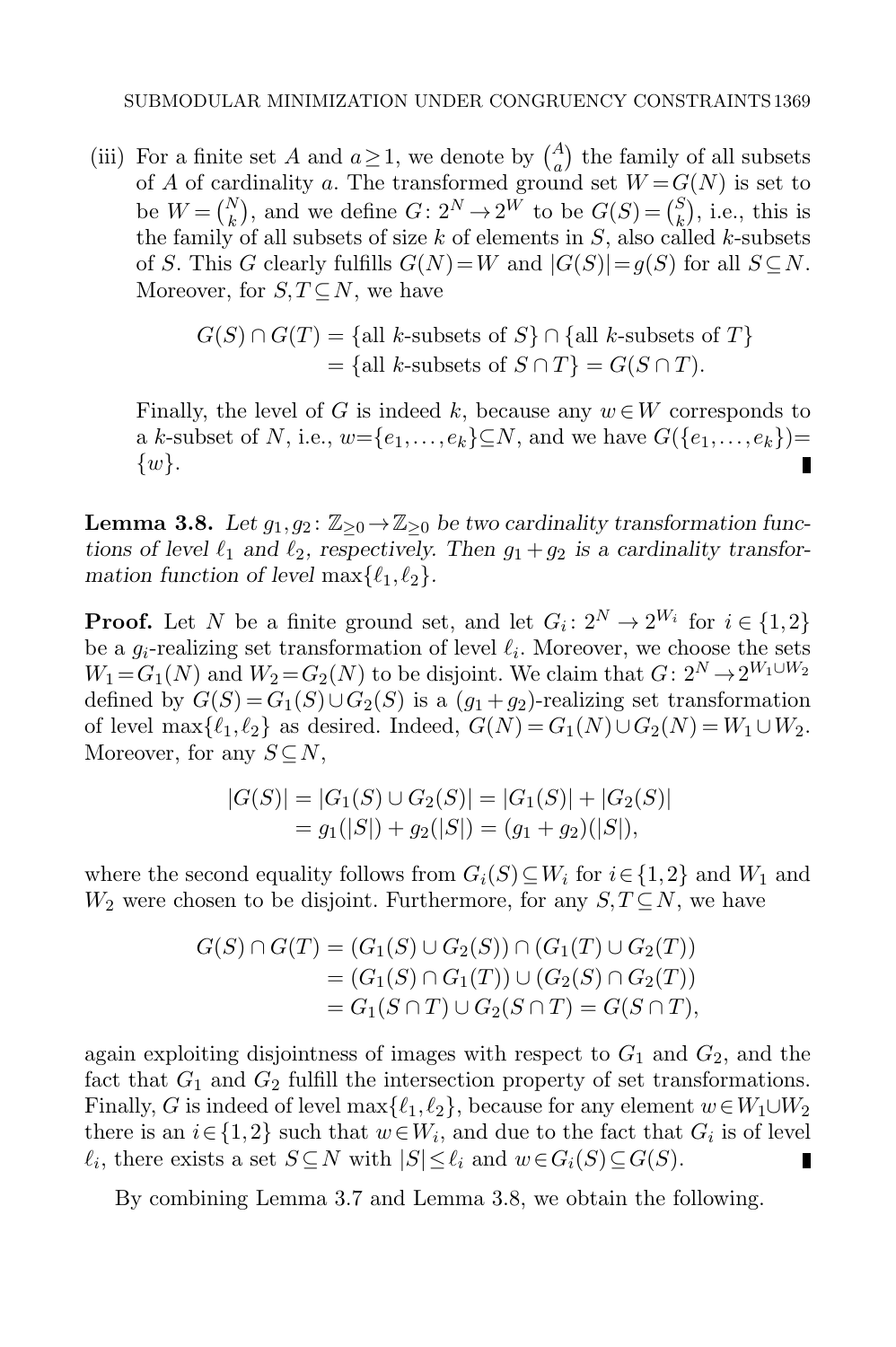Corollary 3.9. For any  $k \in \mathbb{Z}_{\geq 1}$  and  $a, b_1, \ldots, b_k, c_1, \ldots, c_k \in \mathbb{Z}_{\geq 0}$ , the function

$$
g(x) = a + \sum_{i=1}^{k} b_i x^{i} + \sum_{i=1}^{k} c_i {x \choose i}
$$

is a cardinality transformation function of level  $k$ .

Theorem [3.6](#page-16-1) together with the existence of a rich set of cardinality transformation functions of low level, as stated by the above corollary, lead to a general approach to disprove the existence of  $(m, d)$ -systems in a concise way. Moreover, the approach can be adjusted to further settings, as we will see in Section [4,](#page-21-0) when talking about [\(GCCSM\)](#page-4-0).

In particular, the proof of why no  $(m, m-1)$ -system exists for m being prime can now be rephrased as follows in a concise way. By Corollary [3.9](#page-18-1) (or even just by Lemma [3.7\)](#page-17-0) the function  $g(x) = x^{m-1}$  is a cardinality transformation function of level  $m-1$ ; moreover, it has property [\(5\)](#page-17-1) stated in The-orem [3.6](#page-16-1) for  $p=m$ , due to Fermat's Little Theorem. Thus, by Theorem [3.6,](#page-16-1) an  $(m, m-1)$ -system, for m prime, does not exist, which, by Theorem [1.4,](#page-7-0) implies that  $\text{Enum}(m-1)$  returns an optimal solution to any [\(CCSM\)](#page-2-0) problem with modulus m, as desired.

## 3.3. Proof of Theorem [1.5](#page-7-1)

<span id="page-19-0"></span>To disprove the existence of an  $(m, m-1)$ -system for  $m = p^{\alpha}$  being a prime power, we consider the following cardinality transformation function of level  $m-1$ , whose existence is guaranteed by Corollary [3.9:](#page-18-1)

<span id="page-19-1"></span>(6) 
$$
g(x) = \sum_{\substack{1 \le k < m, \\ k \text{ odd}}} {x \choose k} + (p-1) \sum_{\substack{1 \le k < m, \\ k \text{ even}}} {x \choose k}.
$$

To show in Lemma [3.11](#page-20-0) that g fulfils the conditions of Theorem [3.6,](#page-16-1) we use the following relation for binomial coefficients over a field  $\mathbb{F}_p$  for p prime, which follows from elementary techniques.

<span id="page-19-2"></span>**Lemma 3.10.** Let p be a prime, and let  $a, b \in \mathbb{Z}_{\geq 0}$  and  $\alpha \in \mathbb{Z}_{\geq 1}$  with  $b < p^{\alpha}$ . Then, it holds that

$$
\binom{a}{b} \equiv \binom{a \mod p^{\alpha}}{b} \pmod{p}.
$$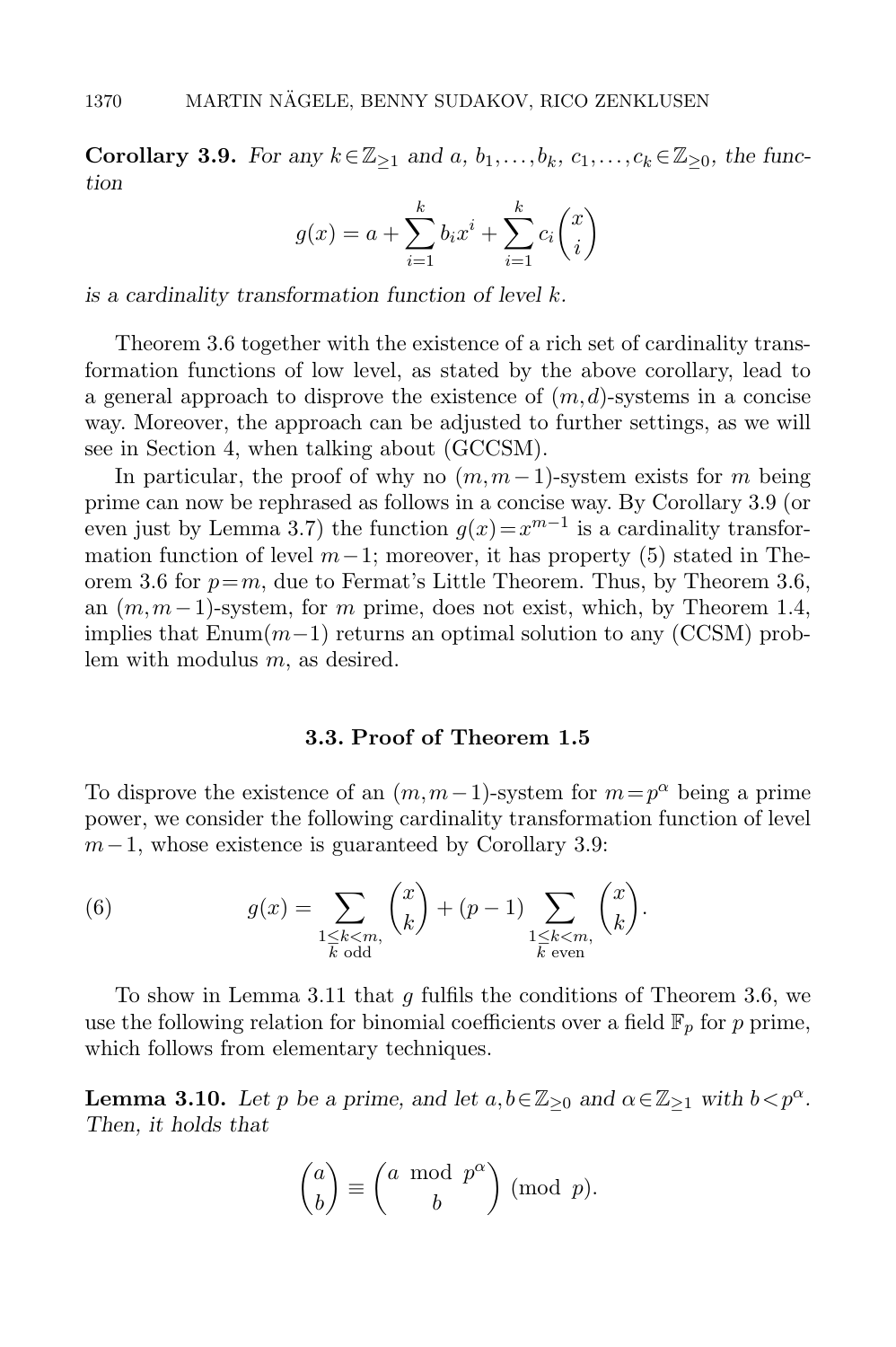**Proof.** As a first step, we show that if  $a-p^{\alpha} \geq 0$ , then  $\binom{a}{b}$  $\binom{a}{b} \equiv \binom{a-p^{\alpha}}{b}$  $\binom{p^{\alpha}}{b}$  (mod p). Using Vandermonde's identity, we obtain

$$
\binom{a}{b} = \binom{(a-p^{\alpha})+p^{\alpha}}{b} = \sum_{k=0}^{b} \binom{a-p^{\alpha}}{b-k} \binom{p^{\alpha}}{k}.
$$

Note that  $p^{\alpha} > k \geq 1$  implies that  $\binom{p^{\alpha}}{k}$  $\binom{p^{\alpha}}{k} = \frac{p^{\alpha}}{k}$  $\frac{p^{\alpha}}{k}$  $\binom{p^{\alpha}-1}{k-1}$  $\binom{p^{\alpha}-1}{k-1}$  is divisible by p. As  $b < p^{\alpha}$ , we see that after reducing the above equation mod p, the only possibly non-zero summand is  $\binom{a-p^{\alpha}}{b}$  $\binom{-p^{\alpha}}{b}$ , as desired. Iteratively applying  $\binom{a}{b}$  $\binom{a}{b} \equiv$  $\binom{a-p^{\alpha}}{b}$  $\mathbb{E}_{b}^{p^{\alpha}}$  (mod p), we immediately obtain that for all  $\ell \in \mathbb{Z}_{\geq 0}$  satisfying  $a-\ell p^{\alpha} \geq$ 0, we have

$$
\binom{a}{b} \equiv \binom{a - \ell p^{\alpha}}{b} \pmod{p}.
$$

Choosing  $\ell = \left| \frac{a}{p^{\alpha}} \right|$ , we get that  $a - \ell p^{\alpha} \in \{0, \ldots, p^{\alpha}-1\}$  is the residue class of a mod  $p^{\alpha}$ , and the result follows. П

<span id="page-20-0"></span>**Lemma 3.11.** Let  $m = p^{\alpha}$  be a prime power. Then, the function g defined by [\(6\)](#page-19-1) fulfills property [\(5\)](#page-17-1), i.e., for  $x \in \mathbb{Z}$  we have

$$
g(x) \equiv \begin{cases} 0 \pmod{p} & \text{if } x \equiv 0 \pmod{m}, \\ 1 \pmod{p} & \text{if } x \not\equiv 0 \pmod{m}. \end{cases}
$$

**Proof.** Let  $x \in \mathbb{Z}$ . Due to Lemma [3.10,](#page-19-2) we have  $g(x) = g(x \mod p)$ . Hence, we can assume  $x \in \{0, \ldots, m-1\}$ . For  $x = 0$  we clearly have  $g(x) = 0$ . Thus, assume  $x \in \{1, \ldots, m-1\}$ , and it remains to show  $g(x) \equiv 1 \pmod{p}$ , which holds due to

$$
g(x) = \sum_{\substack{1 \le k < m, \\ k \text{ odd}}} {x \choose k} + (p-1) \sum_{\substack{1 \le k < m, \\ k \text{ even}}} {x \choose k}
$$

$$
\equiv \sum_{\substack{1 \le k < m, \\ k \text{ odd}}} {x \choose k} - \sum_{\substack{1 \le k < m, \\ k \text{ even}}} {x \choose k} \pmod{p}
$$

$$
= 1 - \sum_{k=0}^{m-1} (-1)^k {x \choose k}
$$

$$
= 1 - \sum_{k=0}^{x} (-1)^k {x \choose k}
$$

$$
= 1 - (1 - 1)^x = 1.
$$

п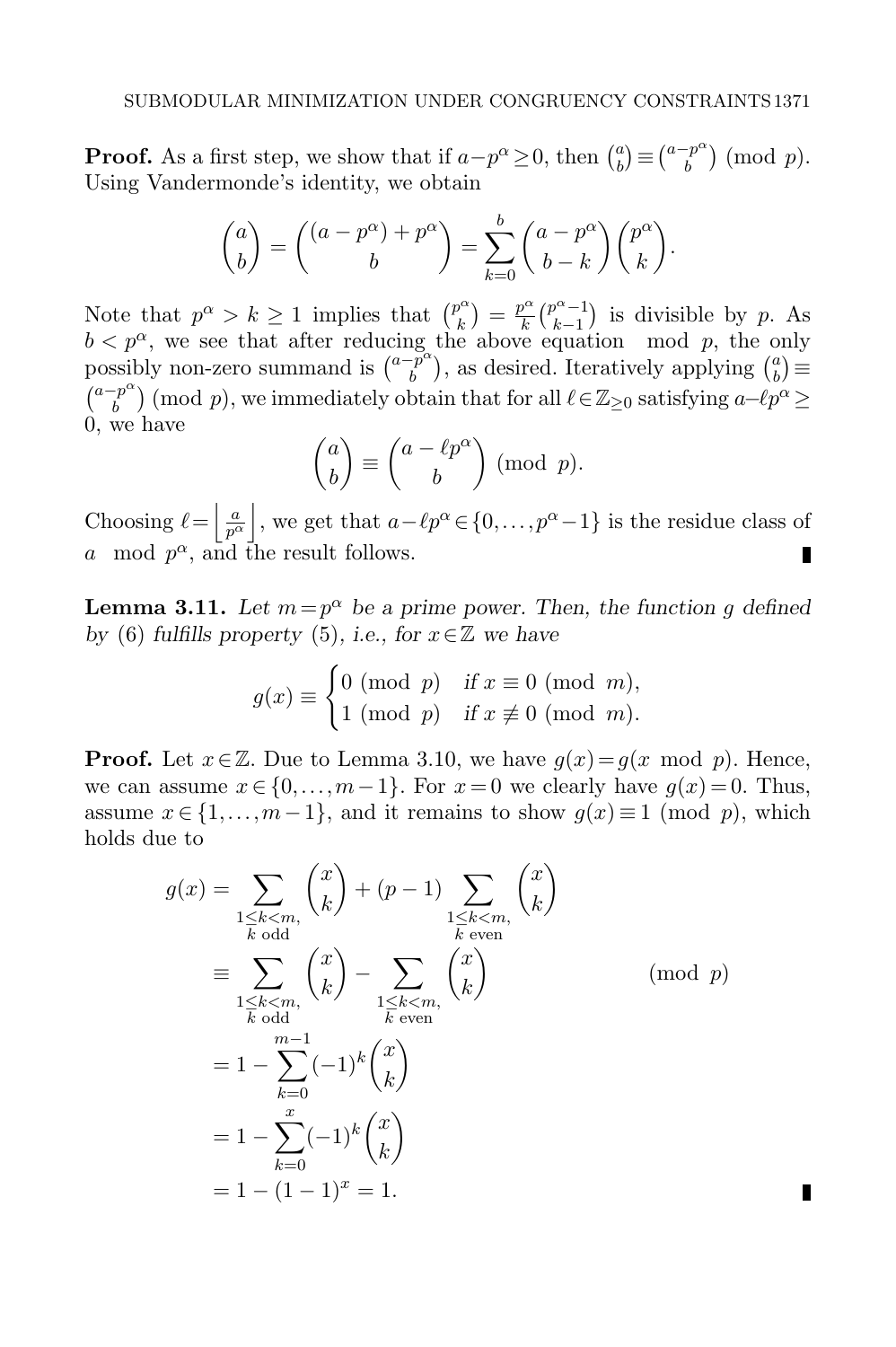Combining the results of Lemma [3.11](#page-20-0) and Theorem [3.6,](#page-16-1) we obtain that for any prime power  $m = p^{\alpha}$ , there does not exist an  $(m, m-1)$ -system, which finishes the proof of Theorem [1.5.](#page-7-1)

#### 4. Extension to [\(GCCSM\)](#page-4-0)

<span id="page-21-0"></span>The methods for proving Theorem [1.2,](#page-5-1) which states polynomial time solvability of [\(GCCSM\)](#page-4-0) for prime power moduli, closely follow those presented above for [\(CCSM\)](#page-2-0). As before, we establish a link between failure of the algorithm  $\text{Enum}(d)$  and set systems with certain properties. While this link leads to  $(m, d)$ -systems for [\(CCSM\)](#page-2-0) problems, we need the more general notion of  $(m, k, d)$ -systems for [\(GCCSM\)](#page-4-0). For two vectors  $x, y \in \mathbb{Z}^k$ , we write  $x \not\equiv y \pmod{m}$  if there exists  $i \in [k]$  with  $x_i \not\equiv y_i \pmod{m}$ .

<span id="page-21-4"></span>Definition 4.1  $((m, k, d)$ -system (with respect to  $(S_1, \ldots, S_k)$  on N)). Let N be a finite ground set, let  $m, k, d \in \mathbb{Z}_{\geq 0}$ , and let  $S_1, \ldots, S_k \subseteq N$ . We say that a set system  $\mathcal{H} \subseteq 2^N$  is an  $(m, k, d)$ -system (with respect to  $(S_1, \ldots, S_k)$ ) on  $N$ ) if

- <span id="page-21-3"></span>(i)  $H$  is closed under intersections,
- <span id="page-21-2"></span>(ii)  $(|H \cap S_1|, \ldots, |H \cap S_k|) \not\equiv (|S_1|, \ldots, |S_k|) \pmod{m} \quad \forall H \in \mathcal{H}$ , and
- <span id="page-21-1"></span>(iii) for any  $S \subseteq N$  with  $|S| \leq d$ , there is a  $H \in \mathcal{H}$  with  $S \subseteq H$ .

Note that property [\(iii\)](#page-21-1) precisely states that every  $(m, k, d)$ -system is dcovering. Using the tools developed in Section [2,](#page-8-0) we can immediately prove the following analogon to Theorem [1.4,](#page-7-0) thus reducing correctness of  $\text{Enum}(d)$ to a combinatorial question about nonexistence of  $(m, k, d)$ -systems. As for  $(m, d)$ -systems, nonexistence of  $(m, k, d)$ -systems without explicit reference to a ground set is to be understood to hold for any ground set, i.e., for every finite ground set N, there does not exist an  $(m, k, d)$ -system on N.

**Theorem 4.2.** Let  $m, k, d \in \mathbb{Z}_{>0}$ . If no  $(m, k, d)$ -system exists, then [Enum\(](#page-6-0)d) returns an optimal solution to any [\(GCCSM\)](#page-4-0) problem with modulus m and k congruency constraints.

**Proof.** Consider a [\(GCCSM\)](#page-4-0) problem  $min{f(S) | S \in \mathcal{L}, |S \cap S_i| \equiv}$  $r_i \pmod{m}$   $\forall i \in [k]$  with k congruency constraints. Consequently, the set family  $\mathcal F$  over which we want to minimize the function  $f$  is given by

$$
\mathcal{F} = \{ S \in \mathcal{L} \mid |S \cap S_i| \equiv r_i \pmod{m} \; \forall i \in [k] \}.
$$

By Theorem [2.2,](#page-8-1) it is sufficient to see that no  $(\mathcal{F}, d)$ -systems and no  $(\text{comp}(\mathcal{F}), d)$ -systems exist. To finish the proof, we show that each of these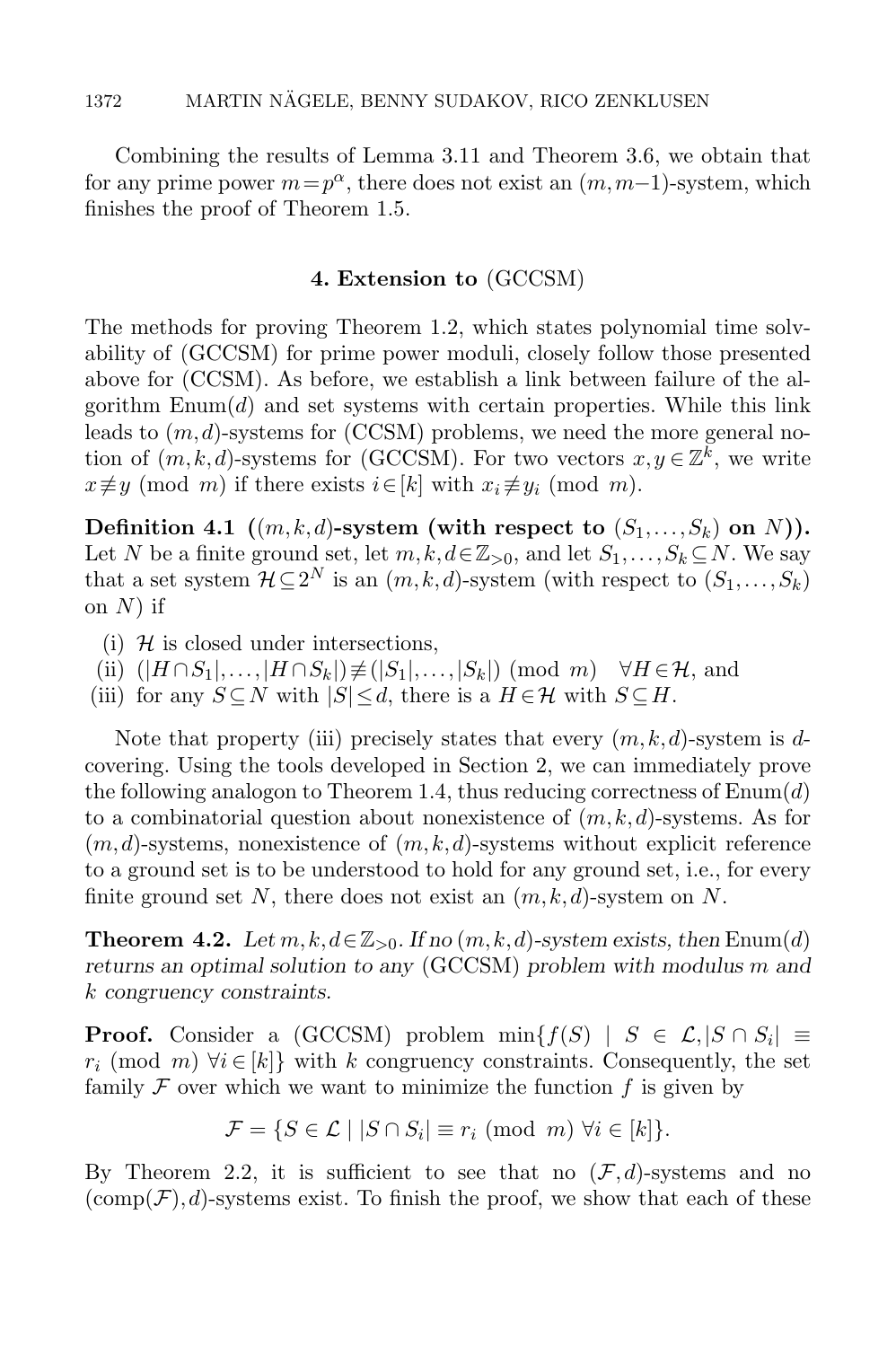two systems are also  $(m, k, d)$ -systems. To this end, consider an  $(\mathcal{F}, d)$ -system H, and let  $Q = \bigcup_{H \in \mathcal{H}} H$ . Without loss of generality, we may assume that  $S_i \subseteq Q$  for all  $i \in [k]$  (if not, we simply delete the elements in  $S_i \setminus Q$  for all  $i \in [k]$ . By property [\(i\)](#page-8-4) of an  $(\mathcal{F}, d)$ -system, we have  $Q \in \mathcal{F}$ , and hence  $|S_i| = |Q \cap S_i| \equiv r_i \pmod{m} \ \forall i \in [k]$ . Together with property [\(iii\)](#page-8-5) of  $(\mathcal{F}, d)$ -systems, this implies property [\(ii\)](#page-21-2) of an  $(m, k, d)$ -system. Moreover, proper-ties [\(ii\)](#page-8-2) and [\(iv\)](#page-8-3) of an  $(\mathcal{F}, d)$ -system correspond to properties [\(i\)](#page-21-3) and [\(iii\)](#page-21-1) of an  $(m, k, d)$ -system.

Moreover, for a  $(\text{comp}(\mathcal{F}), d)$ -system, note that we have

$$
\text{comp}(\mathcal{F}) = \{ S \in \text{comp}(\mathcal{L}) \mid |(N \setminus S) \cap S_i| \equiv r_i \pmod{m} \ \forall i \in [k] \}
$$
  
= 
$$
\{ S \in \text{comp}(\mathcal{L}) \mid |S \cap S_i| \equiv |N \cap S_i| - r_i \pmod{m} \ \forall i \in [k] \},
$$

so comp( $\mathcal{F}$ ) has the same form as  $\mathcal{F}$ , and is therefore also an  $(m, k, d)$ system. П

The previous theorem implies that in order to prove Theorem [1.2,](#page-5-1) it remains to show that no  $(m, k, d)$ -systems exist for m being a prime power and some  $d=km+O(1)$ . This is the content of the following theorem.

<span id="page-22-0"></span>**Theorem 4.3.** For  $m \in \mathbb{Z}_{>0}$  being a prime power, there is no  $(m, k, k(m-1))$ system.

The idea for proving Theorem [4.3](#page-22-0) is to assume existence of an  $(m, k, k(m-$ 1))-system and apply set system transformations to obtain more structured systems. More precisely, our proof involves two transformations. First, we apply a transformation very similar to the one given in [\(6\)](#page-19-1) that we used in the proof of Theorem [1.5.](#page-7-1) Through this transformation, we obtain a wellstructured  $(m, k, k)$ -system in which the vectors  $(|H \cap S_1|, \ldots, |H \cap S_k|)$  take only very restricted values mod p, where p is the prime such that  $m = p^{\alpha}$ for some  $\alpha \in \mathbb{Z}_{\geq 1}$ . In a second step, we show that the previously obtained system can in turn be transformed to a system contradicting Lemma [3.1.](#page-13-1) This step requires a more general type of transformation functions than the ones seen before, which we introduce in the next section, before finally proving Theorem [4.3.](#page-22-0)

#### 4.1. Set transformations for the generalized setting

<span id="page-22-1"></span>Generalized cardinality transformation functions are very similar to the cardinality transformation functions seen earlier in Definition [3.3.](#page-15-2) Here, the cardinality  $|G(S)|$  of a transformed set  $S \subseteq N$  depends on the sizes of  $|S \cap S_i|$ for  $i \in [k]$ , instead of just the size of S. Formally, the definition is as follows.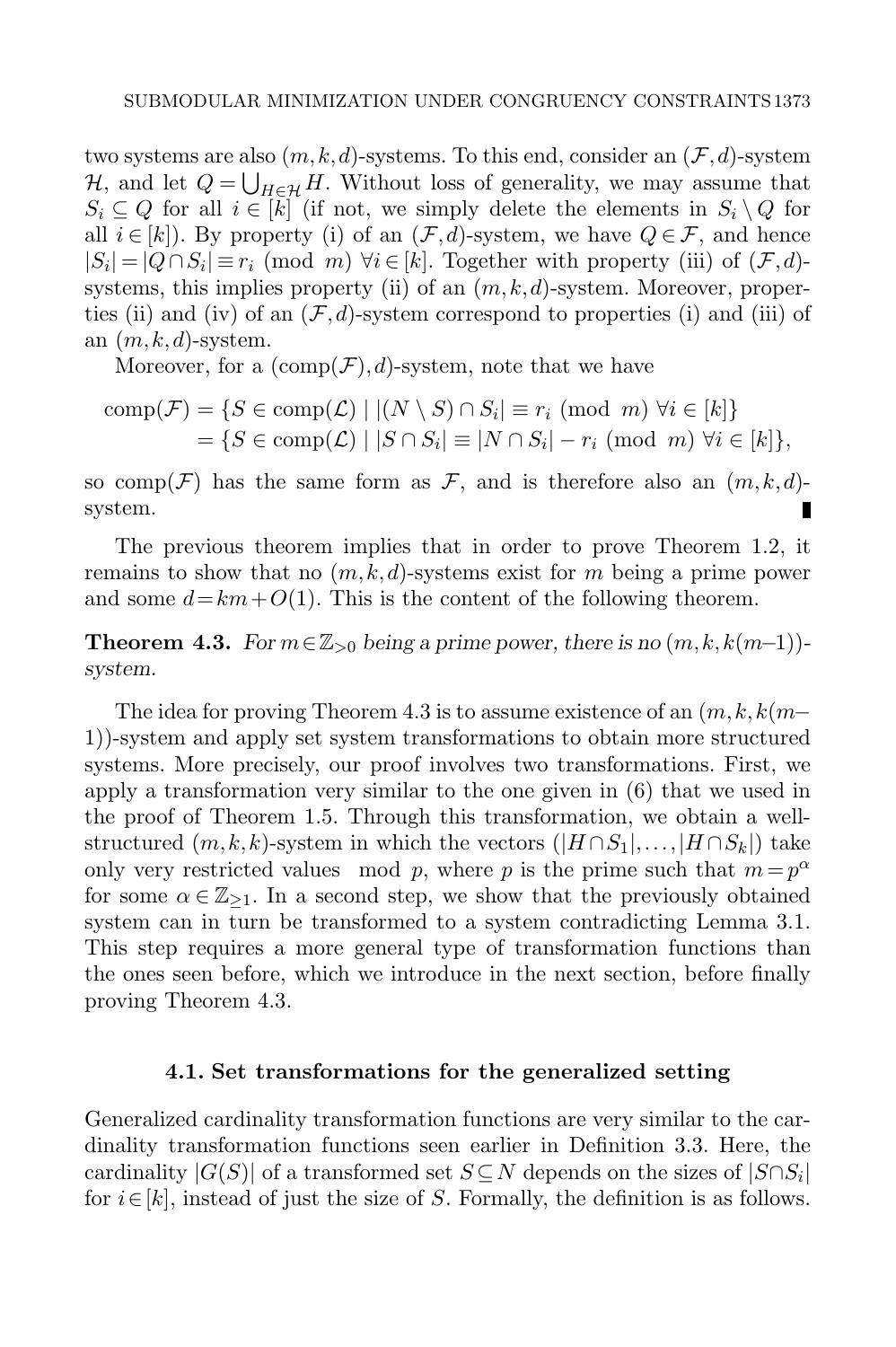**Definition 4.4.** A map  $g: \mathbb{Z}_{\geq 0}^k \to \mathbb{Z}_{\geq 0}$  is a generalized cardinality transfor*mation function* if for every finite set N and all sets  $S_1, \ldots, S_k \subseteq N$ , there is a finite set W and a map  $G: 2^N \rightarrow 2^W$  such that

- (i)  $G(N)=W$ ,
- <span id="page-23-0"></span>(ii)  $|G(S)| = g(|S \cap S_1|, \ldots, |S \cap S_k|) \forall S \subseteq N$ , and
- <span id="page-23-1"></span>(iii)  $G(S) \cap G(T) = G(S \cap T) \forall S, T \subseteq N$ .

Moreover, for  $\ell \in \mathbb{Z}_{\geq 1}$ , we say that g is of level  $\ell$  if G can be chosen such that for every  $w\in W$ , there exists a set  $S\subset N$  with  $|S|\leq \ell$  such that  $w\in G(S)$ . In this case we call G a set transformation of level  $\ell$ .

We call G a *q-realizing set transformation* for the ground set N and the sets  $S_1, \ldots, S_k$ . Conversely, q is called the *cardinality transformation function* corresponding to G.

As pointed out before, the only difference to cardinality transformation functions as introduced in Definition [3.3](#page-15-2) is property [\(ii\).](#page-23-0) For this reason, the properties that we proved for cardinality transformation functions also hold true for generalized cardinality transformation functions. In particular, if G is a set transformation function of level  $\ell$  realizing a generalized cardinality transformation function, and F is a set system, we have the following. If F is intersection-closed, then so is  $G(\mathcal{F})$  (this follows from property [\(iii\)](#page-23-1) above), and if F is k-covering, then  $G(\mathcal{F})$  is  $\lfloor \frac{k}{\ell} \rfloor$  $\frac{k}{\ell}$ ]-covering (analogous to Lemma [3.5\)](#page-16-0). Moreover, G is a monotone function.

There are various ways to construct generalized cardinality transformation functions, but we restrict our attention to the precise function that we need for our proofs.

<span id="page-23-2"></span>**Lemma 4.5.** For every  $k \in \mathbb{Z}_{\geq 1}$ , the function  $g(x_1,...,x_k) = x_1x_2 \cdots x_k$  is a generalized cardinality transformation function of level k.

**Proof.** Let N be a finite set and let  $S_1, \ldots, S_k \subseteq N$ . Let  $W = S_1 \times \ldots \times S_k$ and define  $G: 2^N \rightarrow 2^W$  by

$$
G(S) = (S \cap S_1) \times \ldots \times (S \cap S_k)
$$

for all  $S \subseteq N$ . We claim that G is a q-realizing set transformation function. Indeed, it is easy to see that  $G(N) = W$  by definition. Moreover, we have

$$
|G(S)| = |(S \cap S_1) \times \ldots \times (S \cap S_k)| = |S \cap S_1| \cdot \ldots \cdot |S \cap S_k|
$$
  
=  $g(|S \cap S_1|, \ldots, |S \cap S_k|).$ 

To see that G also fulfills property [\(iii\)](#page-23-1) in Definition [4.4,](#page-22-1) note that for all sets  $S, T \subseteq N$ , having  $e \in (S \cap T \cap S_1) \times ... \times (S \cap T \cap S_k)$  is equivalent to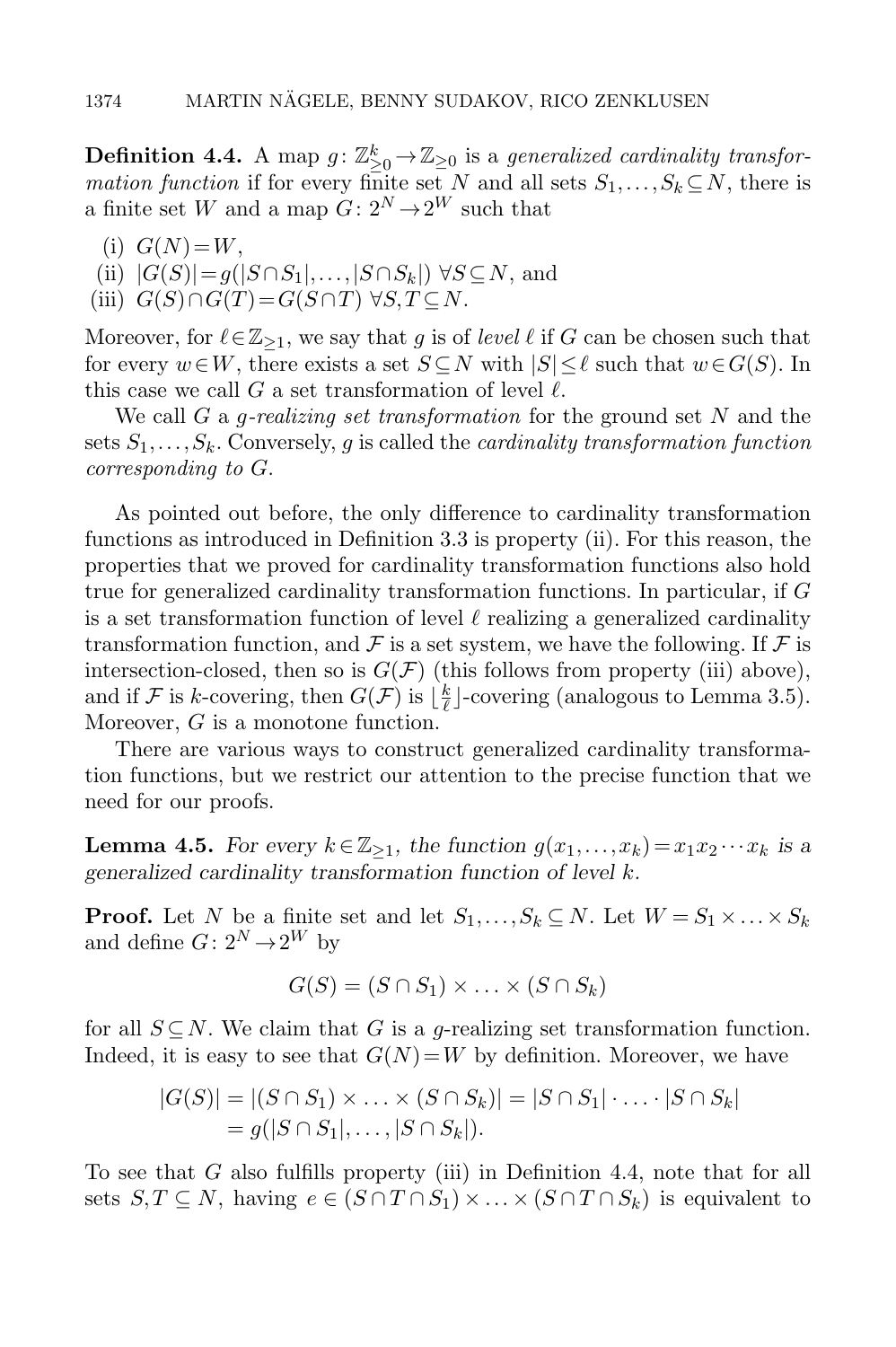having  $e \in (S \cap S_1) \times ... \times (S \cap S_k)$  and  $e \in (T \cap S_1) \times ... \times (T \cap S_k)$ . Hence,  $G(S \cap T) = G(S) \cap G(T)$ , as desired.

To see that g is of level k, note that every  $w \in W$  is a sequence of elements  $(s_1,\ldots,s_k)$  with  $s_i \in S_i$  for  $i \in [k]$ . Let  $S_w = \{s_1,\ldots,s_k\}$ , then  $w \in G(S_w)$  and  $|S_w| \leq k$  (notice that we may have  $|S_w| < k$ , because some of  $s_i$  may be identical). Thus  $q$  is of level  $k$ . П

# 4.2. Disproving existence of  $(m, k, k(m-1))$ -systems

As outlined above, the proof of Theorem [4.3,](#page-22-0) namely that there do not exist  $(m, k, k(m-1))$ -systems, has two steps. In a first step, we disprove the existence of a very structured version of an  $(m, k, k)$ -system. In a second step, we prove Theorem [4.3](#page-22-0) by showing that any  $(m, k, k(m-1))$ -system for  $m$  being a prime power can be reduced to this structured version of an  $(m, k, k)$ -system.

<span id="page-24-0"></span>**Lemma 4.6.** Let  $m, k, p \in \mathbb{Z}_{\geq 0}$ , let N be a finite set and let  $S_1, \ldots, S_k \subseteq$ N. There does not exist a non-empty  $(m, k, k)$ -system  $H$  with respect to  $(S_1,\ldots,S_k)$  on N such that

- (i)  $|S_i|$ ≡1 (mod p)  $\forall i \in [k]$ , and
- (ii)  $(|H \cap S_1|, \ldots, |H \cap S_k|) \in \{0,1\}^k \setminus \{(1,\ldots,1)\}$  (mod p)  $\forall H \in \mathcal{H}$ .

**Proof.** Fix  $m, k \in \mathbb{Z}_{\geq 0}$ , a finite set N and  $S_1, \ldots, S_k \subseteq N$ , and assume with the goal of deriving a contradiction that the system  $\mathcal H$  specified in Lemma [4.6](#page-24-0) exists. Consider the generalized cardinality transformation function  $g(x_1,...,x_k) = x_1 \cdots x_k$ , and let G be a g-realizing set transformation of level k for the ground set N and the sets  $S_1, \ldots, S_k$ , whose existence is guaranteed by Lemma [4.5.](#page-23-2)

The lemma now follows by observing that  $G(\mathcal{H})$  is a set system that satisfies all conditions of Lemma [3.1](#page-13-1) with  $r=0$ . Indeed, we see that the new ground set  $G(N)$  has cardinality  $|G(N)| = g(|S_1|, \ldots, |S_k|) = |S_1| \cdot \ldots \cdot |S_k| \equiv$ 1 (mod  $p$ ) by the first assumption, settling property [\(i\)](#page-13-2) in the assumptions of Lemma [3.1.](#page-13-1) On the other hand, every set in  $G(\mathcal{H})$  is of the form  $G(H)$ for some  $H \in \mathcal{H}$ , and has cardinality  $|G(H)| = g(|H \cap S_1|, \ldots, |H \cap S_k|) =$  $|H \cap S_1| \dots |H \cap S_k| \equiv 0 \pmod{p}$  because, by the second assumption, at least one of the factors vanishes mod p. This proves that  $G(\mathcal{H})$  has property [\(ii\)](#page-13-3) of Lemma [3.1.](#page-13-1) Property [\(iii\)](#page-13-4) follows from the fact that  $\mathcal H$  is k-covering and g is of level k, hence  $G(\mathcal{H})$  is still 1-covering. Moreover, as the image of a nonempty intersection-closed set system,  $G(\mathcal{H})$  is non-empty and intersectionclosed, as well. This shows that  $G(\mathcal{H})$  fulfills all conditions of Lemma [3.1.](#page-13-1) Consequently, by the same lemma, we obtain the desired contradiction.п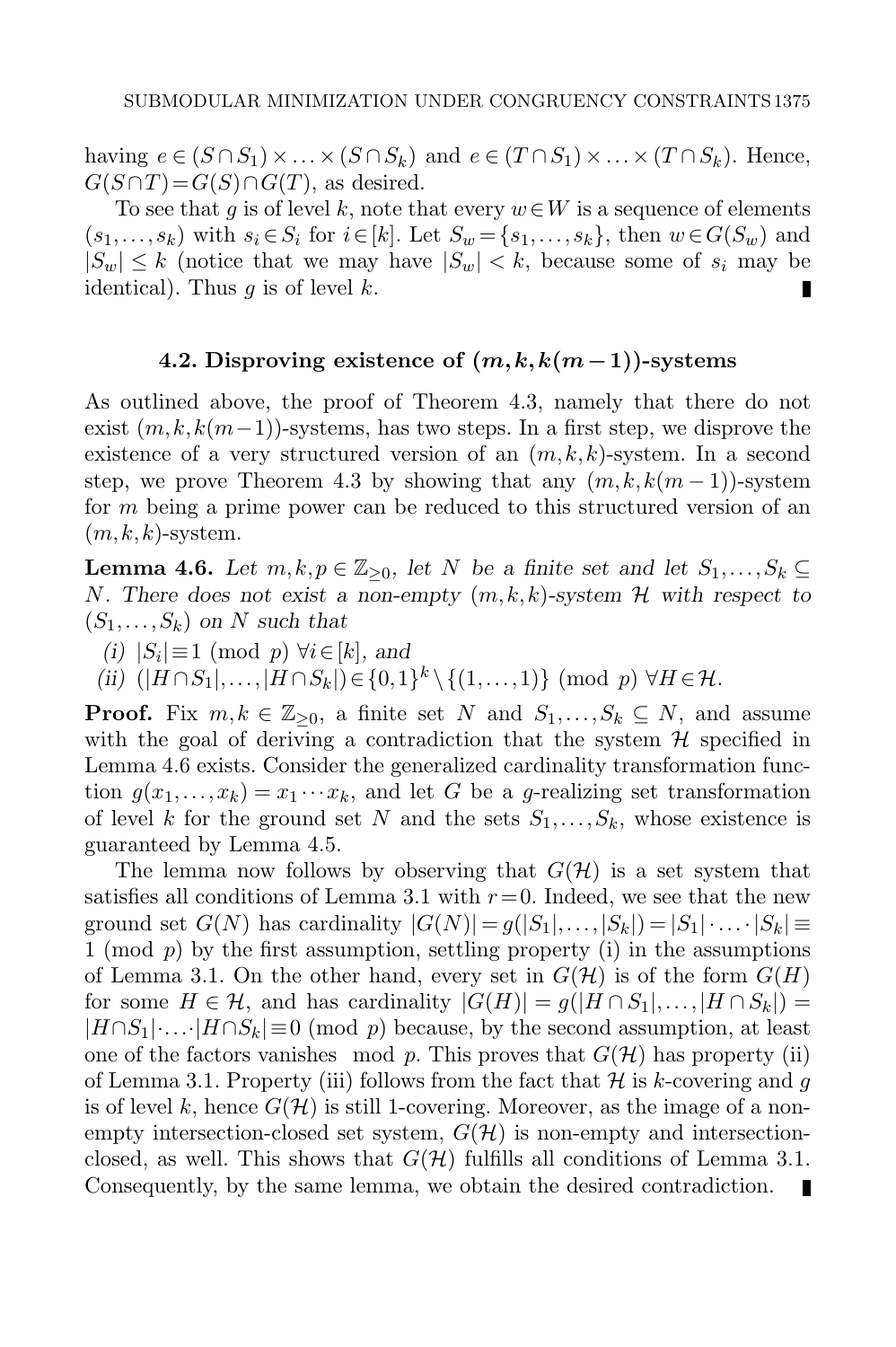**Proof of Theorem [4.3.](#page-22-0)** We assume for the sake of contradiction that for some prime power  $m = p^{\alpha}$ , there exists an  $(m, k, k(m-1))$ -system H with respect to  $(S_1, \ldots, S_k)$  on N for some finite ground set N and subsets  $S_i \subseteq N$ for  $i \in [k]$ . If, for some  $i \in [k]$ ,  $|S_i| \not\equiv 0 \pmod{m}$ , let  $r_i \in \{1, ..., m-1\}$ such that  $|S_i| \equiv r_i \pmod{m}$ . We introduce  $m - r_i$  new elements and add them to  $S_i$  and all sets in H to obtain a new  $(m, k, k(m-1))$ -system with  $|S_i| \equiv 0 \pmod{m}$ . After doing so for all  $i \in [k]$  with  $|S_i| \not\equiv 0 \pmod{m}$ , we obtain a corresponding set system with  $|S_i| \equiv 0 \pmod{m}$  for all  $i \in [k]$ .

Let g be the cardinality transformation function of level  $m-1$  defined in [\(6\)](#page-19-1), and let  $g' \colon \mathbb{Z}_{\geq 0} \to \mathbb{Z}_{\geq 0}$  be defined by  $g'(x) = 1 + (p-1)g(x)$ . By Lemma [3.8,](#page-18-0)  $g'$  is a cardinality transformation function of level  $m-1$ . Moreover, by Lemma [3.11,](#page-20-0) we have

<span id="page-25-0"></span>(7) 
$$
g'(x) \equiv 1 - g(x) \equiv \begin{cases} 1 \pmod{p} & \text{if } x \equiv 0 \pmod{m}, \\ 0 \pmod{p} & \text{if } x \not\equiv 0 \pmod{m}. \end{cases}
$$

Let G' be a g'-realizing set transformation function, and note that  $G'(\mathcal{H})$ is an  $(m, k, k)$ -system with respect to  $(G'(S_1),..., G'(S_k))$  on  $G'(N)$ . To see this, we verify the properties in Definition [4.1.](#page-21-4) Note that  $G'(\mathcal{H})$  is indeed closed under intersections because  $\mathcal H$  is, and  $G'$  preserves intersections. Furthermore, by [\(7\)](#page-25-0), we have

<span id="page-25-1"></span>(8) 
$$
|G'(S_i)| \equiv g'(|S_i|) \equiv 1 \pmod{p}
$$

for all  $i \in [k]$ . Moreover, any set in  $G'(\mathcal{H})$ , which is of the form  $G'(H)$  for some  $H \in \mathcal{H}$ , fulfills

<span id="page-25-2"></span>(9)  
\n
$$
(|G'(H) \cap G'(S_1)|, \dots, |G'(H) \cap G'(S_k)|)
$$
\n
$$
= (|G'(H \cap S_1)|, \dots, |G'(H \cap S_k)|)
$$
\n
$$
= (g'(|H \cap S_1|), \dots, g'(|H \cap S_k|))
$$
\n
$$
\not\equiv (1, \dots, 1), \qquad (\text{mod } p)
$$

which follows from [\(7\)](#page-25-0) and the assumption  $(|H \cap S_1|, \ldots, |H \cap S_k|) \neq$  $(0,\ldots,0)$  (mod m). Together, [\(8\)](#page-25-1) and [\(9\)](#page-25-2) imply property [\(ii\)](#page-21-2) in Defini-tion [4.1.](#page-21-4) Finally, observe that  $G'(\mathcal{H})$  is k-covering because  $\mathcal{H}$  is  $k(m-1)$ covering and G' is of level  $m-1$ . Hence,  $G'(\mathcal{H})$  is indeed an  $(m, k, k)$ -system. Together with [\(8\)](#page-25-1) and [\(9\)](#page-25-2), we see that  $G'(\mathcal{H})$  fulfills all conditions of Lemma [4.6,](#page-24-0) and hence we obtain the desired contradiction.П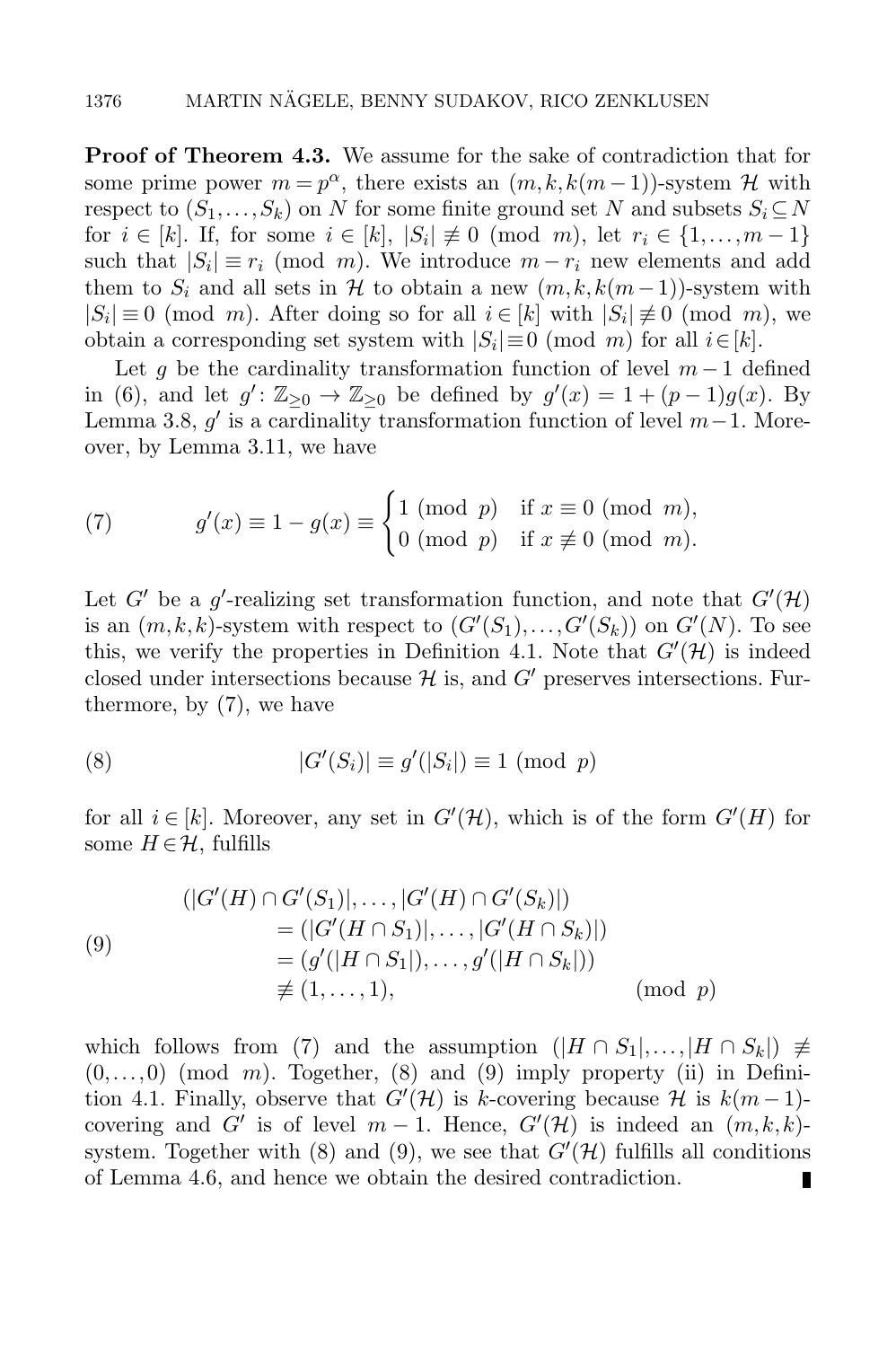#### 5. Barriers for extensions beyond prime powers

<span id="page-26-0"></span>In this section, we reveal limits of our techniques by showing that they cannot extend beyond prime power moduli. This points to an interesting structural difference for  $m$  being a prime power versus  $m$  having at least two different prime factors, and opens up the question whether [\(CCSM\)](#page-2-0) or [\(GCCSM\)](#page-4-0) may be substantially harder for  $m$  not being a prime power. This may also shed further light on the complexity of ILPs with a constraint matrix containing subdeterminants that are not prime powers.

When proving correctness of  $\text{Enum}(d)$  for  $(\text{CCSM})$  and  $(\text{GCCSM})$ , a crucial step that requires the restriction to prime power moduli  $m$ is Lemma [3.11,](#page-20-0) where we prove that a suitable transformation function  $g: \mathbb{Z}_{\geq 0} \to \mathbb{Z}_{\geq 0}$  has the property

<span id="page-26-1"></span>(10) 
$$
g(x) \equiv \begin{cases} 0 \pmod{p} & \text{if } x \equiv 0 \pmod{m}, \\ 1 \pmod{p} & \text{if } x \not\equiv 0 \pmod{m} \end{cases}
$$

for some prime number  $p$ . The following two theorems present strong implications that result from imposing the above condition with composite moduli m.

<span id="page-26-2"></span>**Theorem 5.1.** Let  $m, p, r \in \mathbb{Z}_{>0}$ , where p is prime, and m is a composite number with r different prime factors. There is a constant  $c = c(m) > 0$ such that for every cardinality transformation function  $g: \mathbb{Z}_{\geq 0} \to \mathbb{Z}_{\geq 0}$  ful-filling [\(10\)](#page-26-1) with respect to p and m, there is a constant  $\kappa \in \mathbb{Z}_{\geq 0}$  with the property that for all  $n \in \mathbb{Z}$  with  $n \geq \kappa$ ,

(11) 
$$
g(n) \geq n^{c \cdot \left(\frac{\log n}{\log \log n}\right)^{r-1}}.
$$

Notice that the cardinality transformation functions that we used, which are all of the form described by Corollary [3.9,](#page-18-1) have the property that for any constant level, they are polynomially bounded. Hence, the above theorem implies that for an extension beyond prime power moduli based on the cardinality transformation functions we introduced, we would need a superconstant level. As our algorithmic approach relies on Theorems [3.6](#page-16-1) and [1.4,](#page-7-0) this would in turn imply that the corresponding enumeration procedure has superconstant depth, prohibiting our algorithm to be efficient.

However, the above theorem does not exclude that there may be other cardinality transformation functions, not covered by Corollary [3.9,](#page-18-1) that have constant level and fulfill [\(10\)](#page-26-1). The next theorem rules out this possibility. More precisely, the next theorem shows that no cardinality transformation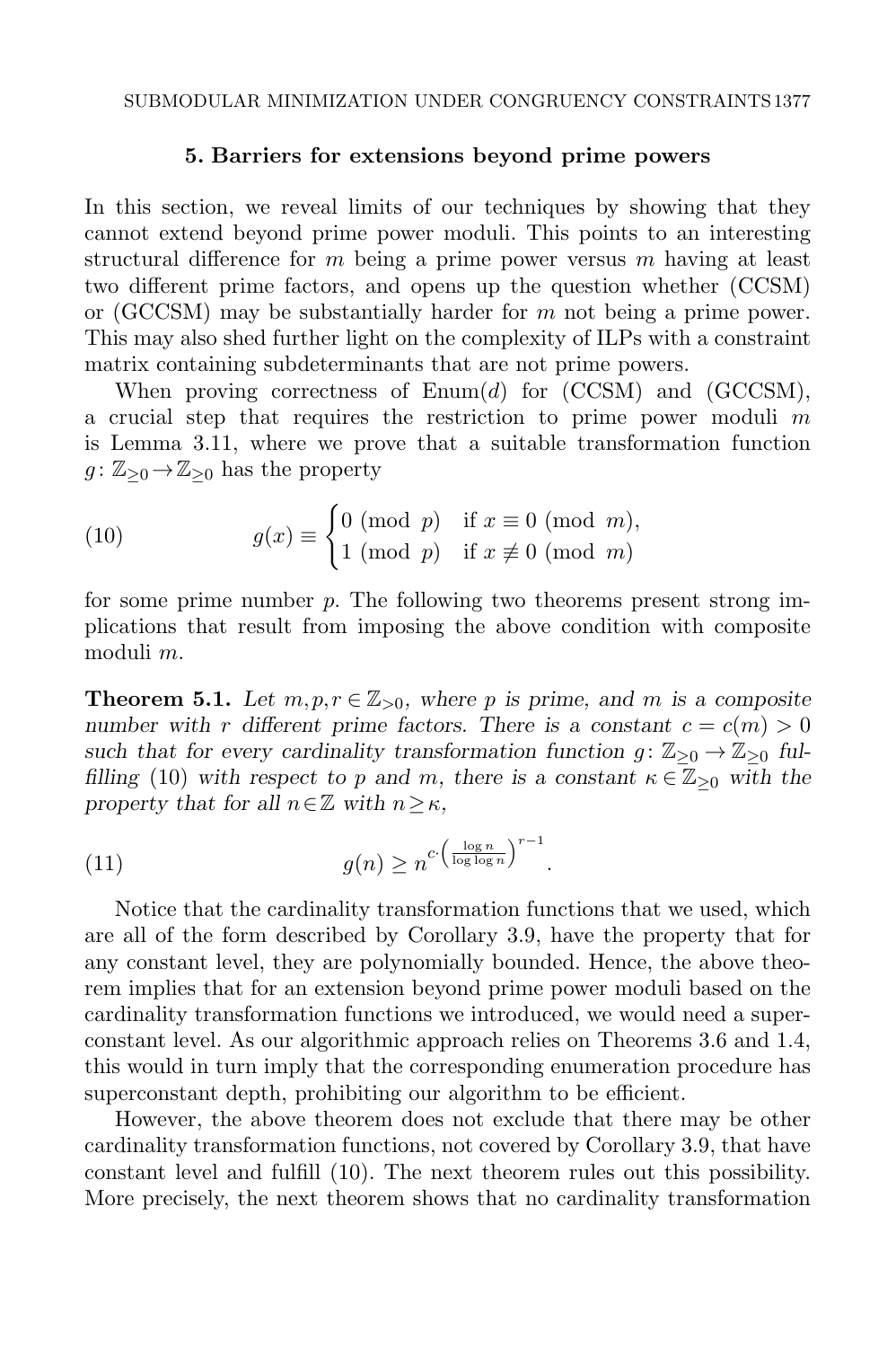function with property [\(10\)](#page-26-1) exists even if the level is allowed to depend on n, i.e., the size of the ground set, and grows moderately in terms of n. To capture this setting in the following, we allow the level  $\ell$  of a cardinality transformation function g to be a function  $\ell : \mathbb{Z}_{\geq 0} \to \mathbb{Z}_{\geq 0}$ , with the semantics that on any ground set of cardinality  $n$ , there is a g-realizing set transformation of level  $\ell(n)$ . To emphasize this difference to our original definition of level, which did not depend on n, we will also talk about *generalized level*.

<span id="page-27-0"></span>**Theorem 5.2.** Let  $m, p, r \in \mathbb{Z}_{>0}$  such that p is prime, and m is a composite number with  $r$  different prime factors. Every cardinality transformation function  $g: \mathbb{Z}_{\geq 0} \to \mathbb{Z}_{\geq 0}$  fulfilling [\(10\)](#page-26-1) with respect to p and m has a generalized level  $\ell$  that satisfies

$$
\ell = \Omega \left( \left( \frac{\log n}{\log \log n} \right)^{r-1} \right).
$$

We highlight that in the above  $\Omega$ -notation, m and p are considered to be constant. The barriers highlighted by the above theorems originate from combinatorial results on set systems with restricted intersections. On the one hand, we have the following classical result by Frankl and Wilson.

<span id="page-27-2"></span>**Theorem 5.3 (Frankl and Wilson [\[7\]](#page-34-16)).** Let p be a prime number, let  $s\in[p-1]$ , and let  $\mu_0,\ldots,\mu_s\in\{0,\ldots,p-1\}$  be distinct numbers. Let H be a set system on a ground set of n elements such that for some  $k \in \mathbb{Z}_{\geq 0}$  with  $k \equiv \mu_0 \pmod{p}$ ,

(i) H is a k-uniform set system, i.e.,  $|H|=k$  for all  $H \in \mathcal{H}$ , and

(ii) for all distinct  $H_1, H_2 \in \mathcal{H}$ , we have  $|H_1 \cap H_2| \equiv \mu_i$  for some  $i \in [s]$ .

Then,  $|\mathcal{H}| \leq {n \choose s}$  $\binom{n}{s}$ .

While the above theorem shows that restricting the cardinalities of intersections modulo a prime number reduces the size of the set system to a polynomial in the size of the ground set, the situation changes if the prime modulus is replaced by a composite number. This surprising fact was observed by Grolmusz, who proved the following theorem.

<span id="page-27-1"></span>**Theorem 5.4 (Grolmusz [\[12\]](#page-34-17)).** Let  $m \in \mathbb{Z}_{\geq 0}$  be a composite number with  $r > 1$  different prime divisors. Then, there is a constant  $c_0 = c_0(m) > 0$  with the property that for every  $n \in \mathbb{Z}_{>0}$ , there exists a set system H on a ground set of n elements such that

(i) 
$$
|\mathcal{H}| \ge n^{c_0 \cdot (\frac{\log n}{\log \log n})^{r-1}}
$$
,  
(ii) for all  $H \in \mathcal{H}$ , we have  $|H| \equiv 0 \pmod{m}$ , and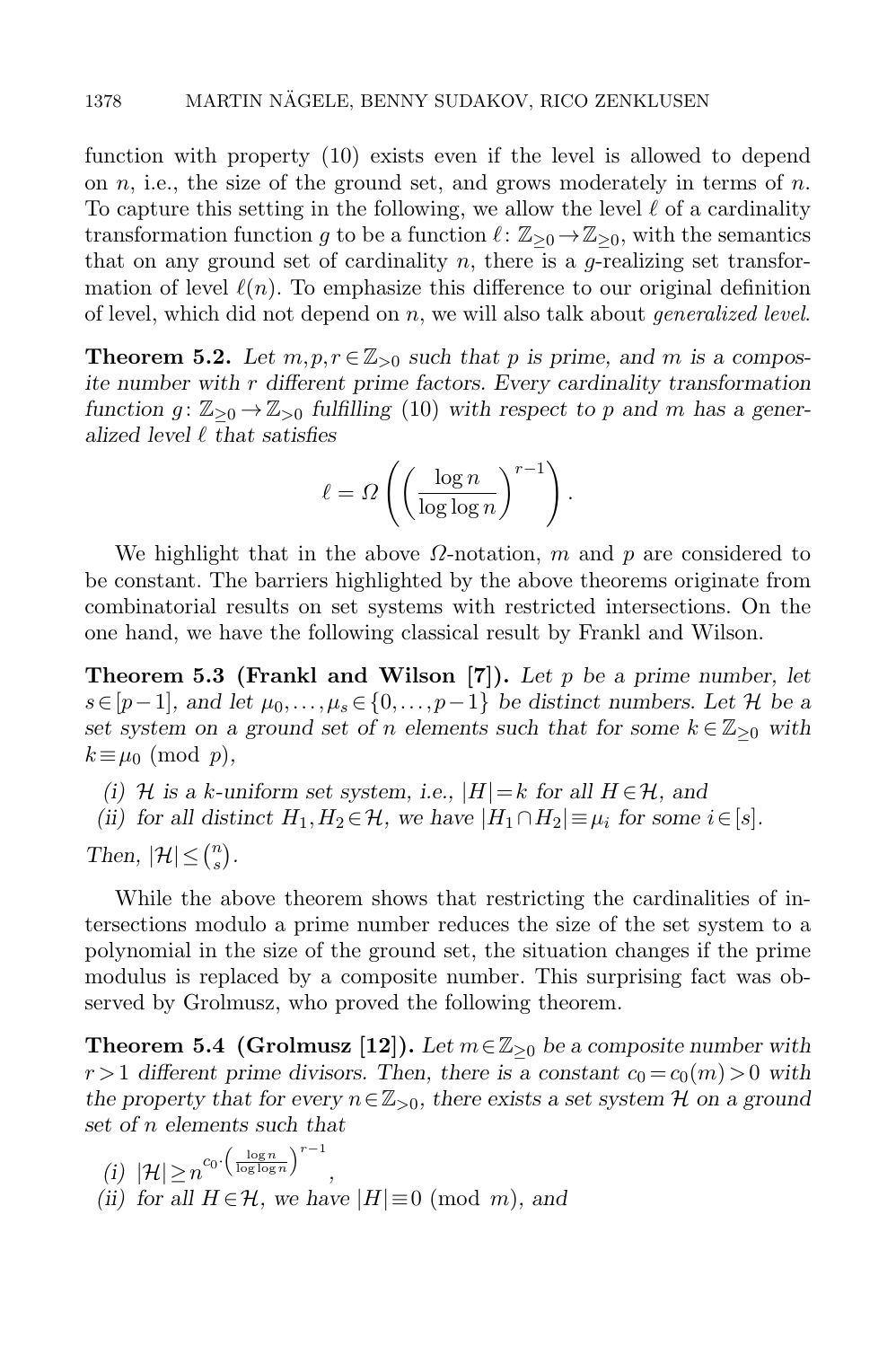(iii) for all distinct  $H_1, H_2 \in \mathcal{H}$ , we have  $|H_1 \cap H_2| \not\equiv 0 \pmod{m}$ .

The value of the constant  $c_0$  in the above theorem equals roughly  $p_r^{-r}$ , where  $p_r$  is the largest prime divisor of m [\[12\]](#page-34-17), and the constant c in The-orem [5.1](#page-26-2) depends on  $c_0$ . We actually show that  $c < c_0$  is a feasible choice. The proofs of Theorems [5.1](#page-26-2) and [5.2](#page-27-0) follow a common idea. In both, we assume existence of the respective transformation functions, and then use these functions to transform a set system of the type given by Theorem [5.4](#page-27-1) to a new set system. Adjusting the new set systems so that they fulfill the assumptions of Theorem [5.3](#page-27-2) gives an upper bound on their size, and combining these bounds with the lower bound coming from Theorem [5.4](#page-27-1) allows for deducing the results.

**Proof of Theorem [5.1.](#page-26-2)** We show that for every composite number  $m$ , we can choose any constant  $c < c_0$ , where  $c_0$  is the corresponding constant guaranteed by Theorem [5.4.](#page-27-1) Let m be a composite number, and let  $g: \mathbb{Z}_{\geq 0} \to$  $\mathbb{Z}_{\geq 0}$  be a cardinality transformation function fulfilling property [\(10\)](#page-26-1) with respect to the prime number p and m. For  $n \in \mathbb{Z}$ , let H be a set system on a ground set of size  $n$  fulfilling the properties listed in Theorem [5.4](#page-27-1) with respect to the composite number m. The set system  $H$  is not necessarily a uniform set system, but it contains a large uniform subsystem. To see this, define  $\mathcal{H}_i = \{H \in \mathcal{H} \, | \, |H|=i\}$  for  $i \in [n]$  and let  $\ell \in \text{argmax}_{i \in [n]} |\mathcal{H}_i|$ . Then  $\mathcal{H}_\ell$ is an  $\ell$ -uniform set system with  $|\mathcal{H}_{\ell}| \geqslant \frac{1}{n}$  $\frac{1}{n}|\mathcal{H}|.$ 

Let  $G$  be a *g*-realizing set system transformation function and consider the set system  $G(\mathcal{H}_{\ell})$ . We claim that  $G(\mathcal{H}_{\ell})$  is a set system on a ground set of size  $g(n)$  that fulfills the assumptions of Theorem [5.3.](#page-27-2) Obviously,  $G(\mathcal{H}_{\ell})$  is a uniform system, as for all  $H \in \mathcal{H}_{\ell}$ , we have  $|H| = \ell$  and hence  $|G(H)| = g(|H|) = g(\ell)$ , so the set system is  $g(\ell)$ -uniform. Moreover, as by assumption,  $|H| \equiv 0 \pmod{m}$ , property [\(10\)](#page-26-1) implies  $g(\ell) = g(|H|) \equiv 0$ (mod p). Note that for any two distinct sets  $H_1, H_2 \in \mathcal{H}$ , we have

<span id="page-28-0"></span>
$$
(12) \qquad |G(H_1) \cap G(H_2)| = |G(H_1 \cap H_2)| = g(|H_1 \cap H_2|) \equiv 1 \pmod{p},
$$

where we used the assumption that  $|H_1 \cap H_2| \neq 0 \pmod{m}$  for all distinct  $H_1,H_2\in\mathcal{H}$ , and property [\(10\)](#page-26-1). Hence,  $G(\mathcal{H}_\ell)$  fulfills the conditions of Theo-rem [5.3](#page-27-2) with  $s = 1$ ,  $\mu_0 = 0$ ,  $\mu_1 = 1$ , and  $k = g(\ell)$ . As  $\mathcal{H}_\ell$  is a system on a ground set of size n,  $G(\mathcal{H}_{\ell})$  is one on a ground set of size  $g(n)$ . By Theorem [5.3,](#page-27-2) we thus obtain the upper bound  $|G(\mathcal{H}_{\ell})| \leq g(n)$ .

Note that if in [\(12\)](#page-28-0),  $G(H_1)$  and  $G(H_2)$  are not distinct, then  $|G(H_1) \cap$  $|G(H_2)|=|G(H_1)|=g(|H_1|)\equiv 0 \pmod{p}$ . This contradicts [\(12\)](#page-28-0), hence  $H_1=$  $H_2$  whenever  $G(H_1) = G(H_2)$ , so G is injective when restricting its domain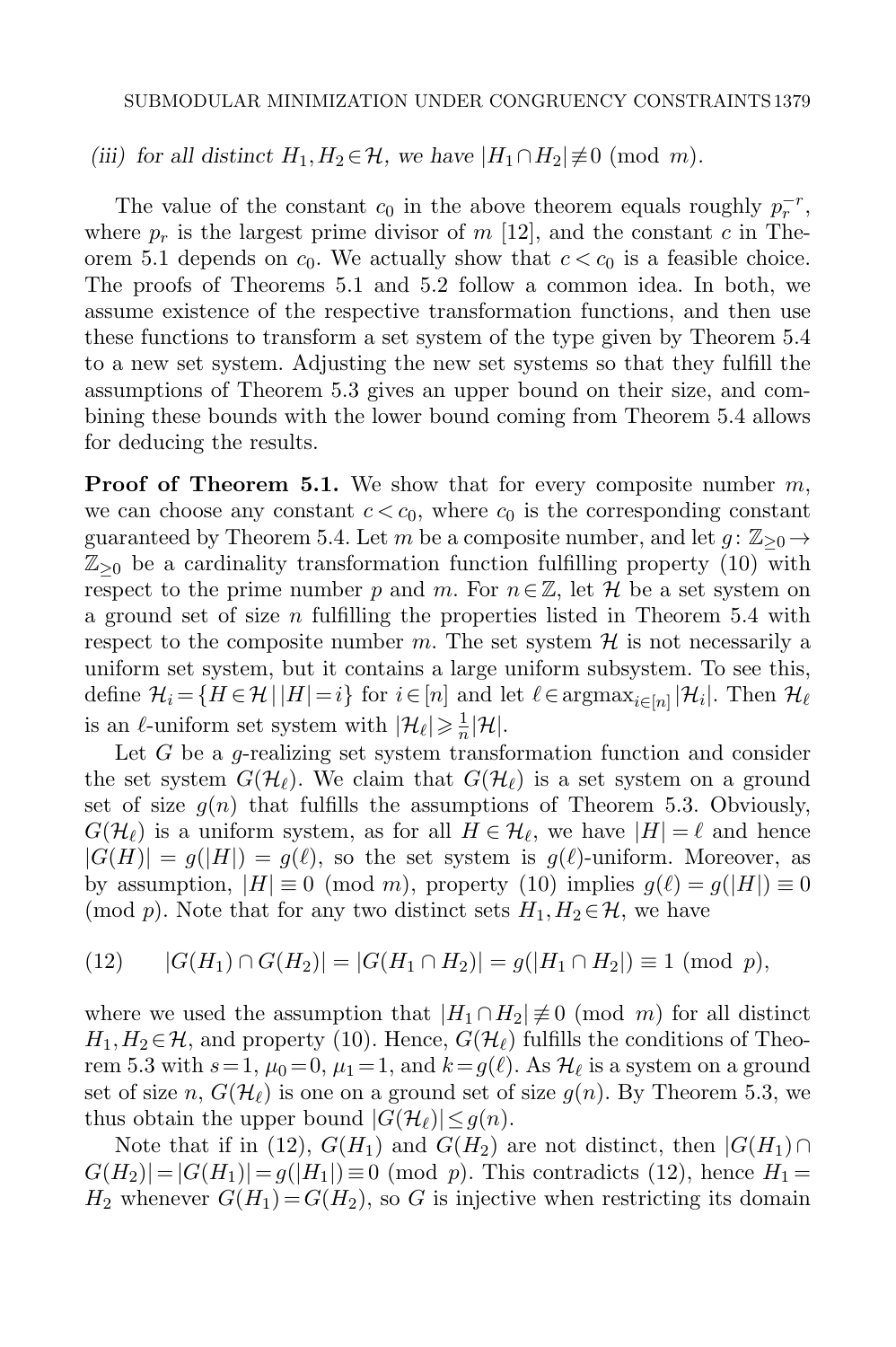#### to H. Injectivity of G on H implies

$$
|G(\mathcal{H}_{\ell})| = |\mathcal{H}_{\ell}| \geq \frac{|\mathcal{H}|}{n} \geq n^{c_0 \cdot \left(\frac{\log n}{\log \log n}\right)^{r-1} - 1}.
$$

Combining the obtained upper and lower bounds on  $|G(\mathcal{H}_{\ell})|$ , we get the inequality

$$
g(n) \ge n^{c_0 \cdot \left(\frac{\log n}{\log \log n}\right)^{r-1} - 1}.
$$

From the above, it is easy to see that whenever  $c < c_0$ , there exists a constant  $\kappa \in \mathbb{Z}_{\geq 0}$  such that every  $n \in \mathbb{Z}$  with  $n \geq \kappa$  satisfies

$$
g(n) \ge n^{c \cdot \left(\frac{\log n}{\log \log n}\right)^{r-1}}.
$$

To present the proof of Theorem [5.2,](#page-27-0) we introduce the concept of atoms of a set system. When applying a set system transformation of level  $\ell$ , we cannot directly bound the size of the ground set of the new set system. Nonetheless, we can show that the size of the new ground set can be reduced to a polynomial in the size of the ground set of the initial set system without loosing the system's structure. The key ingredient for this procedure is bounding the number of atoms in the transformed set system. This is formalized in Lemma [5.6](#page-29-0) and will be an important building block for the proof of Theorem [5.2.](#page-27-0)

**Definition 5.5.** Let  $\mathcal{H}$  be a set system on a finite ground set N. A nonempty set  $A \subseteq N$  is an *atom* of H if it is a maximal set with the property that for all  $H \in \mathcal{H}$ , we have  $A \subseteq H$  or  $A \subseteq N \setminus H$ .

In particular, the above definition implies that two elements of the ground set N are not in the same atom if and only if the set system  $H$  contains a set separating the two elements.

<span id="page-29-0"></span>**Lemma 5.6.** Let  $g: \mathbb{Z}_{\geq 0} \to \mathbb{Z}_{\geq 0}$  be a cardinality transformation function of level  $\ell \in \mathbb{Z}_{\geq 0}$ . Let N be a set of size n, and let G be a g-realizing set transformation function for the ground set N. Then,  $G(2^N)$  has at most  $1+\ell n^{\ell}$  many atoms.

**Proof.** Since g is of level  $\ell$ , for every  $w \in W$  there is a set  $S_w \subseteq N$  with  $w\in G(S_w)$  and  $|S_w|\leq \ell$ . Among all such sets, let  $S_w$  be one that is inclusionwise minimal. (Actually, one can observe that  $S_w$  is unique; however, we do not need this later.) Moreover, we denote by  $A_w \subseteq G(N)$  the atom of  $G(2^N)$ containing w.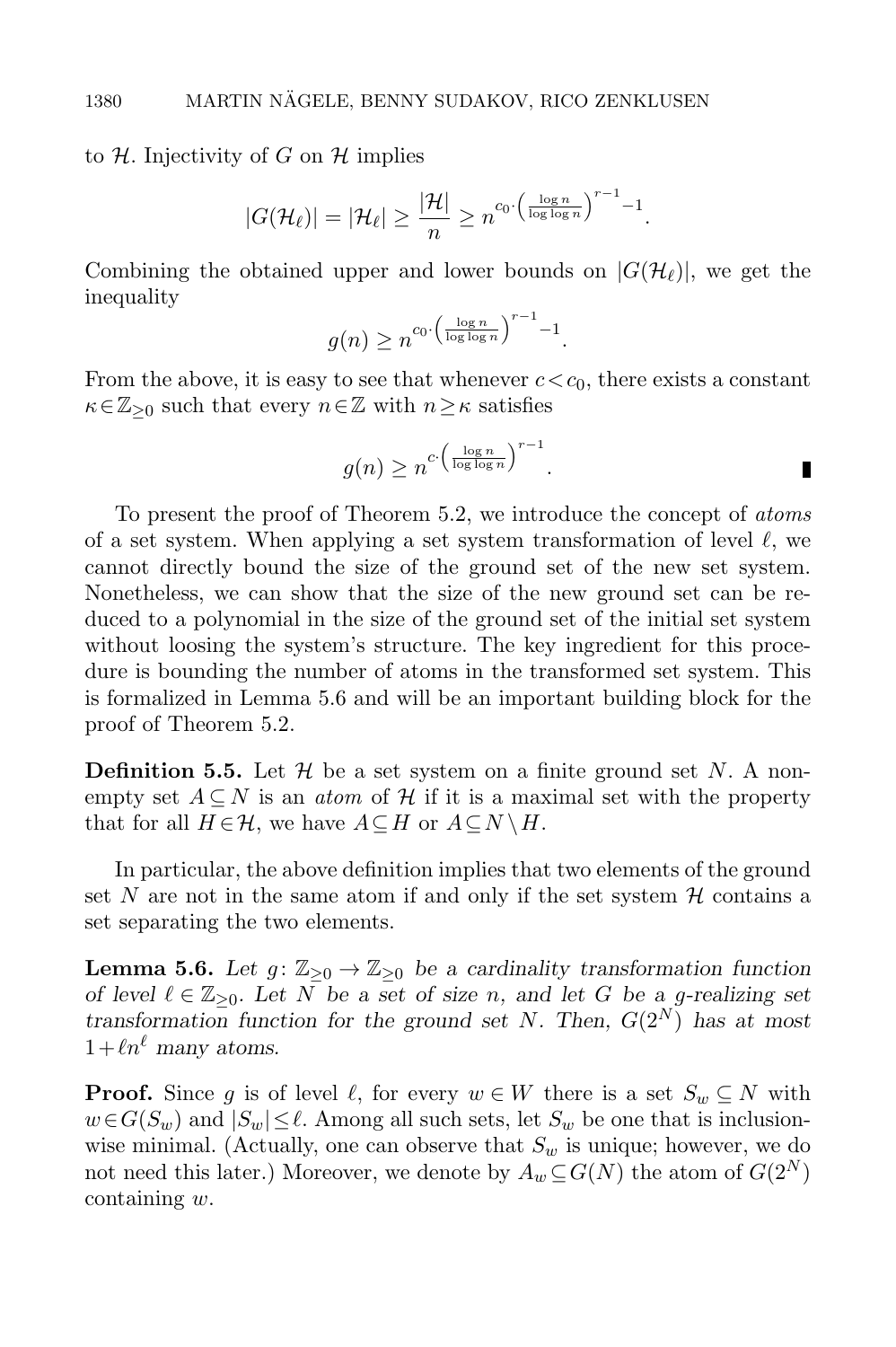Because  $|S_w| \leq \ell$  for all  $w \in W$ , the number of different sets  $S_w$  can be bounded from above by the number of subsets of N of size at most  $\ell$ , i.e.,

$$
|\{S_w \mid w \in W\}| \le \sum_{i=0}^{\ell} \binom{n}{i} \le 1 + \ell n^{\ell}.
$$

To finish the proof, we show that the map  $A_w \rightarrow S_w$  is an injection. If so, we get  $|\{A_w | w \in W\}| \leq |\{S_w | w \in W\}|$ , which, together with the above bound, proves the lemma. To see injectivity, let  $w_1, w_2 \in W$  with  $A_{w_1} \neq A_{w_2}$ , i.e.,  $w_1$  and  $w_2$  are not in the same atom. Then, there is a set  $G(S) \in G(2^N)$ separating the two elements, for some set  $S \subseteq N$ . Without loss of generality, assume that  $w_1 \in G(S)$ , while  $w_2 \notin G(S)$ .

On the one hand, this implies  $w_1 \in G(S) \cap G(S_{w_1}) = G(S \cap S_{w_1})$ , hence by minimality of  $S_{w_1}$ , we get  $S \cap S_{w_1} = S_{w_1}$ . On the other hand, we have  $w_2 \notin G(S) \cap G(S_{w_2}) = G(S \cap S_{w_2})$ , hence  $S \cap S_{w_2} \subsetneq S_{w_2}$ . This implies  $S_{w_1} \neq S_{w_2}$ , and hence injectivity of the map  $A_w \rightarrow S_w$ , as desired.

Before we start the proof of Theorem [5.2,](#page-27-0) we remark that both the statement and the proof of the previous lemma remain unchanged even if we allow for using the notion of generalized level, thus leading to an upper bound of  $1+\ell(n)n^{\ell(n)}$  many atoms.

**Proof of Theorem [5.2.](#page-27-0)** Let m be a composite number, and let  $g: \mathbb{Z}_{\geq 0} \rightarrow$  $\mathbb{Z}_{\geq 0}$  be a cardinality transformation function that fulfills the property [\(10\)](#page-26-1) for some prime number p. Moreover, let  $\ell : \mathbb{Z} \to \mathbb{Z}$  denote the (generalized) level of g.

We know that for every  $n \in \mathbb{Z}_{\geq 0}$ , there exists a set system H on a ground set N of size  $n$  fulfilling the properties listed in Theorem [5.4](#page-27-1) with respect to the composite number m. Let G be a g-realizing set transformation function on N and consider  $G(\mathcal{H})$ . Note that by property [\(10\)](#page-26-1) and the assumptions on H, every set  $G(H) \in G(H)$  satisfies  $|G(H)| \equiv 0 \pmod{p}$ , while for every two distinct sets  $G(H_1), G(H_2) \in G(H)$ , we have  $|G(H_1) \cap G(H_2)| = |G(H_1 \cap H_2)| =$  $g(|H_1 \cap H_2|) \equiv 1 \pmod{p}$ .

As we are only interested in the size of sets in  $G(\mathcal{H})$  and their intersections mod p, and because every such set is a disjoint union of atoms of  $G(\mathcal{H})$ , we can delete elements of the ground set in the following way without loosing the observed properties. For every atom A of  $G(\mathcal{H})$ , if  $|A| \equiv a \pmod{p}$  with  $a \in \{1, \ldots, p\}$ , we can delete any  $|A| - a$  elements of A from the ground set  $G(N)$ , and update the sets in  $G(\mathcal{H})$  correspondingly by removing the deleted elements from all sets containing them. By doing so, we thus obtain a new set system  $\mathcal I$  with atoms of cardinality at most  $p$ . Note that none of the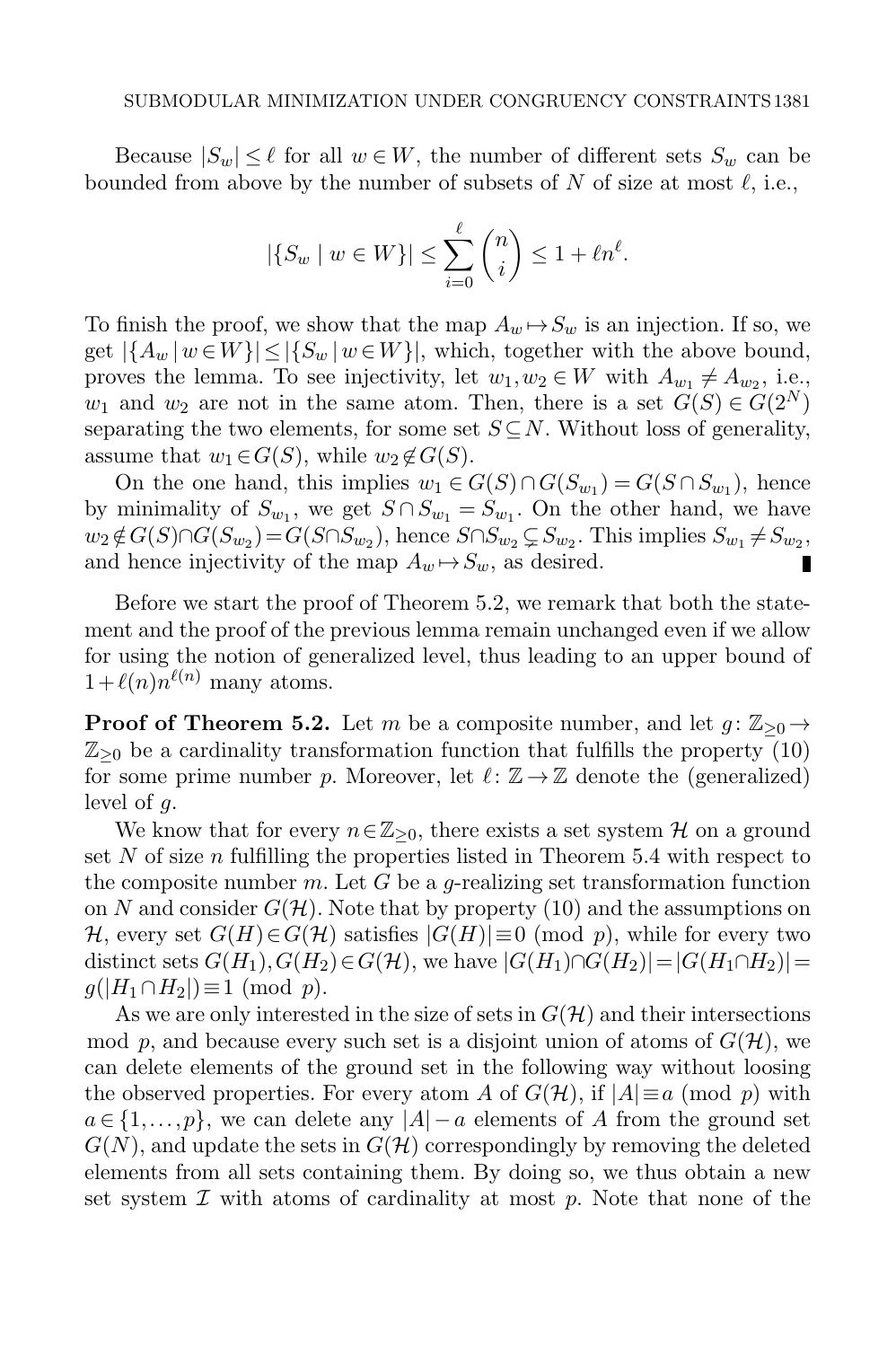atoms were deleted completely, and thus distinct sets in  $G(\mathcal{H})$  before the deletion of elements remain distinct after the deletion, i.e., in  $\mathcal I$ . Thus

<span id="page-31-0"></span>(13) 
$$
|\mathcal{I}| = |G(\mathcal{H})|.
$$

In particular, the number of atoms in  $\mathcal I$  equals the number of atoms in  $G(\mathcal H)$ , which, by Lemma [5.6,](#page-29-0) is bounded by  $1 + \ell n^{\ell}$ . Altogether,  $\mathcal I$  is a set system on a ground set of size at most  $p(1 + \ell n^{\ell})$  such that  $|I| \equiv 0 \pmod{p}$  for all  $I \in \mathcal{I}$ , and  $|I_1 \cap I_2| \equiv 1 \pmod{p}$  for all distinct sets  $I_1, I_2 \in \mathcal{I}$ .

In order to apply Theorem [5.3,](#page-27-2) we need a large uniform subsystem of  $I$ . Thereto, let  $\mathcal{I}_i = \{I \in \mathcal{I} | |I| = i\}$  for  $i \in [p(1 + \ell n^{\ell})]$  be all uniform subsystems, and let  $k \in [p(1+\ell n^{\ell})]$  be such that  $|\mathcal{I}_k|$  is the one of maximum cardinality. The k-uniform set system  $\mathcal{I}_k$  satisfies the assumptions of Theorem [5.3](#page-27-2) with  $s=1, \mu_0=0$  and  $\mu_1=1$ , so by the same theorem, we get

$$
(14) \t\t | \mathcal{I}_k | \leq p(1 + \ell n^{\ell}).
$$

For a lower bound, first note that that  $|\mathcal{I}_k| \geq \frac{1}{p(1+\ell n^{\ell})} |\mathcal{I}|$ . Furthermore, as already observed in the proof of Theorem [5.1,](#page-26-2)  $G$  is injective over the domain H, and thus, we have  $|G(\mathcal{H})|=|\mathcal{H}|$ . Putting this together and using the lower bound on the size of  $H$ , we get

<span id="page-31-1"></span>
$$
|\mathcal{I}_k| \geq \frac{|\mathcal{I}|}{p(1 + \ell n^{\ell})} = \frac{|\mathcal{H}|}{p(1 + \ell n^{\ell})} \geq \frac{n^{c_0 \cdot \left(\frac{\log n}{\log \log n}\right)^{r-1}}}{p(1 + \ell n^{\ell})},
$$

where the equality follows from [\(13\)](#page-31-0) and  $|G(\mathcal{H})| = |\mathcal{H}|$ . Combining this with  $(14)$  and rearranging terms, we obtain

$$
1 + \ell n^{\ell} \ge \frac{n^{\frac{c_0}{2} \left( \frac{\log n}{\log \log n} \right)^{r-1}}}{p}.
$$

Note that when transforming a system on a ground set of size  $n$ , the level is always at most n, i.e.,  $n \geq \ell$ . Using this and absorbing constants into the asymptotic notation, we obtain

$$
n^{\ell+1} \ge \ell n^{\ell} = n^{\Omega\left(\left(\frac{\log n}{\log \log n}\right)^{r-1}\right)},
$$

П

which implies the desired  $\ell = \Omega \left( \frac{\log n}{\log \log n} \right)$  $\frac{\log n}{\log \log n}$  $r-1$ .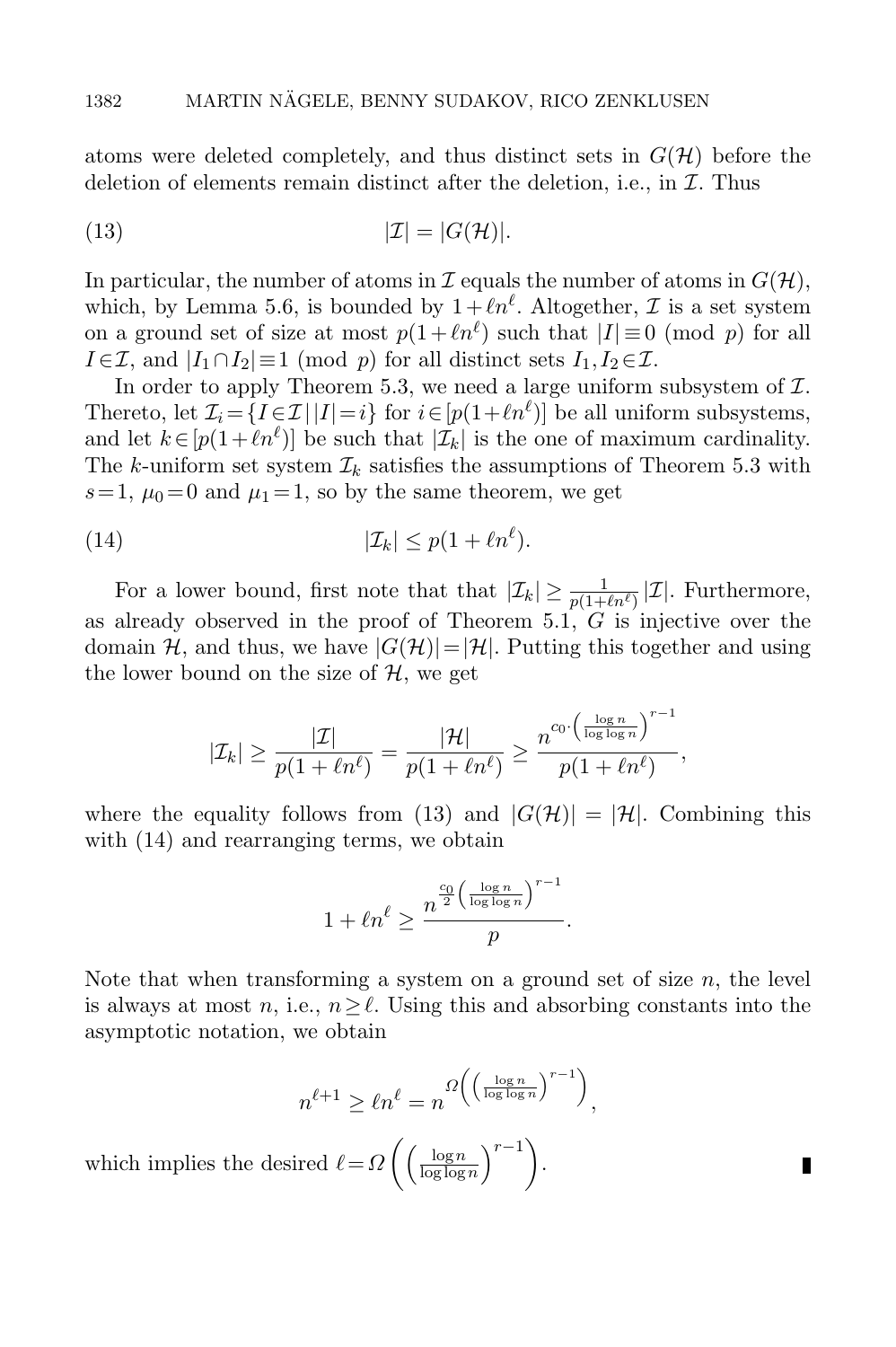#### 6. Minimality of the enumeration depth  $d$

<span id="page-32-0"></span>In this section, we show that for any  $m \in \mathbb{Z}_{>0}$ , [Enum\(](#page-6-0)d) does in general not solve [\(CCSM\)](#page-2-0) with modulus m correctly if  $d < m-1$ . This shows in particular that our choice  $d=m-1$  of the depth of [Enum\(](#page-6-0)d) is the smallest depth for which  $\text{Enum}(d)$  successfully solves [\(CCSM\)](#page-2-0) for prime power moduli m. This also implies the existence of  $(m,m-2)$ -systems for  $m \in \mathbb{Z}_{>0}$ ; this follows from Theorem [1.4,](#page-7-0) but can also be seen directly from our construction.

We show that  $d \geq m-1$  is necessary by constructing an explicit example where  $d = m-2$  is not enough for [Enum\(](#page-6-0)d) to solve [\(CCSM\)](#page-2-0). Thereto, let  $N = \{0,1,\ldots,n\}$  for some  $n \in \mathbb{Z}$  with  $n \geq m$ . Consider the lattice  $\mathcal{L} = 2^N$  and define the modular (and thus also submodular) function  $f: \mathcal{L} \rightarrow \mathbb{Z}$  by

$$
f(S) = \begin{cases} |S| & \text{if } 0 \notin S, \\ |S| - 1 - m & \text{if } 0 \in S \end{cases}
$$

for all  $S \subseteq N$ . This function is indeed modular since it assigns weight  $-m$ to the element 0, and weight 1 to all other elements of  $N$ , and the weight  $f(S)$  of a subset  $S \subseteq N$  is obtained by summing the weights of all elements. The  $(CCSM)$  problem that we consider is minimizing the function f over the subfamily

$$
\mathcal{F} = \{ S \in \mathcal{L} \mid |S| \equiv 0 \pmod{m} \}.
$$

It is easy to see that  $\min\{f(S)|S \in \mathcal{F}\} = -1$ , with minimizers being precisely all *m*-element subsets of  $N$  containing 0.

However, Enum $(m-2)$  does not solve this [\(CCSM\)](#page-2-0) problem, as we now show. Consider a step of Enum $(m-2)$ , i.e., fix  $A, B \subseteq N$  with  $|A|, |B| \leq m-2$ and  $A \cap B = \emptyset$ . It is easy to see that

$$
\operatorname{argmin}\{f(S) \mid S \in \mathcal{L}_{AB}\} = \begin{cases} \{A\} & \text{if } 0 \in B, \\ \{A \cup \{0\}\} & \text{if } 0 \notin B. \end{cases}
$$

In all cases, the minimizers found will be sets of size at most  $m-1$ , while the actual minimizers of f over F are of size m. So Enum $(m-2)$  does indeed not solve this [\(CCSM\)](#page-2-0) problem.

As indicated above, existence of an  $(m, m-2)$ -system thus follows from Theorem [1.4.](#page-7-0) This system can be constructed by following the proof of Lemma [2.5,](#page-9-1) resulting in a system on a ground set of  $m$  elements containing all sets of size at most  $m-1$  containing a fixed element.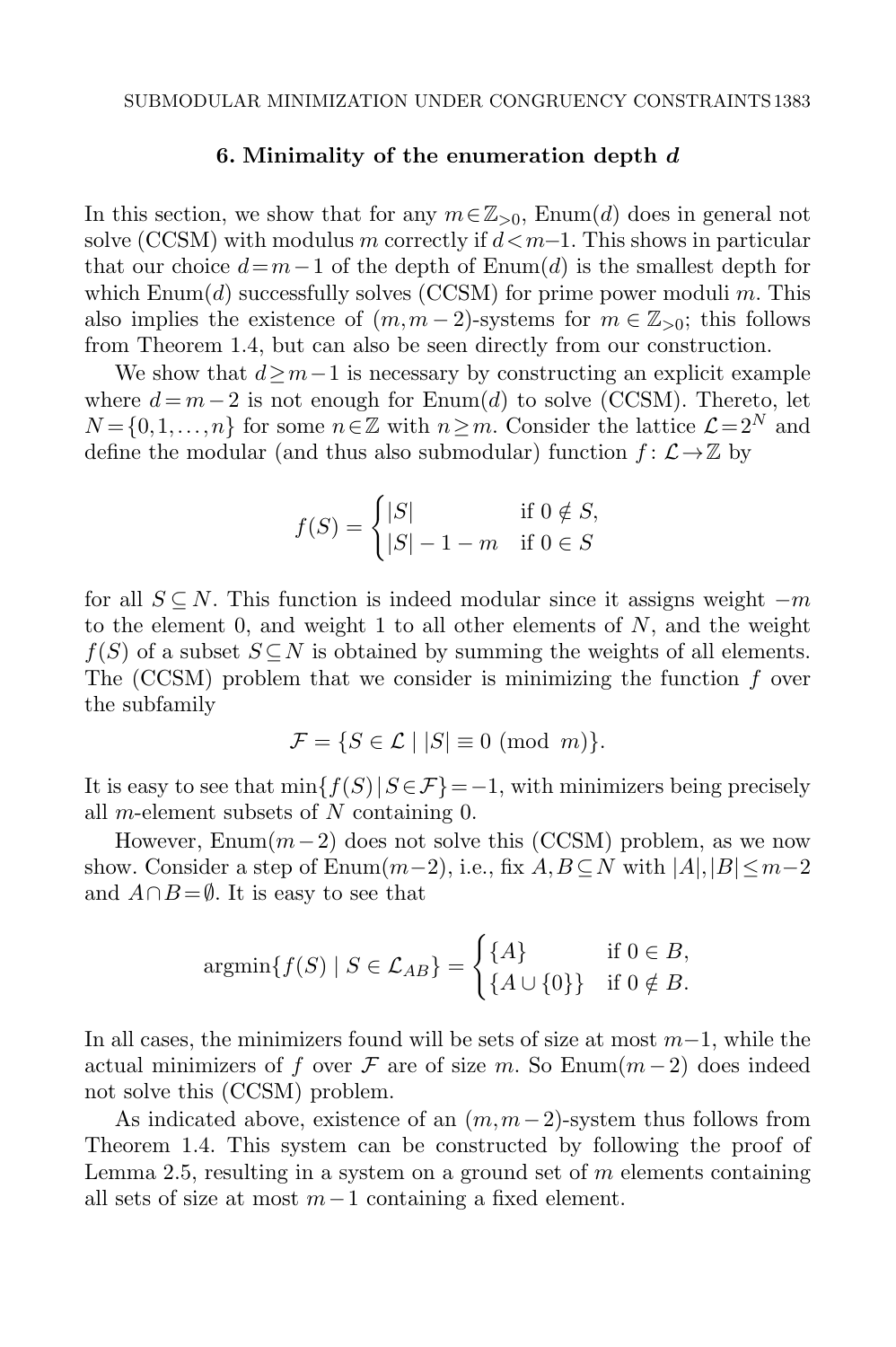## 7. Conclusions

We presented a new approach to deal with submodular function minimization problems under congruency constraints. The core of our approach is the analysis of a very natural algorithm, that enumerates over small subsets of elements to be included, respectively excluded, in a minimizer. Our analysis reduces the correctness of this procedure to a purely combinatorial question about the nonexistence of certain set systems, which we can settle when the modulus of the involved congruency constraints is a prime power, by using techniques from Combinatorics and Number Theory. This leads to polynomial time algorithms for [\(CCSM\)](#page-2-0) and [\(GCCSM\)](#page-4-0) when the modulus  $m$  is a prime power bounded by a constant. The techniques we introduced to disprove such set systems can be seen as a general framework, which we hope may be useful for future extensions to solve submodular function minimization problems under even more general constraint families.

It remains open whether [\(CCSM\)](#page-2-0) and [\(GCCSM\)](#page-4-0) can be solved efficiently for a constant modulus  $m$  that is not a prime power. However, as we highlighted in Section [5,](#page-26-0) this would require new ingredients. A recent construction by Gopi [\[11\]](#page-34-15), which was found after submission of this work, strengthens the barriers pointed out in Section [5](#page-26-0) by showing that  $(m, m-1)$ -systems do actually exist if  $m$  is not a prime power. Gopi's construction is based on results by Barrington, Beigel, and Rudich [\[3\]](#page-34-18) on the representation of boolean functions. Results in [\[3\]](#page-34-18) were also leveraged by Grolmusz in his proof of Theorem [5.4.](#page-27-1)

Moreover, we highlight that our proofs imply that our enumeration algorithm, when applied to [\(CCSM\)](#page-2-0) or [\(GCCSM\)](#page-4-0), enumerates all minimal optimal solutions. In particular, this shows that in the discussed settings where our approach finds an optimal minimal solution in polynomial time, the total number of minimal solutions is polynomially bounded.

Since both [\(CCSM\)](#page-2-0) for  $m \geq 3$  and [\(GCCSM\)](#page-4-0) for  $m \geq 2$  are not captured by triple or parity families, and neither do they generalize these families, it remains open to find a common generalization. In particular, submodular function minimization over the intersection of a constant number of parity families would be such a common generalization. It remains open whether this problem can be solved efficiently.

Acknowledgments. We thank Karthekeyan Chandrasekaran for interesting discussions on related topics. Moreover, we are grateful to the anonymous referees for various comments and suggestions that helped to improve the quality of the presentation.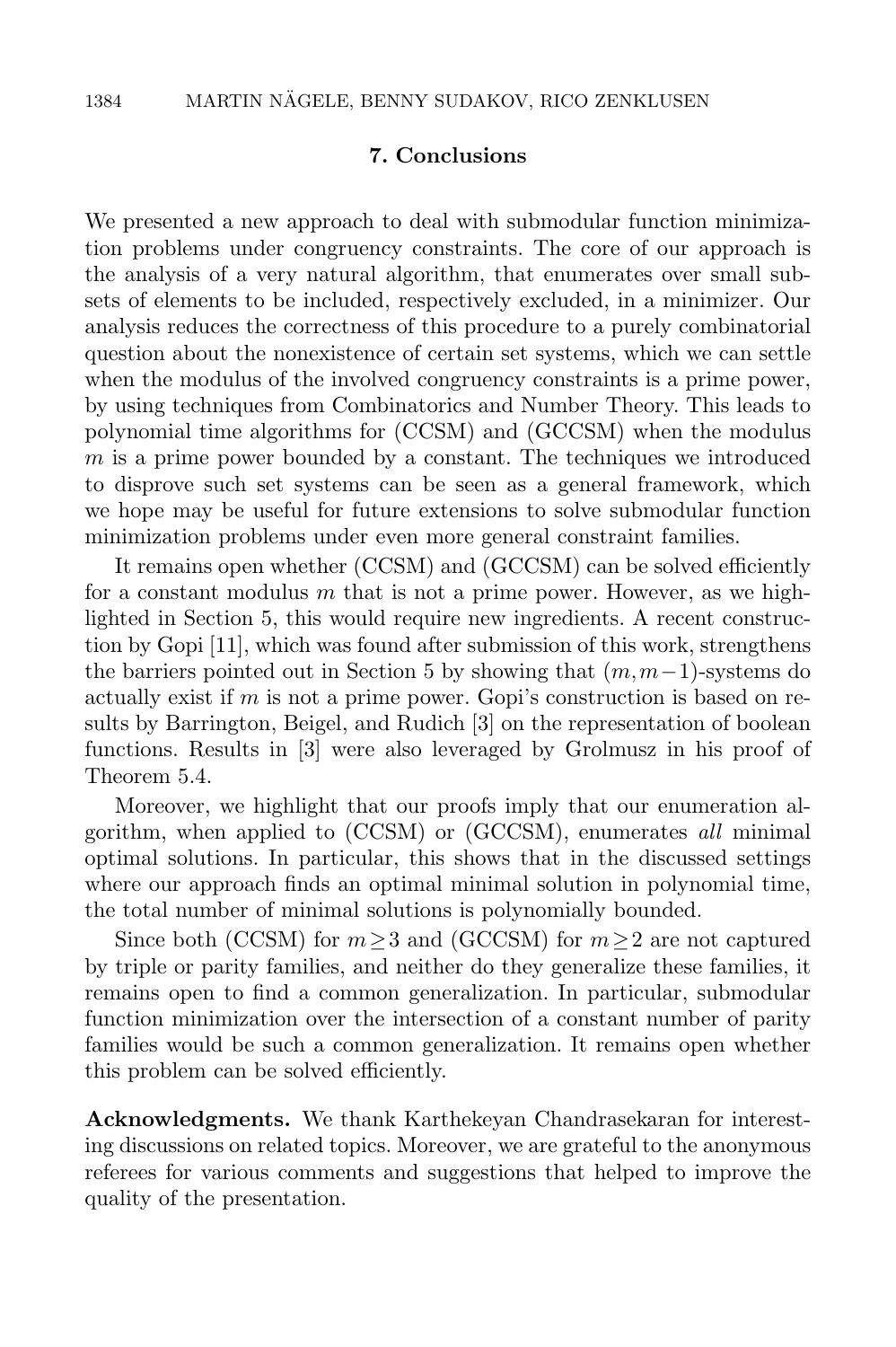#### References

- <span id="page-34-3"></span>[1] S. Artmann, R. Weismantel and R. Zenklusen: A strongly polynomial algorithm for bimodular integer linear programming, in: Proceedings of the 49th Annual ACM Symposium on Theory of Computing (STOC), 1206–1219, 2017.
- <span id="page-34-10"></span>[2] F. Barahona and M. Conforti: A construction for binary matroids, Discrete Mathematics 66 (1987), 213–218.
- <span id="page-34-18"></span>[3] D. A. MIX BARRINGTON, R. BEIGEL and S. RUDICH: Representing boolean functions as polynomials modulo composite numbers, Computational Complexity 4 (1994), 367– 382.
- <span id="page-34-2"></span>[4] D. CHAKRABARTY, A. SIDFORD, Y. T. LEE, and WONG S. C: Subquadratic submodular function minimization, in: Proceedings of 49th Annual ACM Symposium on the Theory of Computing (STOC), 1220–1231, 2017.
- <span id="page-34-14"></span>[5] M. Conforti and M. R. Rao: Some new matroids on graphs: Cut sets and the max cut problem, Mathematics of Operations Research 12 (1987), 193–204.
- <span id="page-34-5"></span>[6] W. H. Cunningham: On submodular function minimization, Combinatorica 5 (1985), 185–192.
- <span id="page-34-16"></span>[7] P. Frankl and R. M. Wilson: in:tersection theorems with geometric consequences, Combinatorica 1 (1981), 357–368.
- [8] S. FUJISHIGE: Submodular Functions and Optimization, Elsevier, 2005.
- <span id="page-34-0"></span>[9] J. Geelen and R. Kapadia: Computing girth and cogirth in perturbed graphic matroids, Combinatorica 38 (2017), 167–191.
- <span id="page-34-11"></span>[10] M. X. Goemans and V. S. Ramakrishnan: Minimizing submodular functions over families of sets, *Combinatorica* **15** (1995), 499–513.
- <span id="page-34-15"></span>[11] S. Gopi: Private communication, 2017.
- <span id="page-34-17"></span>[12] V. Grolmusz: Superpolynomial size set-systems with restricted intersections mod 6 and explicit ramsey graphs, Combinatorica 20 (2000), 71–86.
- <span id="page-34-4"></span>[13] M. GRÖTSCHEL, L. LOVÁSZ and A. SCHRIJVER: The ellipsoid method and its consequences in combinatorial optimization, Combinatorica 1 (1981), 169–197.
- <span id="page-34-8"></span>[14] M. GRÖTSCHEL, L. LOVÁSZ and A. SCHRIJVER: Corrigendum to our paper "The ellipsoid method and its consequences in combinatorial optimization", Combinatorica 4 (1984), 291–295.
- <span id="page-34-9"></span>[15] M. GRÖTSCHEL, L. LOVÁSZ and L. SCHRIJVER: Geometric Algorithms and Combinatorial Optimization, volume 2 of Algorithms and Combinatorics, Springer, second corrected edition, 1993.
- <span id="page-34-1"></span>[16] S. Iwata: Submodular function minimization, Mathematical Programming, Series B 112 (2008), 45–64.
- <span id="page-34-6"></span>[17] S. Iwata, L. Fleischer and S. Fujishige: A combinatorial strongly polynomial algorithm for minimizing submodular functions, *Journal of the ACM* 48 (2001), 761–777.
- <span id="page-34-7"></span>[18] S. Iwata and J. B. Orlin: A simple combinatorial algorithm for submodular function minimization, in: Proceedings of the 20th Annual ACM-SIAM Symposium on Discrete Algorithms (SODA), 1230–1237, 2009.
- <span id="page-34-12"></span>[19] D. R. Karger: Global min-cuts in RNC, and other ramifications of a simple minout algorithm, in: Proceedings of the 4th Annual ACM-SIAM Symposium on Discrete Algorithms (SODA), 21–30, 1993.
- <span id="page-34-13"></span>[20] D. R. Karger and C. Stein: A new approach to the minimum cut problem, Journal of the ACM 43 (1996), 601–640.